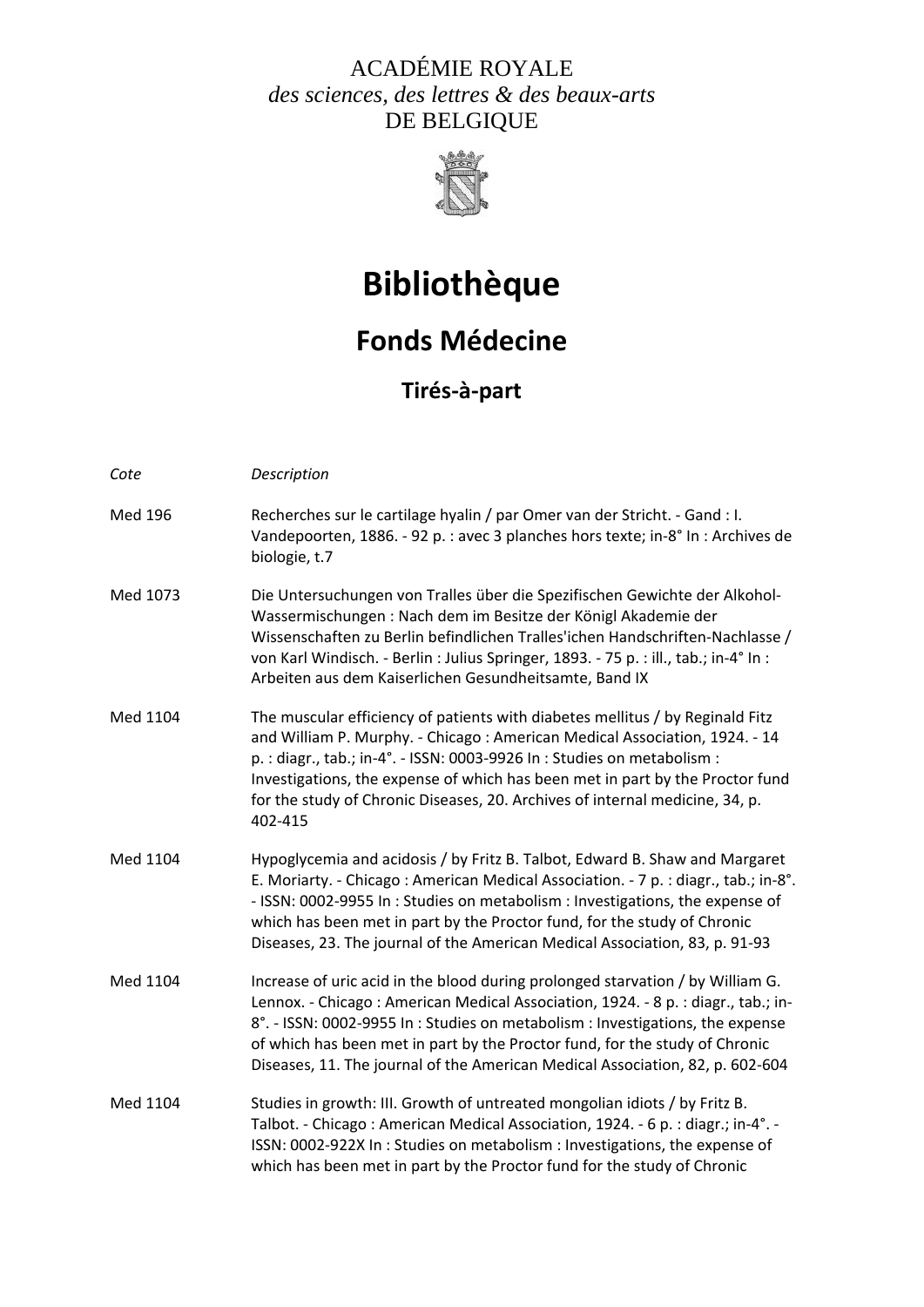Diseases, 21. American journal of diseases of children, 28, p. 152‐157

- Med 1104 Calorimetrische Untersuchungen an kindlichen Kretinen / von Fritz B. Talbot, Karl Sollgruber und Mary F. Hendry. ‐ Berlin : Julius Springer, 1924. ‐ diagr., tab.; in‐8°. ‐ ISSN: 0044‐2917 In : Studies on metabolism : Investigations, the expense of which has been met in part by the Proctor fund for the study of Chronic Diseases, 7. Zeitschrift für Kinderheilkunde, 37, hft 1/3, p. 99‐104
- Med 1104 Alterations in liver function and in the external secretory activity of the pancreas in diabetes mellitus : A preliminary report / by Chester M. Jones. ‐ Boston : Cupples, Upham & Co., 1923. ‐ 7 p.; in‐8°. ‐ ISSN: 0096‐6762 In : Studies on metabolism : Investigations, the expense of which has been met in part by the Proctor fund for the study of Chronic Diseases, 9. The Boston medical and surgical journal, 189, n°22, p. 851‐852
- Med 1104 The effect of fasting on the metabolism of epileptic children / by Gerald Hoeffel and Margaret E. Moriarty. ‐ Chicago : American Medical Association, 1924. ‐ 11 p. : diagr., tab.; in‐4°. ‐ ISSN: 0002‐922X In : Studies on metabolism : Investigations, the expense of which has been met in part by the Proctor fund for the study of Chronic Diseases, 22. American journal of diseases of children, 28, p. 16‐24
- Med 1104 The blood phosphorus in chronic myelogenous leukemia, especially as influenced by Roentgen-Ray therapy / by Thomas E. Buckman, Geneva A. Daland and Margaret Weld. ‐ Chicago : American Medical Association, 1925. ‐ 15 p. : diagr., tab.; in‐4°. ‐ Cancer Commission of Harvard University, n°152. ‐ ISSN: 0003‐9926 In : Studies on metabolism : Investigations, the expense of which has been met in part by the Proctor fund for the study of Chronic Diseases, 32. Archives of internal medicine, 35, p. 389‐401
- Med 1104 Skin temperatures in normal children / by Fritz B. Talbot, Alice Johnson Dalrymple and Mary F. Hendry. ‐ Chicago : American Medical Association, 1925. ‐ 8 p. : diagr., tab.; in‐4°. ‐ ISSN: 0002‐922X In : Studies on metabolism : Investigations, the expense of which has been met in part by the Proctor fund for the study of Chronic Diseases, 47. American journal of diseases of children, 30, p. 483‐490
- Med 1104 Studies of the metabolisme in epilepsy : 1. The nonprotein nitrogenous constituents of the blood / by William G. Lennox, Marie F. O'Connor and L.H. Wright. ‐ Chicago : American Medical Association, 1924. ‐ 10 p. : diagr., tab.; in‐4°. ‐ ISSN: 0096‐6754 In : Studies on metabolism : Investigations, the expense of which has been met in part by the Proctor fund for the study of Chronic Diseases, 6. Archives of neurology and psychiatry, 11, p. 54‐63
- Med 1104 The effect of pituitary preparations on the the nitrogen metabolism / by G.P. Grabfield and A.M. Prentiss. ‐ Los Angeles : Association for the Study of Internal Secretions. - tab.; in-8°. - ISSN: 0013-7227 In: Studies on metabolism: Investigations, the expense of which has been met in part by the Proctor fund for the study of Chronic Diseases, 39. Endocrinology : the bulletin of the Association for the Study of Internal Secretions, 9, n°2, p. 144‐149

#### Med 1104 An apparatus for measuring the oxygen consumption of tissues / by Alfred E.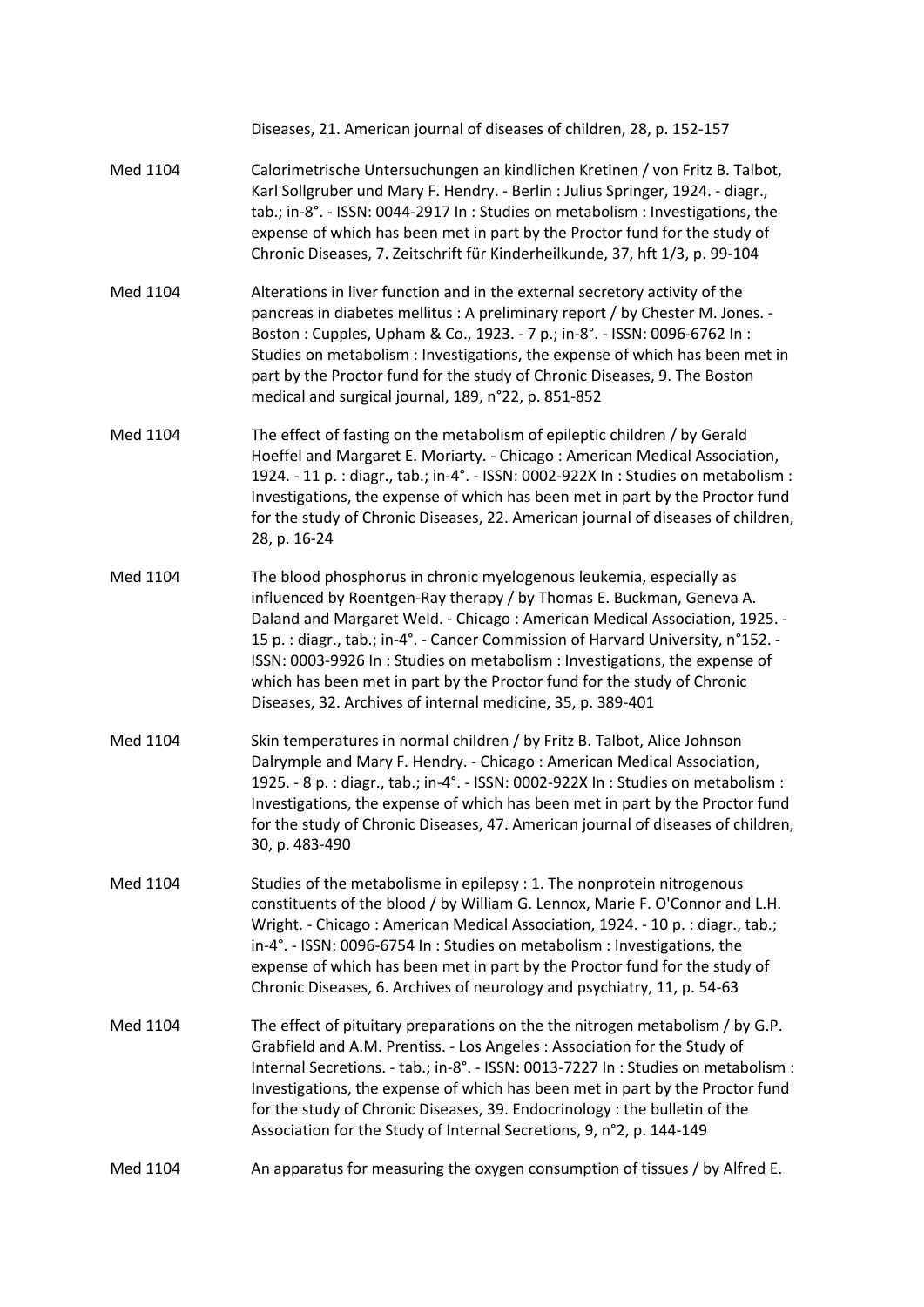Koehler. ‐ Baltimore : American Society for Biochemistry and Molecular Biology, 1925. ‐ ill.; in‐8°. ‐ ISSN: 0021‐9258 In : Studies on metabolism : Investigations, the expense of which has been met in part by the Proctor fund for the study of Chronic Diseases, 38. The journal of biological chemistry, 63, n°2, p. 475‐477

- Med 1104 The resistance of immature erythrocytes to heat / by Raphael Isaacs, Benjamin Brock and George Richards Minot. ‐ New York : American Society for Clinical Investigation, 1925. ‐ ill., tab.; in‐4°. ‐ Cancer Commission of Harvard University, n°185. ‐ ISSN: 1558‐8238 In : Studies on metabolism : Investigations, the expense of which has been met in part by the Proctor fund for the study of Chronic Diseases, 37. The journal of clinical investigation, 1, p. 425‐433
- Med 1104 The effect of exercice on the distribution of corpuscles in the blood stream / by Raphael Isaacs and Burgess Gordon. ‐ Bethesda, Maryland : American Physiological Society, 1924. ‐ in‐4°. ‐ Cancer Commission of Harvard University, n°151. ‐ ISSN: 0002‐9513 In : Studies on metabolism : Investigations, the expense of which has been met in part by the Proctor fund for the study of Chronic Diseases, 36. American journal of physiology, 71, n°1, p. 106‐111
- Med 1104 Further studies on the effect of iodides on the human nitrogen metabolism / by G.P. Grabfield and A.M. Prentiss. ‐ Baltimore : Williams & Wilkins, 1925. ‐ diagr., tab.; in‐4°. ‐ ISSN: 0022‐3565 In : Studies on metabolism : Investigations, the expense of which has been met in part by the Proctor fund for the study of Chronic Diseases, 35. The journal of pharmacology and experimental therapeutics, 25, n°5, p. 411‐422
- Med 1104 The permeability of human blood cells to carbon dioxid and ammonium hyroxid in solutions of same ph / by Herman E. Pearse. ‐ Chicago : American Medical Association, 1924. ‐ 10 p. : tab.; in‐4°. ‐ Cancer Commission of Harvard University, n°155. ‐ ISSN: 0003‐9926 In : Studies on metabolism : Investigations, the expense of which has been met in part by the Proctor fund for the study of Chronic Diseases, 34. Archives of internal medicine, 35, p. 347‐356
- Med 1104 The acidosis of operative anesthesia / by Alfred E. Koehler. Baltimore : American Society for Biochemistry and Molecular Biology, 1924. ‐ diagr.; in‐8°. ‐ ISSN: 0021‐9258 In : Studies on metabolism : Investigations, the expense of which has been met in part by the Proctor fund for the study of Chronic Diseases, 33. The journal of biological chemistry, 62, n°2, p. 436‐451
- Med 1104 The heart in hypertension / by James P. O'Hare and William G. Walker. -Boston : Cupples, Upham & Co., 1924. ‐ 11 p.; in‐8°. ‐ ISSN: 0096‐6762 In : Studies on metabolism : Investigations, the expense of which has been met in part by the Proctor fund for the study of Chronic Diseases, 13. The Boston medical and surgical journal, 190, n°17, p. 683‐686
- Med 1104 Biliary system function tests / by William P. Murphy. Chicago : American Medical Association, 1926. ‐ 18 p. : diagr., tab.; in‐4°. ‐ ISSN: 0003‐9926 In : Studies on metabolism : Investigations, the expense of which has been met in part by the Proctor fund for the study of Chronic Diseases, 53. Archives of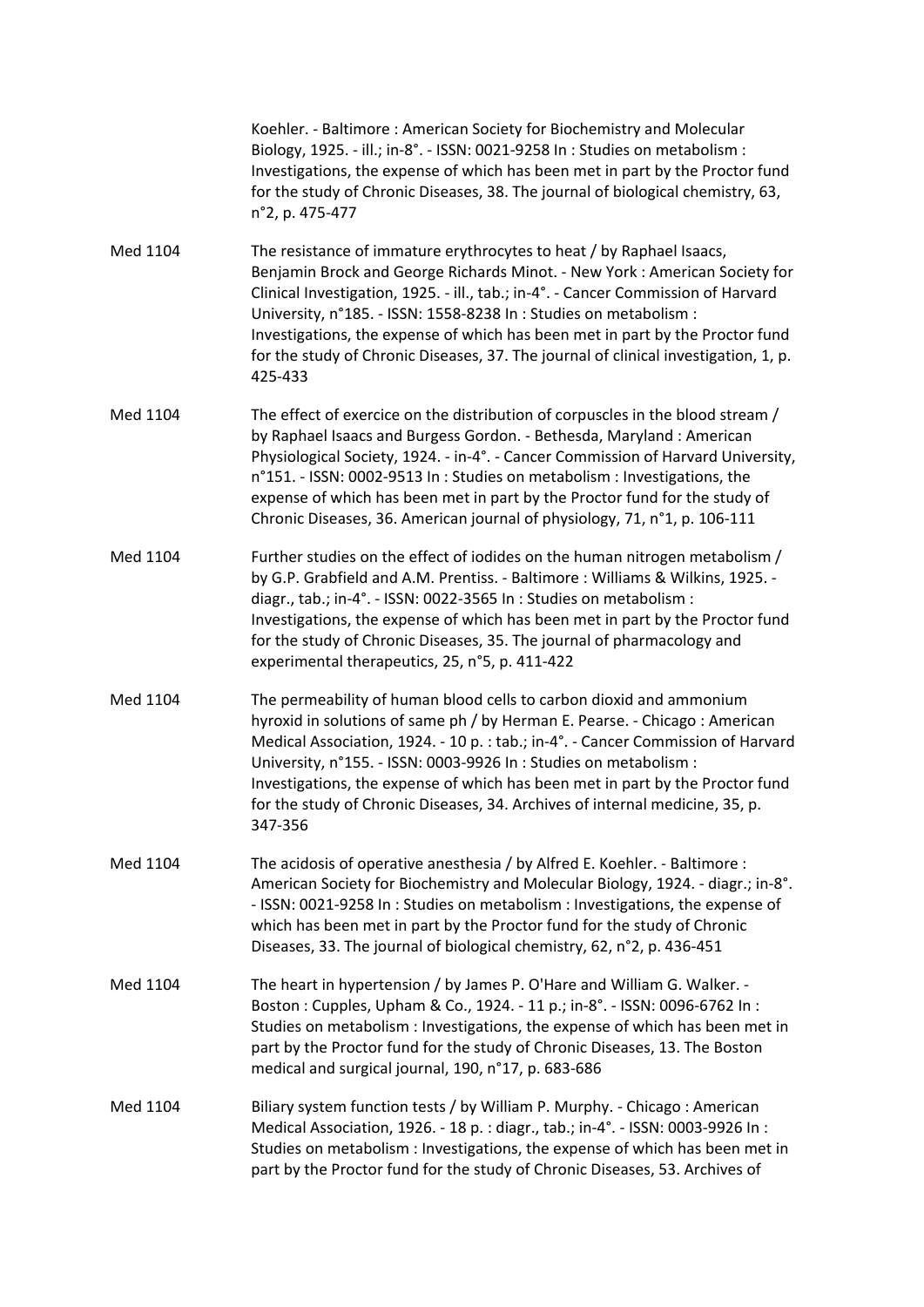|          | internal medicine, 37, p. 797-814                                                                                                                                                                                                                                                                                                                                                                                                                                                                                                 |
|----------|-----------------------------------------------------------------------------------------------------------------------------------------------------------------------------------------------------------------------------------------------------------------------------------------------------------------------------------------------------------------------------------------------------------------------------------------------------------------------------------------------------------------------------------|
| Med 1104 | Effect of Roentgen-Ray irradiation on red blood cell production in cancer and<br>leukemia / by Raphael Isaacs. - Philadelphia, Pennsylvania : Lea & Febiger. - 18<br>p. : diagr., tab.; in-8°. - ISSN: 0002-9629 In : Studies on metabolism :<br>Investigations, the expense of which has been met in part by the Proctor fund<br>for the study of Chronic Diseases, 51. American journal of the medical<br>sciences, 171, n°1, p. 20                                                                                             |
| Med 1104 | The effect of lead and radium on mature and immature red blood corpuscles /<br>by Herman E. Pearse. - Chicago: American Medical Association, 1926. - 10 p.:<br>diagr.; in-4°. - Cancer Commission of Harvard University, n°193. - ISSN: 0003-<br>9926 In: Studies on metabolism: Investigations, the expense of which has<br>been met in part by the Proctor fund for the study of Chronic Diseases, 50.<br>Archives of internal medicine, 37, p. 715-724                                                                         |
| Med 1104 | Chemical studies of blood in pneumonia / by Thomas E. Buckman, F. Dennette<br>Adams, Millard Smiths and H.T. Edwards. - Boston: Cupples, Upham & Co.,<br>1925. - 22 p. : diagr., tab.; in-4°. - ISSN: 0096-6762 In : Studies on metabolism :<br>Investigations, the expense of which has been met in part by the Proctor fund<br>for the study of Chronic Diseases, 49. The Boston medical and surgical journal,<br>193, n°22, p. 997-1020                                                                                        |
| Med 1104 | Skin temperature and basal metabolism during fasting / by Fritz B. Talbot,<br>Alice Johnson Dalrymple and Mary F. Hendry. - Chicago: American Medical<br>Association, 1925. - 7 p. : tab.; in-4°. - ISSN: 0002-922X In : Studies on<br>metabolism : Investigations, the expense of which has been met in part by the<br>Proctor fund for the study of Chronic Diseases, 48. American journal of<br>diseases of children, 30, p. 491-495                                                                                           |
| Med 1104 | Insulin as an investment for the patient with diabetes mellitus / by Reginald<br>Fitz and William P. Murphy. - Chicago: American Medical Association, 1924. -<br>12 p. : ill., diagr.; in-8°. - ISSN: 0002-9955 In : Studies on metabolism :<br>Investigations, the expense of which has been met in part by the Proctor fund,<br>for the study of Chronic Diseases, 10. The journal of the American Medical<br>Association, 82, p. 435-438                                                                                       |
| Med 1104 | The influence of position on the vital capacity and percentage of<br>supplementary air in normal persons and in patients with large spleens / by<br>Francis T. Hunter. - Boston: Cupples, Upham & Co., 1925. - 7 p.: tab.; in-12°. -<br>Cancer Commission of Harvard University, n°187. - ISSN: 0096-6762 In:<br>Studies on metabolism : Investigations, the expense of which has been met in<br>part by the Proctor fund for the study of Chronic Diseases, 45. The Boston<br>medical and surgical journal, 193, n°6, p. 252-254 |
| Med 1104 | A study of the retention of uric acid during fasting / by William G. Lennox. -<br>Baltimore: American Society for Biochemistry and Molecular Biology, 1925. -<br>in-8°. - ISSN: 0021-9258 In: Studies on metabolism: Investigations, the<br>expense of which has been met in part by the Proctor fund for the study of<br>Chronic Diseases, 46. The journal of biological chemistry, 66, n°2, p. 521-572                                                                                                                          |
| Med 1104 | Hypoglicemia and acidosis in fastin children with idiopathic epilepsy / by                                                                                                                                                                                                                                                                                                                                                                                                                                                        |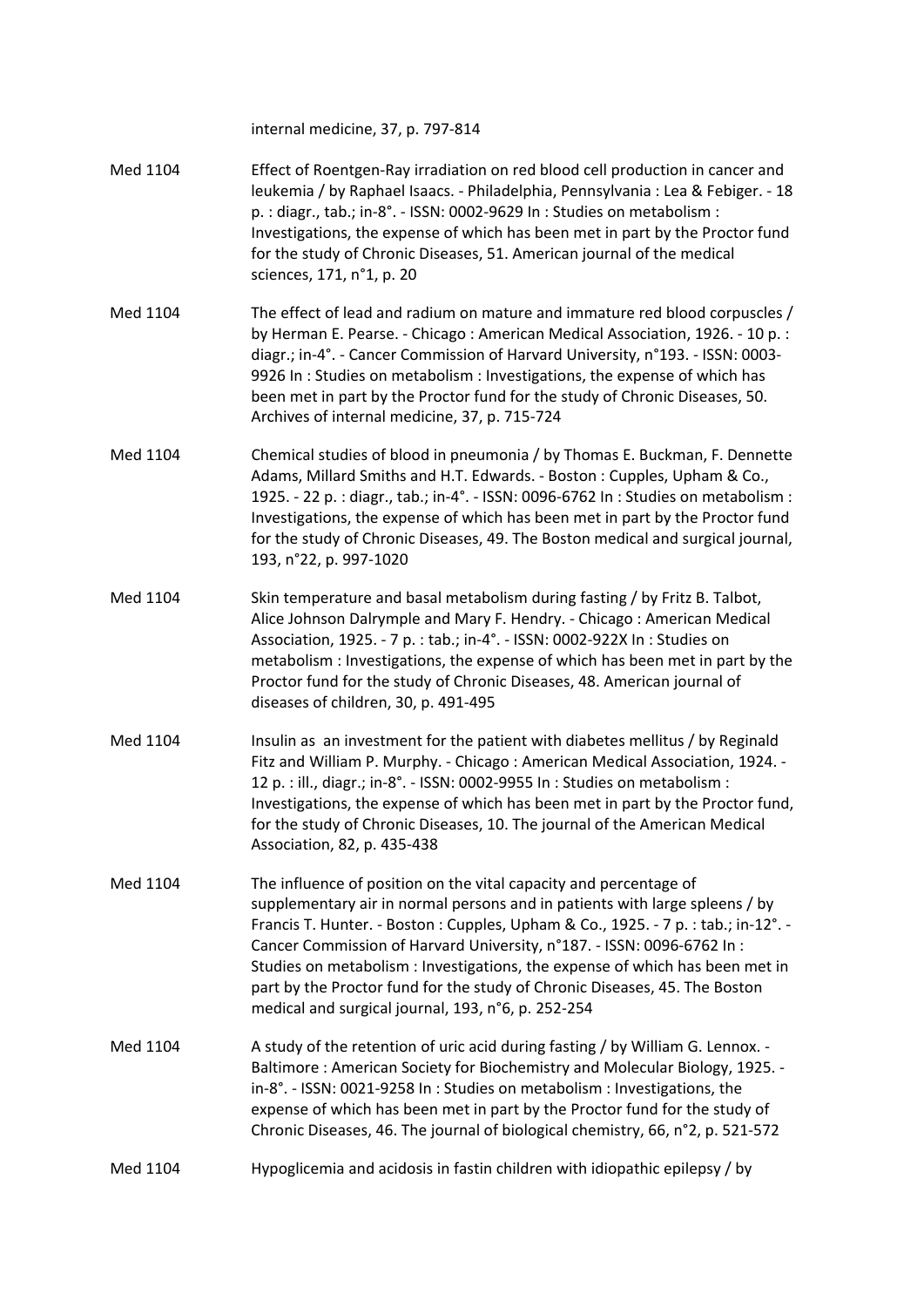Edward B. Shaw and Margaret E. Moriarty. ‐ Chicago : American Medical Association, 1924. ‐ 15 p. : tab.; in‐4°. ‐ ISSN: 0002‐922X In : Studies on metabolism : Investigations, the expense of which has been met in part by the Proctor fund for the study of Chronic Diseases, 24. American journal of diseases of children, 28, p. 553‐567

- Med 1104 The metabolism-pulse ratio in exophthalmic goiter and in leukemia : With remarks on certain similarities in the symptomatology on these diseases / by George Richards Minot and James Howard Means. ‐ Chicago : American Medical Association, 1924. ‐ 7 p. : diagr.; in‐4°. ‐ ISSN: 0003‐9926 In : Studies on metabolism : Investigations, the expense of which has been met in part by the Proctor fund for the study of Chronic Diseases, 8. Archives of internal medicine, 33, p. 576‐580
- Med 1104 The uric acid problem an experimental study on animals and man, including gouty subjects / by Otto Folin, Hilding Berglund and Clifford Derick. ‐ Baltimore : American Society for Biochemistry and Molecular Biology, 1924. ‐ tab.; in‐8°. ‐ ISSN: 0021‐9258 In : Studies on metabolism : Investigations, the expense of which has been met in part by the Proctor fund for the study of Chronic Diseases, 19. The journal of biological chemistry, 60, n°2, p. 361‐471
- Med 1104 Blood phosphorus: Its relation to cancer and anemia / by Thomas E. Buckman, George Richards Minot, Geneva A. Daland and Margaret Weld. ‐ Chicago : American Medical Association, 1924. ‐ 10 p. : diagr., tab.; in‐4°. ‐ ISSN: 0003‐ 9926 In : Studies on metabolism : Investigations, the expense of which has been met in part by the Proctor fund for the study of Chronic Diseases, 16. Archives of internal medicine, 34, p. 181‐190
- Med 1104 Insensible perspiration: Its relation to human physiology and pathology / by Francis G. Benedict and Howard F. Root. ‐ Chicago : American Medical Association, 1926. ‐ 35 p. : ill., tab.; in‐4°. ‐ ISSN: 0003‐9926 In : Studies on metabolism : Investigations, the expense of which has been met in part by the Proctor fund for the study of Chronic Diseases, 54. Archives of internal medicine, 38, p. 1‐35
- Med 1104 The incidence of infections in hypertension / by William G. Walker and James P. O'Hare. ‐ Boston : Cupples, Upham & Co., 1924. ‐ 10 p. : tab.; in‐12°. ‐ ISSN: 0096‐6762 In : Studies on metabolism : Investigations, the expense of which has been met in part by the Proctor fund for the study of Chronic Diseases, 18. The Boston medical and surgical journal, 190, n°22, p. 968‐971
- Med 1104 The value of the blood creatinin in nephritis / by William G. Walker. Boston : Cupples, Upham & Co., 1924. ‐ 3 p. : tab.; in‐4°. ‐ ISSN: 0096‐6762 In : Studies on metabolism : Investigations, the expense of which has been met in part by the Proctor fund for the study of Chronic Diseases, 17. The Boston medical and surgical journal, 191, n°19, p. 881‐883
- Med 1104 The rational use of duodenal drainage : An attempt to establish a conservative estimate of the value of this procedure in the diagnosis of biliary tract pathology / by Chester M. Jones. ‐ Chicago : American Medical Association, 1924. ‐ 19 p. : ill., tab.; in‐4°. ‐ ISSN: 0003‐9926 In : Studies on metabolism : Investigations, the expense of which has been met in part by the Proctor fund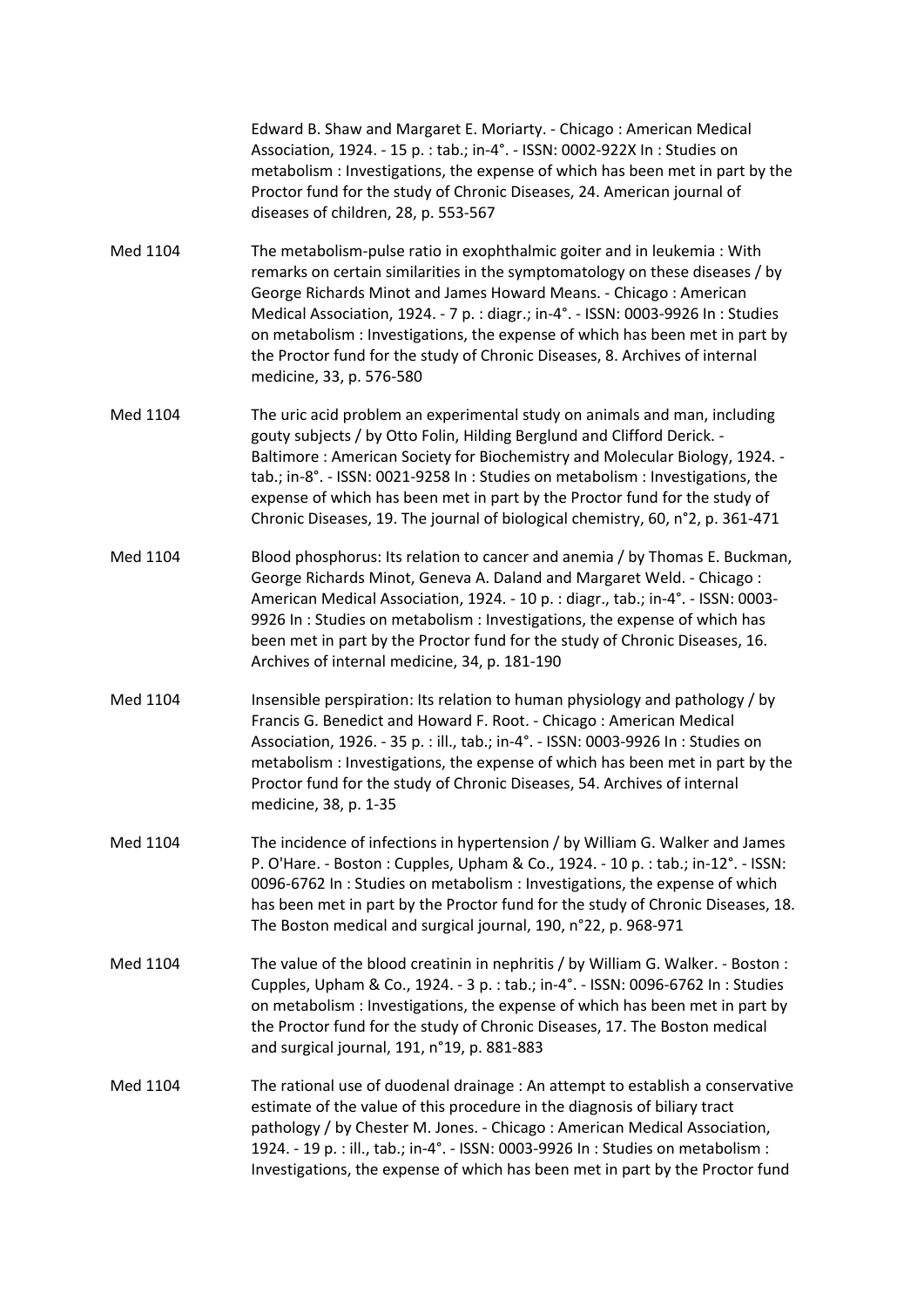|          | for the study of Chronic Diseases, 15. Archives of internal medicine, 34, p. 60-<br>78                                                                                                                                                                                                                                                                                                                                                             |
|----------|----------------------------------------------------------------------------------------------------------------------------------------------------------------------------------------------------------------------------------------------------------------------------------------------------------------------------------------------------------------------------------------------------------------------------------------------------|
| Med 1104 | The administration of insulin / by William P. Murphy. - Chicago: American<br>Medical Association, 1924. - 3 p. : tab.; in-8°. - ISSN: 0002-9955 In : Studies on<br>metabolism: Investigations, the expense of which has been met in part by the<br>Proctor fund, for the study of Chronic Diseases, 14. The journal of the<br>American Medical Association, 82, p. 1264-1265                                                                       |
| Med 1104 | Arteriosclerosis and hypertension / by James P. O'Hare and William G. Walker.<br>- Chicago: American Medical Association, 1924. - 7 p. : tab.; in-4°. - ISSN:<br>0003-9926 In: Studies on metabolism: Investigations, the expense of which<br>has been met in part by the Proctor fund for the study of Chronic Diseases, 4.<br>Archives of internal medicine, 33, p. 343-349                                                                      |
| Med 1104 | On the treatment of exphothalmic goiter / by G.H. Holmes, James Howard<br>Means, C.A. Porter, E.P. Richardson and M. Paul Starr. - Boston: Cupples,<br>Upham & Co., 1924. - 20 p. : diagr.; in-12°. - ISSN: 0096-6762 In : Studies on<br>metabolism : Investigations, the expense of which has been met in part by the<br>Proctor fund for the study of Chronic Diseases, 28. The Boston medical and<br>surgical journal, 191, n°7, p. 295-300     |
| Med 1104 | Infectious (Catarrhal) jaundice : An attempt to establish a clinical entity / by<br>Chester M. Jones and George Richards Minot. - Boston: Cupples, Upham &<br>Co., 1923. - 58 p. : diagr., tab.; in-8°. - ISSN: 0096-6762 In : Studies on<br>metabolism : Investigations, the expense of which has been met in part by the<br>Proctor fund for the study of Chronic Diseases, 3. The Boston medical and<br>surgical journal, 189, n°16, p. 531-551 |
| Med 1104 | Observations on salt in vascular hypertension / by James P. O'Hare and<br>William G. Walker. - Chicago: American Medical Association, 1923. - 15 p.:<br>diagr.; in-4°. - ISSN: 0003-9926 In: Studies on metabolism: Investigations, the<br>expense of which has been met in part by the Proctor fund for the study of<br>Chronic Diseases, 2. Archives of internal medicine, 32, p. 283-297                                                        |
| Med 1104 | Heredity and hypertension / by James P. O'Hare, William G. Walker and M.C.<br>Vickers. - Chicago: American Medical Association, 1924. - 4 p. : tab.; in-8°. -<br>ISSN: 0002-9955 In : Studies on metabolism : Investigations, the expense of<br>which has been met in part by the Proctor fund, for the study of Chronic<br>Diseases, 27. The journal of the American Medical Association, 83, p. 27-28                                            |
| Med 1104 | The effect of iodin in exophthalmic goiter / by M. Paul Starr, Harold N. Segall<br>and James Howard Means. - Chicago: American Medical Association, 1924. -<br>10 p. : diagr.; in-4°. - ISSN: 0003-9926 In : Studies on metabolism :<br>Investigations, the expense of which has been met in part by the Proctor fund<br>for the study of Chronic Diseases, 26. Archives of internal medicine, 34, p.<br>355-364                                   |
| Med 1104 | The value of basal metabolism in the diagnosis and treatment of cretinism / by<br>Fritz B. Talbot and Margaret E. Moriarty. - Chicago: American Medical<br>Association, 1923. - 15 p. : diagr.; in-4°. - ISSN: 0002-922X In : Studies on<br>metabolism : Investigations, the expense of which has been met in part by the                                                                                                                          |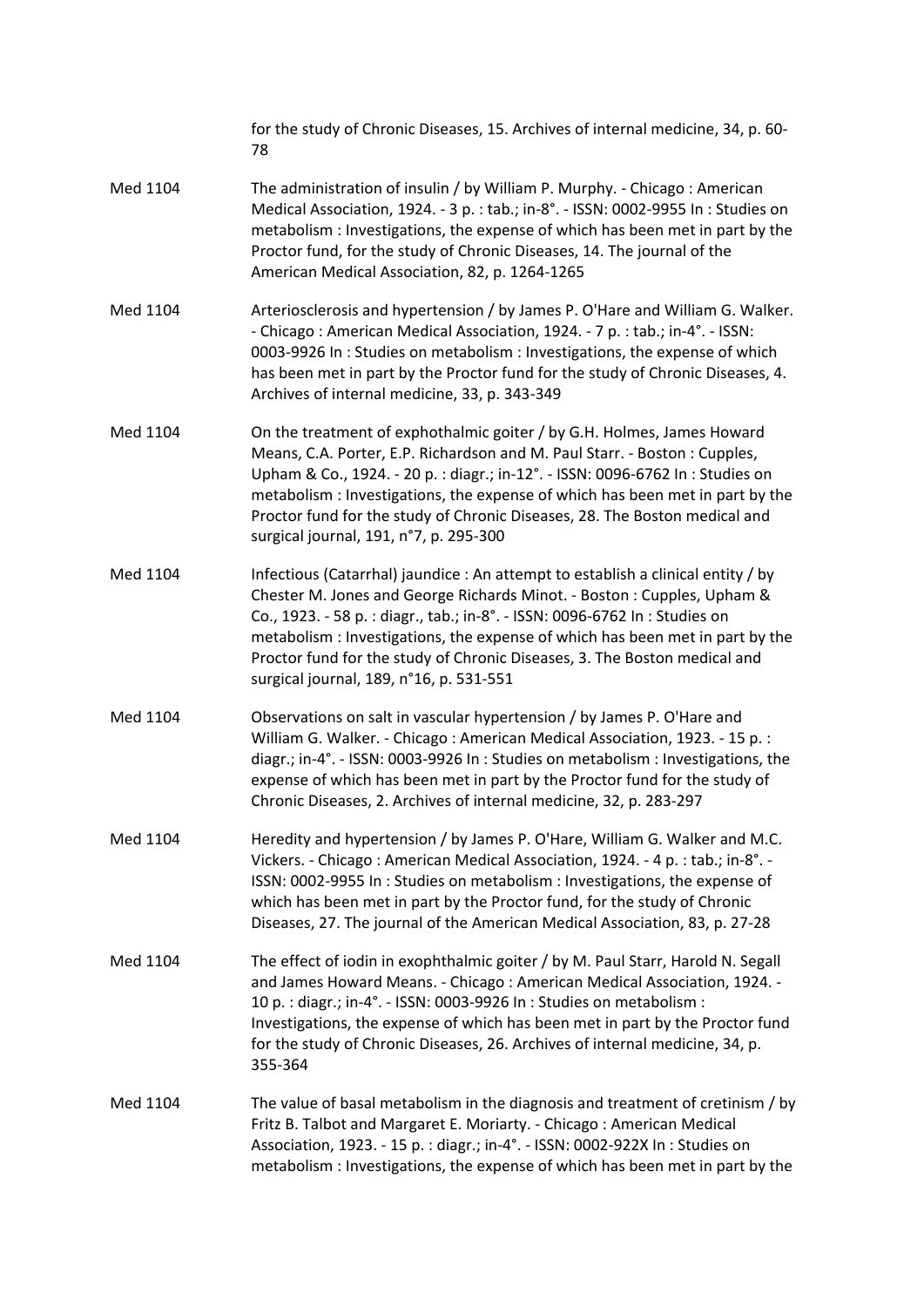|          | Proctor fund for the study of Chronic Diseases, 1. American journal of diseases<br>of children, 25, p. 185-197                                                                                                                                                                                                                                                                                                                                                                                                             |
|----------|----------------------------------------------------------------------------------------------------------------------------------------------------------------------------------------------------------------------------------------------------------------------------------------------------------------------------------------------------------------------------------------------------------------------------------------------------------------------------------------------------------------------------|
| Med 1104 | The effect of iodides on the nitrogen partition / by G.P. Grabfield and A.M.<br>Prentiss. - Baltimore: Williams & Wilkins, 1926. - tab.; in-4°. - ISSN: 0022-3565<br>In: Studies on metabolism: Investigations, the expense of which has been<br>met in part by the Proctor fund for the study of Chronic Diseases, 52. The<br>journal of pharmacology and experimental therapeutics, 27, n°3, p. 231-234                                                                                                                  |
| Med 1104 | Pancreatic and hepatic activity in diabetes mellitus / by Chester M. Jones,<br>William B. Castle, Henry B. Mulholland and Francis Bailey. - Chicago: American<br>Medical Association, 1925. - 22 p. : tab.; in-4°. - ISSN: 0003-9926 In : Studies<br>on metabolism : Investigations, the expense of which has been met in part by<br>the Proctor fund for the study of Chronic Diseases, 25. Archives of internal<br>medicine, 35, p. 315-336                                                                              |
| Med 1104 | Direct effect of radium irradiation on leukocytes / by Roy G. Spurling and John<br>S. Laurence. - Philadelphia, Pennsylvania : Lea & Febiger, 1925. - 4 p.; in-4°. -<br>Cancer Commission of Harvard University, n°156. - ISSN: 0002-9629 In:<br>Studies on metabolism : Investigations, the expense of which has been met in<br>part by the Proctor fund for the study of Chronic Diseases, 30. American<br>journal of the medical sciences, 169, n°2, p. 157                                                             |
| Med 1104 | The effect on the blood of irradiation, especially short wave length Roentgen-<br>ray therapy / by George Richards Minot and Roy G. Spurling. - Philadelphia,<br>Pennsylvania: Lea & Febiger, 1924. - 27 p.: diagr.; in-8°. - ISSN: 0002-9629 In:<br>Studies on metabolism : Investigations, the expense of which has been met in<br>part by the Proctor fund for the study of Chronic Diseases, 29. American<br>journal of the medical sciences, 168, n°2, p. 215                                                         |
| Med 1104 | Hemorrhagic nephritis / by James P. O'Hare and William G. Walker. -<br>Harrisburg, Pennsylvania: Medical Society of the State of Pennsylvania, s.d. -<br>15 p. : ill.; in-8° In : Studies on metabolism : Investigations, the expense of<br>which has been met in part by the Proctor fund for the study of Chronic<br>Diseases, 5. The Atlantic medical journal                                                                                                                                                           |
| Med 1104 | The effect of ph on the oxygen consumption of tissues / by Alfred E. Koehler<br>and Raymond J. Reitzel. - Baltimore: American Society for Biochemistry and<br>Molecular Biology, 1925. - diagr., tab.; in-8°. - ISSN: 0021-9258 In: Studies on<br>metabolism : Investigations, the expense of which has been met in part by the<br>Proctor fund for the study of Chronic Diseases, 44. The journal of biological<br>chemistry, 64, n°3, p. 739-751                                                                         |
| Med 1104 | Transfusion of lymphocytes: Their rapid disappearance from the peripheral<br>circulation of man / by George Richards Minot and Raphael Isaacs. - Chicago:<br>American Medical Association, 1925. - 11 p. : tab.; in-8°. - Cancer Commission<br>of Harvard University, n°186. - ISSN: 0002-9955 In: Studies on metabolism:<br>Investigations, the expense of which has been met in part by the Proctor fund,<br>for the study of Chronic Diseases, 42. The journal of the American Medical<br>Association, 84, p. 1713-1715 |
| Med 1104 | The effect on paramecia of blood serums, especially form patients with                                                                                                                                                                                                                                                                                                                                                                                                                                                     |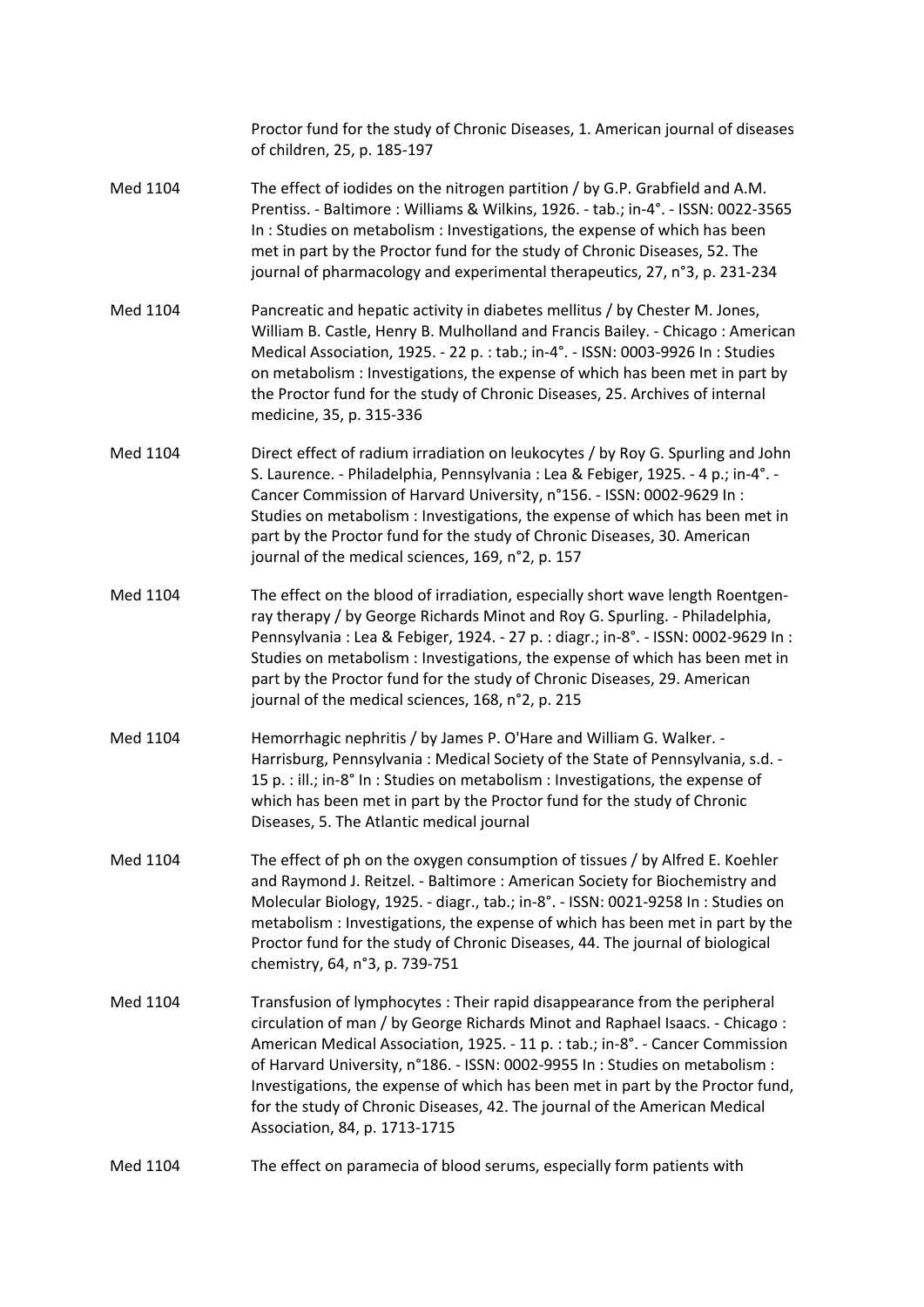|          | carcinoma / by Geneva A. Daland. - Chicago: American Medical Association,<br>1925. - 8 p. : tab.; in-4°. - Cancer Commission of Harvard University, n°190. -<br>ISSN: 0003-9926 In : Studies on metabolism : Investigations, the expense of<br>which has been met in part by the Proctor fund for the study of Chronic<br>Diseases, 41. Archives of internal medicine, 36, p. 762-769                                                                                                                                              |
|----------|------------------------------------------------------------------------------------------------------------------------------------------------------------------------------------------------------------------------------------------------------------------------------------------------------------------------------------------------------------------------------------------------------------------------------------------------------------------------------------------------------------------------------------|
| Med 1104 | The basal metabolism of children with ichthyosis / by Fritz B. Talbot and Mary<br>F. Hendry. - Chicago: American Medical Association, 1925. - 3 p. : tab.; in-4°. -<br>ISSN: 0002-922X In: Studies on metabolism: Investigations, the expense of<br>which has been met in part by the Proctor fund for the study of Chronic<br>Diseases, 40. American journal of diseases of children, 29, p. 770-772                                                                                                                              |
| Med 1104 | The basal metabolism of children with idiopathic epilepsy / by Fritz B. Talbot,<br>Mary F. Hendry and Margaret E. Moriarty. - Chicago: American Medical<br>Association, 1924. - 4 p. : tab.; in-4°. - ISSN: 0002-922X In : Studies on<br>metabolism : Investigations, the expense of which has been met in part by the<br>Proctor fund for the study of Chronic Diseases, 31. American journal of<br>diseases of children, 28, p. 419-420                                                                                          |
| Med 1104 | Measurements of uric acid in blood by various methods / by William G.<br>Lennox and Marie F. O'Connor. - St Louis: C.V. Mosby, 1924. - 4 p. : tab.; in-4°.<br>- ISSN: 0022-2143 In : Studies on metabolism : Investigations, the expense of<br>which has been met in part by the Proctor fund for the study of Chronic<br>Diseases, 12. The journal of Laboratory and clinical medicine, 10, n°2                                                                                                                                   |
| Med 1105 | Studies of the acid-base aquilibrium in disease from the point of view of blood<br>gases / by James Howard Means, Arlie V. Bock and Margaret N. Woodwell. -<br>Baltimore, Maryland: Rockefeller Institute for Medical Research, 1921. -<br>diagr., tab.; in-4°. - ISSN: 0022-1007 In: Studies on the physiology and<br>pathology of the blood: Investigations, the expense of which has been met in<br>part by the Proctor fund, for the study of Chronic Disease, 1. The journal of<br>experimental medicine, 33, n°2, p. 201-222 |
| Med 1105 | The blood in tetrachlorethane poisoning / by George Richards Minot and<br>Lawrence Weld Smith. - Chicago: American Medical Association, 1921. - 16 p.<br>: ill.; in-8°. - ISSN: 0003-9926 In: Studies on the physiology and pathology of<br>the blood: Investigations, the expense of which has been met in part by the<br>Proctor fund, for the study of Chronic Disease, 2. Archives of internal<br>medicine, 28, p. 687-702                                                                                                     |
| Med 1105 | Studies on experimental traumatic shock : II. The oxygen content of the blood<br>/ by Joseph C. Aub and T. Donald Cunningham. - Bethesda, Maryland:<br>American Physiological Society, 1920. - diagr., tab.; in-4°. - ISSN: 0002-9513 In<br>: Studies on the physiology and pathology of the blood : Investigations, the<br>expense of which has been met in part by the Proctor fund, for the study of<br>Chronic Disease, 10. American journal of physiology, 54, n°2, p. 408-415                                                |
| Med 1105 | Studies on erythrocytes, with special reference to reticulum,<br>polychromatophilia and mitochondria / by J. Albert Key. - Chicago: American<br>Medical Association, 1921. - 39 p.; in-4°. - ISSN: 0003-9926 In: Studies on the<br>physiology and pathology of the blood : Investigations, the expense of which<br>has been met in part by the Proctor fund, for the study of Chronic Disease, 9.                                                                                                                                  |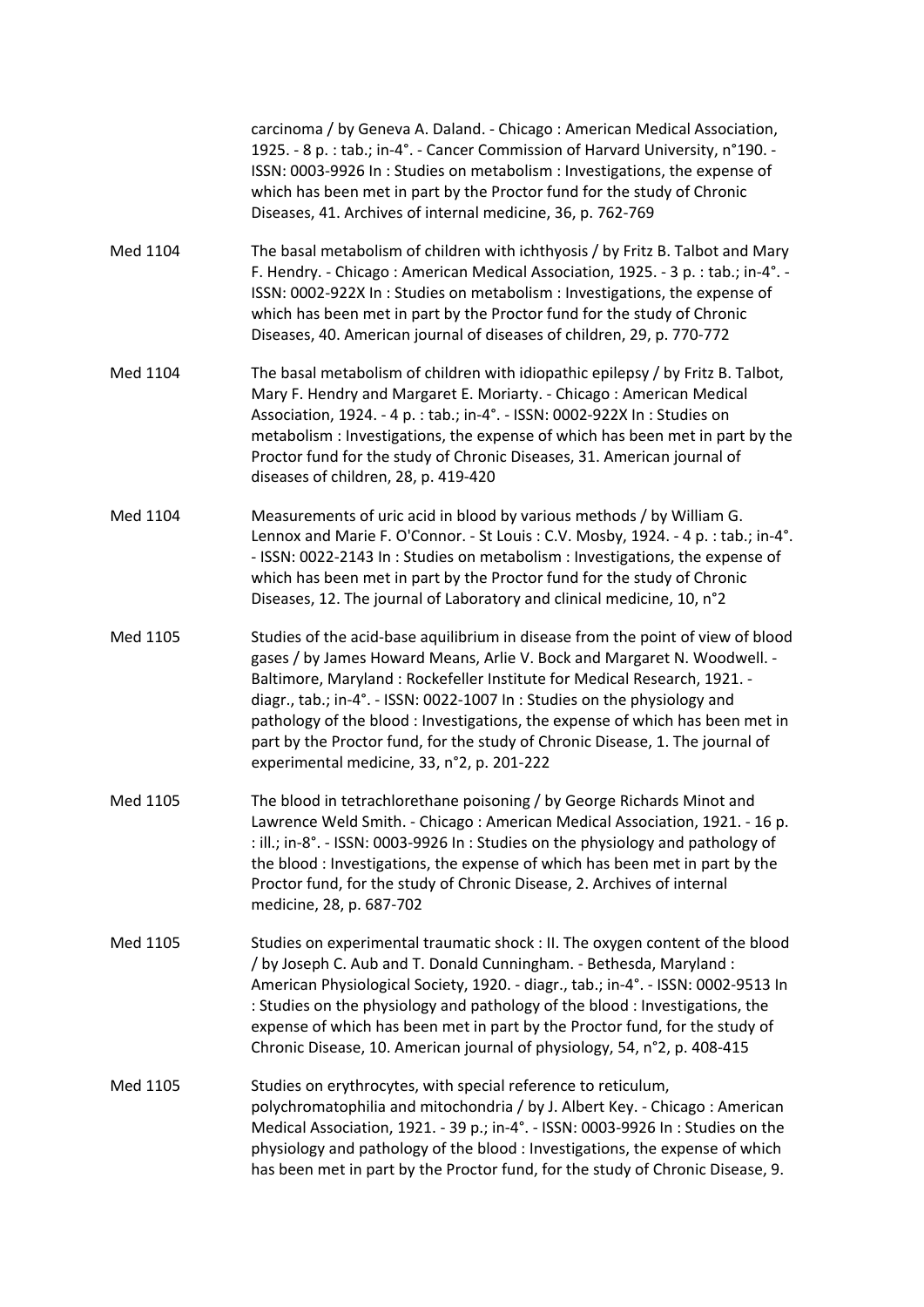|          | Archives of internal medicine, 28, p. 511-549                                                                                                                                                                                                                                                                                                                                                                                                                                                                                                                                                                                                                                                                                        |
|----------|--------------------------------------------------------------------------------------------------------------------------------------------------------------------------------------------------------------------------------------------------------------------------------------------------------------------------------------------------------------------------------------------------------------------------------------------------------------------------------------------------------------------------------------------------------------------------------------------------------------------------------------------------------------------------------------------------------------------------------------|
| Med 1105 | A simple apparatus for administering oxygen / by Alvan L. Barach. - Chicago:<br>American Medical Association, 1922. - 7 p. : ill.; in-8°. - ISSN: 0002-9955 In :<br>Studies on the physiology and pathology of the blood : Investigations, the<br>expense of which has been met in part by the Proctor fund, for the study of<br>Chronic Disease, 32. The journal of the American Medical Association, 78, p.<br>334-335                                                                                                                                                                                                                                                                                                             |
| Med 1105 | The circulation in the mammalian Bone-Marrow : With especial reference to<br>the factores concerned in the movement of red blood-cells from the Bone-<br>Marrow into the circulating blood as disclosed by perfusion of the tibia of the<br>dog and by injections of the Bone-Marrow in the rabbit and cat / by Cecil K.<br>Drinker, Katherine R. Drinker and Charles C. Lund. - Bethesda, Maryland:<br>American Physiological Society, 1922. - 92 p. : ill., diagr., tab.; in-4°. - ISSN:<br>0002-9513 In: Studies on the physiology and pathology of the blood:<br>Investigations, the expense of which has been met in part by the Proctor fund,<br>for the study of Chronic Disease, 33. American journal of physiology, 62, n°1 |
| Med 1105 | The symptomatic treatment of pneumonia / by James Howard Means and<br>Alvan L. Barach. - Chicago: American Medical Association, 1921. - 20 p.:<br>diagr.; in-8°. - ISSN: 0002-9955 In: Studies on the physiology and pathology of<br>the blood: Investigations, the expense of which has been met in part by the<br>Proctor fund, for the study of Chronic Disease, 31. The journal of the American<br>Medical Association, 77, p. 1217-1223                                                                                                                                                                                                                                                                                         |
| Med 1105 | Germanium dioxide as a remedy for anemia / by George Richards Minot and<br>John J. Sampson. - Boston: Cupples, Upham & Co., 1923. - 11 p.; in-8°. - ISSN:<br>0096-6762 In: Studies on the physiology and pathology of the blood:<br>Investigations, the expense of which has been met in part by the Proctor fund,<br>for the study of Chronic Disease, 30. The Boston medical and surgical journal,<br>189, n°18, 629-632                                                                                                                                                                                                                                                                                                           |
| Med 1105 | Erythremia (Polycythemia Rubra Vera) : The development of anemia, The<br>relation to leukemia, Consideration of the basal metabolism, Blood formation<br>and destrucion and fragility of the red cells / by George Richards Minot and<br>Thomas E. Buckman. - Philadelphia, Pennsylvania : Lea & Febiger, 1923. - 20 p.<br>: ill.; in-8°. - ISSN: 0002-9629 In: Studies on the physiology and pathology of<br>the blood: Investigations, the expense of which has been met in part by the<br>Proctor fund, for the study of Chronic Disease, 29. American journal of the<br>medical sciences, 166, n°4, p. 469                                                                                                                       |
| Med 1105 | The effect of the administration of hypertonic salt solution on the blood<br>volume and certain related blood consituents / by Alvan L. Barach, William<br>Mason and Basil B. Jones. - Chicago: American Medical Association, 1922. - 20<br>p. : tab.; in-4°. - ISSN: 0003-9926 In : Studies on the physiology and pathology<br>of the blood : Investigations, the expense of which has been met in part by the<br>Proctor fund, for the study of Chronic Disease, 28. Archives of internal<br>medicine, 30, p. 668-687                                                                                                                                                                                                              |
| Med 1105 | Megacaryocytes in the peripheral circulation / by George Richards Minot. -<br>Baltimore, Maryland: Rockefeller Institute for Medical Research, 1922. - 7 p.:                                                                                                                                                                                                                                                                                                                                                                                                                                                                                                                                                                         |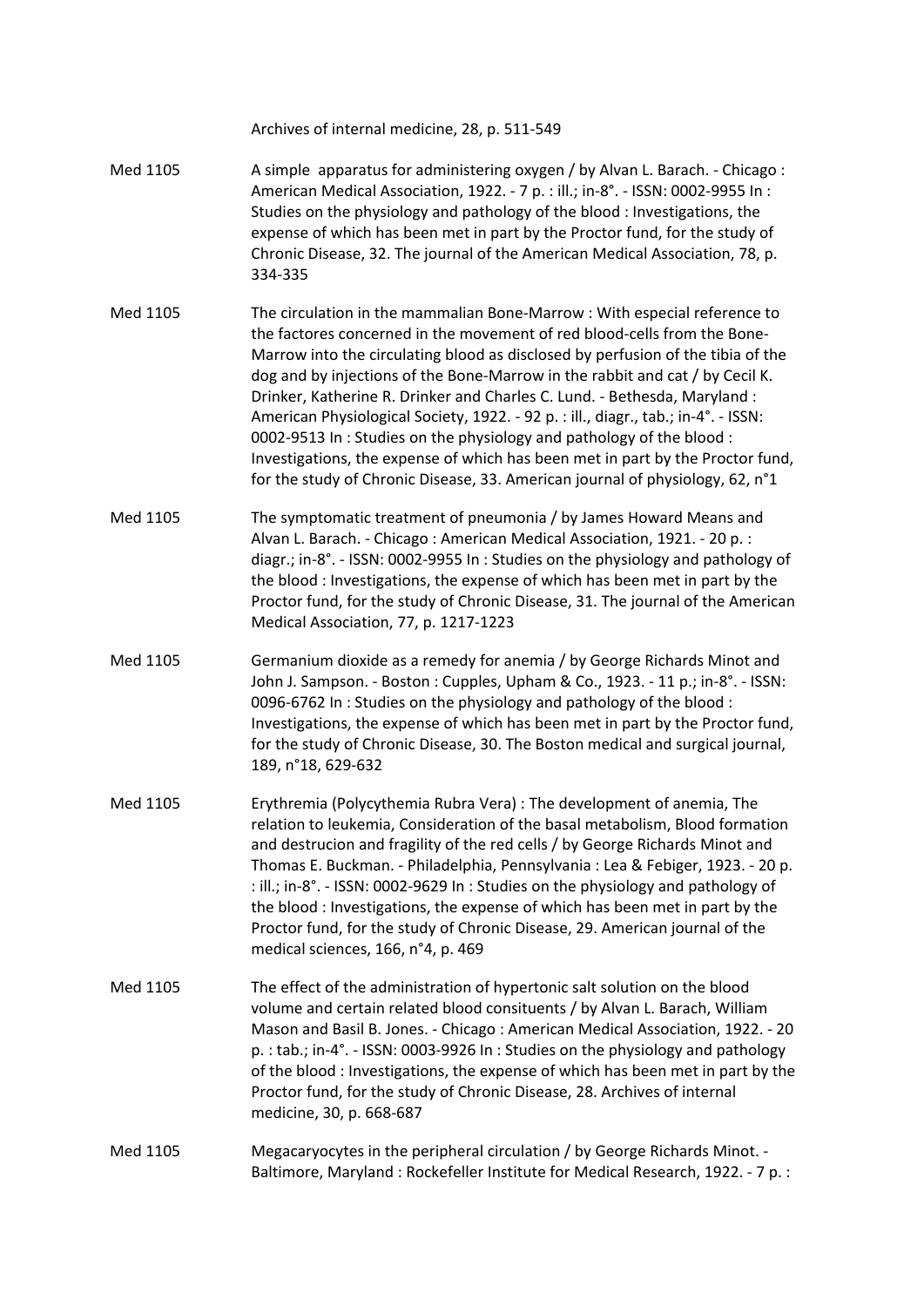ill.; in‐4°. ‐ ISSN: 0022‐1007 In : Studies on the physiology and pathology of the blood : Investigations, the expense of which has been met in part by the Proctor fund, for the study of Chronic Disease, 27. The journal of experimental medicine, 36, n°1, p.1‐7

- Med 1105 The length of life of transfused erythrocytes in patients with primary and secondary anemia / by Joseph T. Wearn, Sylvia Warren and Olivia Ames. ‐ Chicago : American Medical Association, 1922. ‐ 12 p. : diagr., tab.; in‐4°. ‐ ISSN: 0003‐9926 In : Studies on the physiology and pathology of the blood : Investigations, the expense of which has been met in part by the Proctor fund, for the study of Chronic Disease, 20. Archives of internal medicine, 29, p. 527‐ 538
- Med 1105 Studies on blood sugar : The total amount of circulating sugar in the blood in diabetes mellitus and other conditions / by Reginald Fitz and Arlie V. Bock. ‐ Baltimore : American Society for Biochemistry and Molecular Biology, 1921. ‐ diagr., tab.; in‐8°. ‐ ISSN: 0021‐9258 In : Studies on the physiology and pathology of the blood : Investigations, the expense of which has been met in part by the Proctor fund, for the study of Chronic Disease, 19. The journal of biological chemistry, 48, n°2, p. 313‐321
- Med 1105 The basal metablolism in myelogenous leukemia and its relation to the blood findings / by Arthur H. Gunderson. ‐ Boston : Cupples, Upham & Co., 1921. ‐ 7 p. : tab.; in‐8°. ‐ ISSN: 0096‐6762 In : Studies on the physiology and pathology of the blood : Investigations, the expense of which has been met in part by the Proctor fund, for the study of Chronic Disease, 18. The Boston medical and surgical journal, 185, n°26, p. 785‐787
- Med 1105 Studies in oxygen therapy : III. In an extreme type of shallow breathing occurring in lethargic encephalitis / by Alvan L. Barach and Margaret N. Woodwell. - Chicago : American Medical Association, 1921. - 7 p. : tab.; in-4°. -ISSN: 0003‐9926 In : Studies on the physiology and pathology of the blood : Investigations, the expense of which has been met in part by the Proctor fund, for the study of Chronic Disease, 17. Archives of internal medicine, 28, p. 421‐ 425
- Med 1105 Studies in oxygen therapy : II. In pneumonia and its complications / by Alvan L. Barach and Margaret N. Woodwell. ‐ Chicago : American Medical Association, 1921. ‐ 27 p.; in‐4°. ‐ ISSN: 0003‐9926 In : Studies on the physiology and pathology of the blood : Investigations, the expense of which has been met in part by the Proctor fund, for the study of Chronic Disease, 16. Archives of internal medicine, 28, p. 394‐420
- Med 1105 Studies in oxygen therapy with determinations of the blood gases : I. In cardiac insufficiency and related conditions / by Alvan L. Barach and Margaret N. Woodwell. ‐ Chicago : American Medical Association, 1921. ‐ 27 p.; in‐4°. ‐ ISSN: 0003‐9926 In : Studies on the physiology and pathology of the blood : Investigations, the expense of which has been met in part by the Proctor fund, for the study of Chronic Disease, 15. Archives of internal medicine, 28, p. 367‐ 393
- Med 1105 A case of acute leukemia in an infant / by Lawrence Weld Smith. Chicago :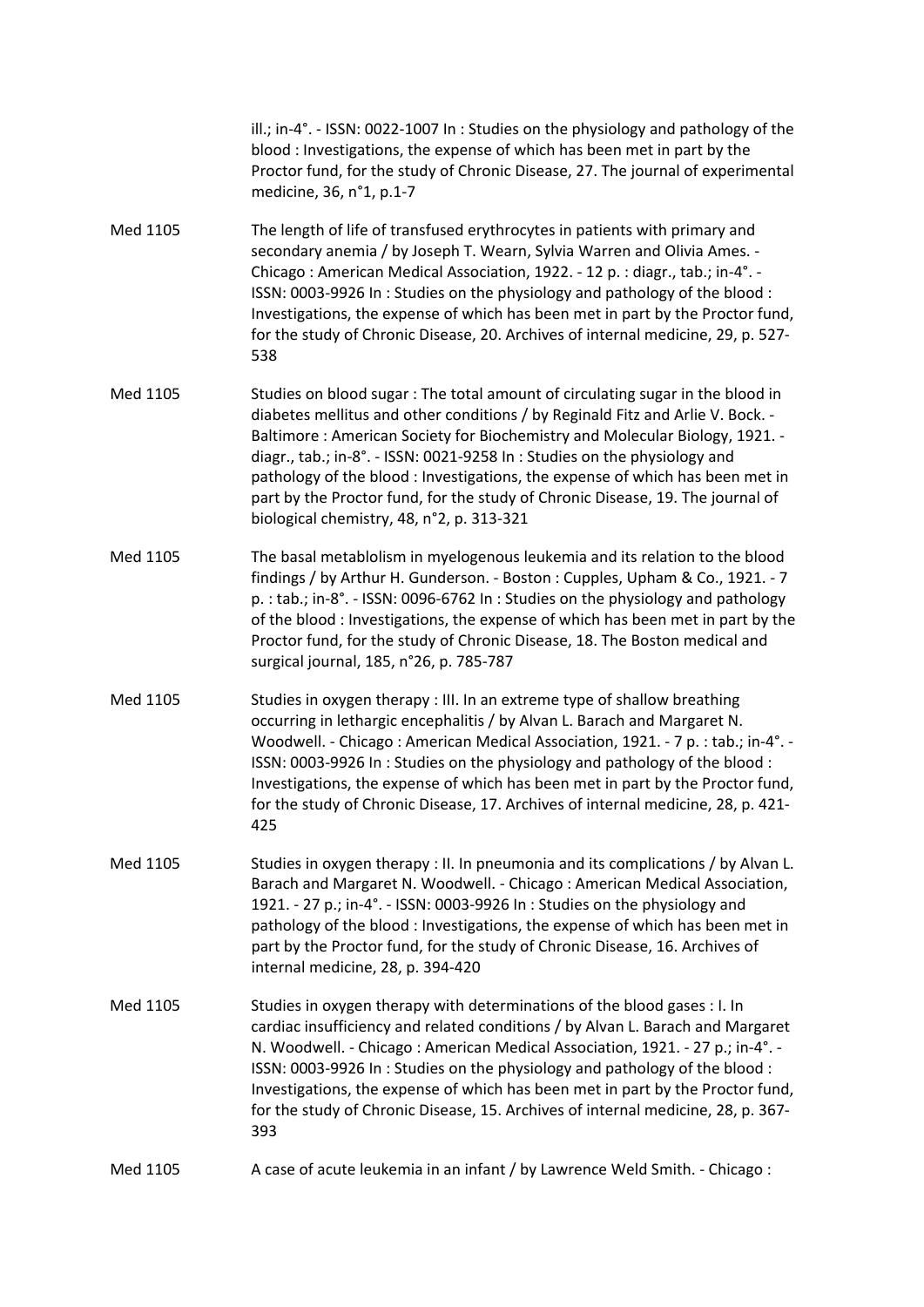|          | American Medical Association, 1921. - 4 p. : ill., tab.; in-4°. - ISSN: 0002-922X<br>In: Studies on the physiology and pathology of the blood: Investigations, the<br>expense of which has been met in part by the Proctor fund, for the study of<br>Chronic Disease, 14. American journal of diseases of children, 21, p. 163-166                                                                                                                                                                                        |
|----------|---------------------------------------------------------------------------------------------------------------------------------------------------------------------------------------------------------------------------------------------------------------------------------------------------------------------------------------------------------------------------------------------------------------------------------------------------------------------------------------------------------------------------|
| Med 1105 | Acute nitrobenzol poisoning with studies on the blood in two cases / by<br>Robert F. Loeb and Arlie V. Bock. - Philadelphia, Pennsylvania: Lea & Febiger,<br>1921. - 7 p. : tab.; in-8°. - ISSN: 0002-9629 In : Studies on the physiology and<br>pathology of the blood: Investigations, the expense of which has been met in<br>part by the Proctor fund, for the study of Chronic Disease, 13. American<br>journal of the medical sciences, 161, n°4, p. 539                                                            |
| Med 1105 | Blood volume in pernicious anemia / by George P. Denny. - Chicago : American<br>Medical Association, 1921. - 12 p.; in-4°. - ISSN: 0003-9926 In: Studies on the<br>physiology and pathology of the blood : Investigations, the expense of which<br>has been met in part by the Proctor fund, for the study of Chronic Disease, 12.<br>Archives of internal medicine, 27, p. 38-47                                                                                                                                         |
| Med 1105 | A method for the permanent staining of reticulated red cells / by T. Donald<br>Cunningham. - Chicago: American Medical Association, 1920. - 5 p. : ill.; in-4°.<br>- ISSN: 0003-9926 In: Studies on the physiology and pathology of the blood:<br>Investigations, the expense of which has been met in part by the Proctor fund,<br>for the study of Chronic Disease, 11. Archives of internal medicine, 26, p. 405-<br>409                                                                                               |
| Med 1105 | Studies in the properties of blood platelets : A new method for counting<br>platelets / by Thomas E. Buckman and Joseph E. Hallisey. - Chicago: American<br>Medical Association, 1921. - 8 p. : tab.; in-8°. - ISSN: 0002-9955 In : Studies on<br>the physiology and pathology of the blood : Investigations, the expense of<br>which has been met in part by the Proctor fund, for the study of Chronic<br>Disease, 3. The journal of the American Medical Association, 76, p. 427-429                                   |
| Med 1105 | Blood changes in a case of hemophilia after transfusion / by Harold A. Bulger. -<br>St Louis: C.V. Mosby, 1920. - [2 p.]: diagr.; in-4°. - ISSN: 0022-2143 In: Studies<br>on the physiology and pathology of the blood : Investigations, the expense of<br>which has been met in part by the Proctor fund, for the study of Chronic<br>Disease, 8. The journal of Laboratory and clinical medicine, 6, n°2                                                                                                                |
| Med 1105 | Studies of the distribution of carbon dioxide between cells and plasma / by<br>Lawrence Weld Smith, James Howard Means and Margaret N. Woodwell. -<br>Baltimore: American Society for Biochemistry and Molecular Biology, 1921. -<br>ill., tab.; in-8°. - ISSN: 0021-9258 In: Studies on the physiology and pathology<br>of the blood: Investigations, the expense of which has been met in part by the<br>Proctor fund, for the study of Chronic Disease, 7. The journal of biological<br>chemistry, 45, n°2, p. 245-253 |
| Med 1105 | The constancy of the volume of the blood plasma / by Arlie V. Bock. - Chicago:<br>American Medical Association, 1921. - 19 p. : diagr., tab.; in-4°. - ISSN: 0003-<br>9926 In: Studies on the physiology and pathology of the blood:<br>Investigations, the expense of which has been met in part by the Proctor fund,<br>for the study of Chronic Disease, 6. Archives of internal medicine, 27, p. 83-<br>101                                                                                                           |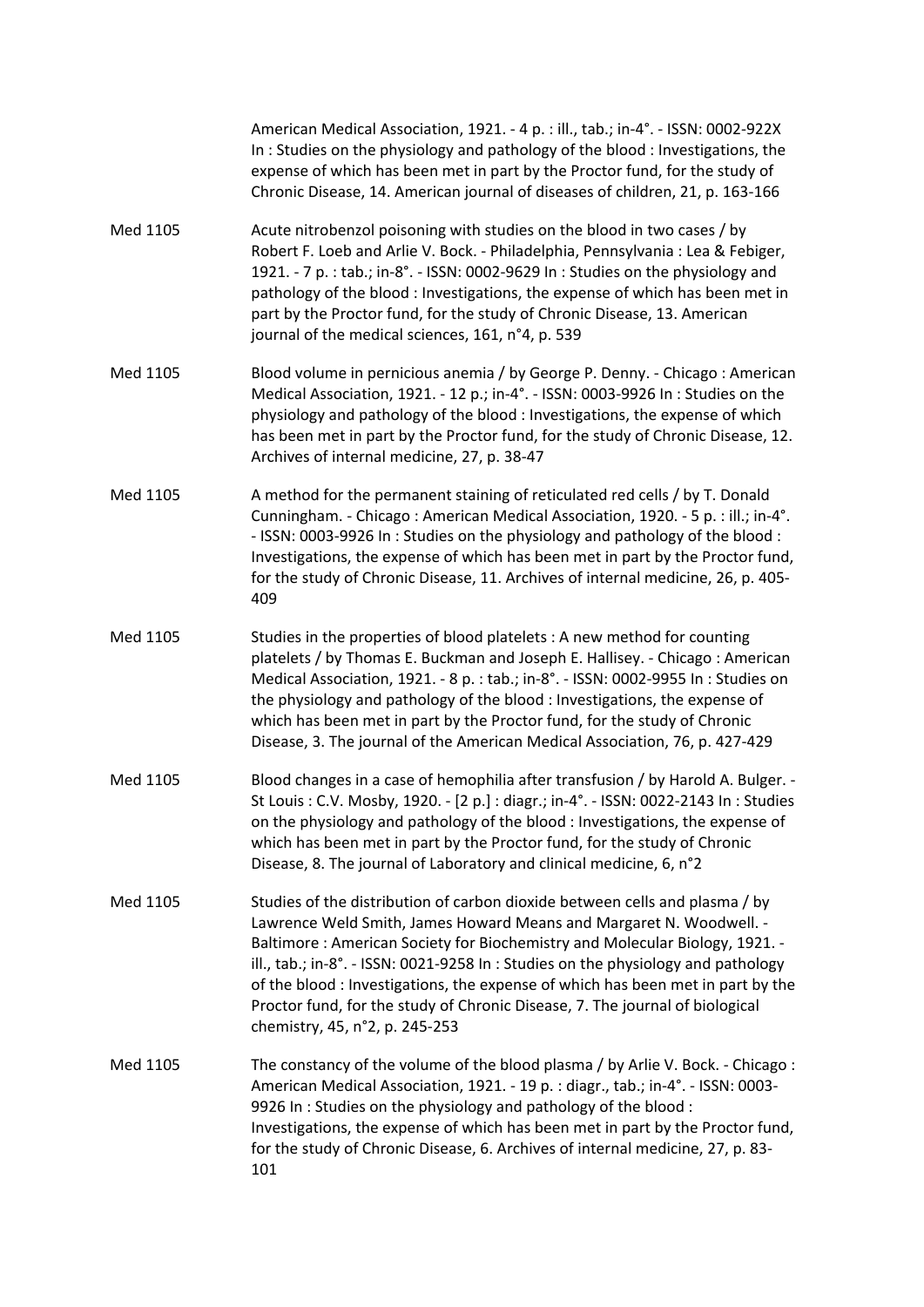| Med 1105 | The electrolyte content of the red blood corpuscles. The findings in chronic<br>anemia and polycythemia / by Thomas E. Buckman, W. Richard Ohler and<br>Louise L. Doherty. - Boston: American Association of Pathologists and<br>Bacteriologists, 1923. - diagr., tab.; in-8°. - ISSN: 0097-3599 In: Studies on the<br>physiology and pathology of the blood: Investigations, the expense of which<br>has been met in part by the Proctor fund, for the study of Chronic Disease, 5.<br>The journal of medical research, 44, n°1, p. 51-59 |
|----------|--------------------------------------------------------------------------------------------------------------------------------------------------------------------------------------------------------------------------------------------------------------------------------------------------------------------------------------------------------------------------------------------------------------------------------------------------------------------------------------------------------------------------------------------|
| Med 1105 | Rouleaux formation of red cells in various types of disease / by David Brewster<br>Swift. - St Louis: C.V. Mosby, 1922. - 7 p. : ill., tab.; in-4°. - ISSN: 0022-2143 In:<br>Studies on the physiology and pathology of the blood : Investigations, the<br>expense of which has been met in part by the Proctor fund, for the study of<br>Chronic Disease, 24. The journal of Laboratory and clinical medicine, 7, n°10                                                                                                                    |
| Med 1105 | The hydrogen ion concentration and bicarbonate level of the blood in<br>pneumonia / by Alvan L. Barach and Margaret N. Woodwell. - Baltimore :<br>American Society for Biochemistry and Molecular Biology. - diagr., tab.; in-8°. -<br>ISSN: 0021-9258 In: Studies on the physiology and pathology of the blood:<br>Investigations, the expense of which has been met in part by the Proctor fund,<br>for the study of Chronic Disease, 26. The journal of biological chemistry, 1,<br>n°2, p. 413-432                                     |
| Med 1105 | Blood pigment metabolism and its relation to liver function / by Chester M.<br>Jones. - Chicago: American Medical Association, 1922. - 28 p. : diagr., tab.; in-<br>4°. - ISSN: 0003-9926 In: Studies on the physiology and pathology of the blood<br>: Investigations, the expense of which has been met in part by the Proctor<br>fund, for the study of Chronic Disease, 25. Archives of internal medicine, 29, p.<br>643-668                                                                                                           |
| Med 1105 | The relative fragility of reticulated red corpuscles / by Thomas E. Buckman and<br>Elizabeth MacNaugher. - Boston: American Association of Pathologists and<br>Bacteriologists, 1923. - tab.; in-8°. - ISSN: 0097-3599 In: Studies on the<br>physiology and pathology of the blood : Investigations, the expense of which<br>has been met in part by the Proctor fund, for the study of Chronic Disease, 4.<br>The journal of medical research, 44, n°1, p. 61-72                                                                          |
| Med 1105 | Iso-Agglutinins in the blood of the New-Born / by Basil B. Jones. - Chicago:<br>American Medical Association, 1921. - 12 p. : ill., tab.; in-4°. - ISSN: 0002-922X<br>In: Studies on the physiology and pathology of the blood: Investigations, the<br>expense of which has been met in part by the Proctor fund, for the study of<br>Chronic Disease, 21. American journal of diseases of children, 22, p. 586-597                                                                                                                        |
| Med 1105 | Isohemolysins in human blood, with especial reference to the blood of the<br>New-Born / by Basil B. Jones. - Chicago: American Medical Association, 1921.<br>- 8 p. : tab.; in-4°. - ISSN: 0002-922X In : Studies on the physiology and<br>pathology of the blood : Investigations, the expense of which has been met in<br>part by the Proctor fund, for the study of Chronic Disease, 22. American<br>journal of diseases of children, 22, p. 598-605                                                                                    |
| Med 1105 | A study of hemoglobin metabolism in paroxysmal hemoglobinuria : With<br>observations on the extrahepatic formation of bile pigments in man / by<br>Chester M. Jones and Basil B. Jones. - Chicago: American Medical Association,                                                                                                                                                                                                                                                                                                           |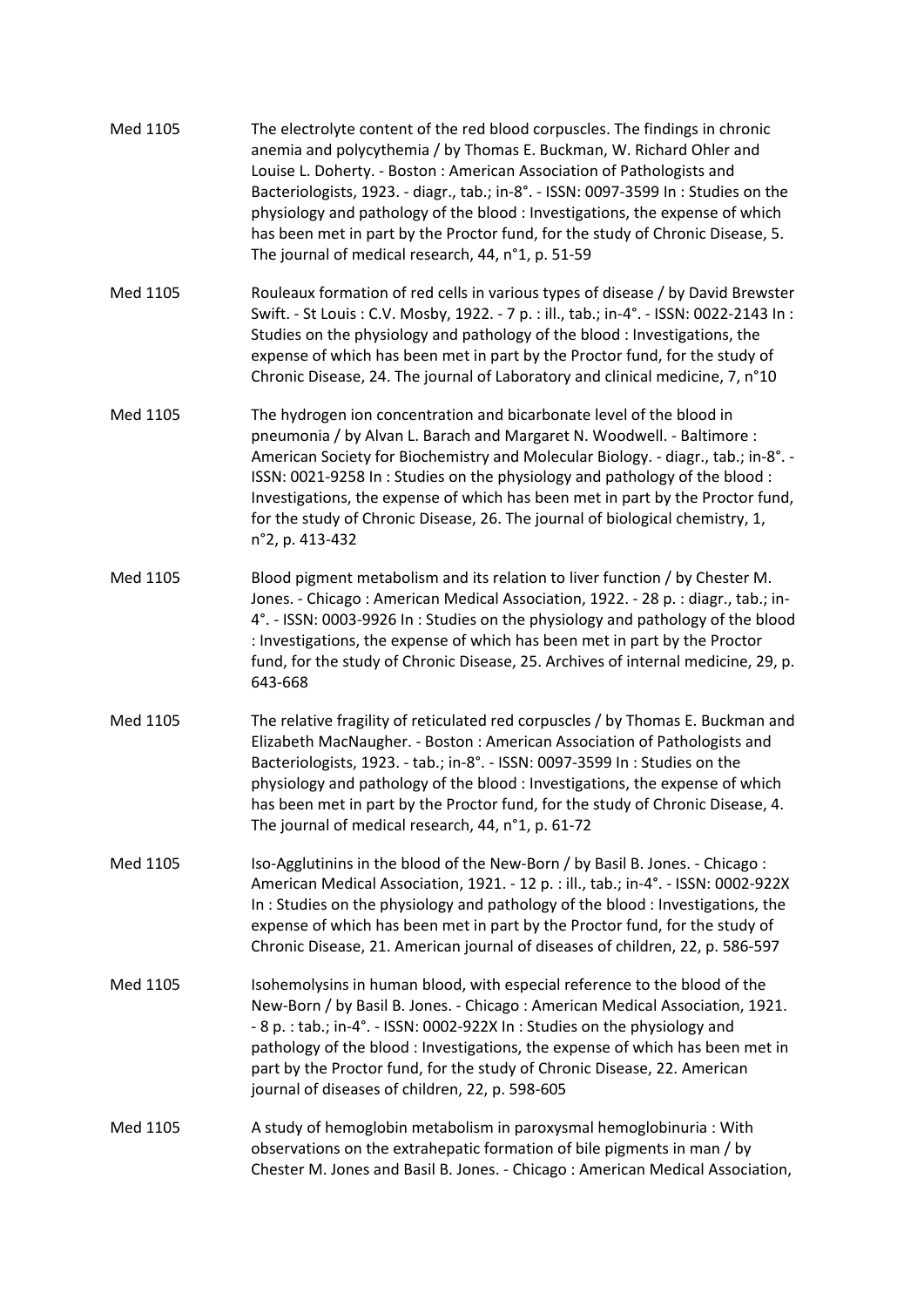|          | 1922. - 15 p. : diagr.; in-4°. - ISSN: 0003-9926 In : Studies on the physiology<br>and pathology of the blood : Investigations, the expense of which has been<br>met in part by the Proctor fund, for the study of Chronic Disease, 23. Archives<br>of internal medicine, 29, p. 669-683                                                                                                                                    |
|----------|-----------------------------------------------------------------------------------------------------------------------------------------------------------------------------------------------------------------------------------------------------------------------------------------------------------------------------------------------------------------------------------------------------------------------------|
| Med 1146 | De la syphilis, considérée sous le rapport de l'hygiène publique, ou Exposé des<br>mesures de police médicale et administratives propres à arrêter la<br>propagation de cette maladie / par J.-R. Marinus. - Bruxelles : Établissement<br>encyclographique, Faubourg de Flandre, 1836. - p. 46-72 : tab.; in-8° In :<br>Mémoires couronnés par le Congrès médical de Belgique, suivis du rapport<br>général sur le concours |
| Med 1146 | Exposé des moyens les plus propres à arrêter ou à modérer la propagation de<br>la syphilis / par F.-J. Dugniolle. - Bruxelles : Établissement encyclographique,<br>Faubourg de Flandre, 1836. - 42 p.; in-8° In : Mémoires couronnés par le<br>Congrès médical de Belgique, suivis du rapport général sur le concours                                                                                                       |
| Med 1196 | L'histophysiologie de la glande thyroïde humaine à la lumière de testes<br>morphologiques nouveaux / par Frédéric Thomas. - Liège : H. Vaillant-<br>Carmanne, 1934. - 149 p. : ill., diagr., tab.; in-8°. - ISSN: 0003-9624 In :<br>Archives de biologie, t.45, fasc.2, p.190-337                                                                                                                                           |
| Med 1196 | La fusion des crêtes palatines et son altération par quelques agents<br>tératogènes / par Michel Pourtois. - Liège : H. Vaillant-Carmanne, 1968. - 75 p.<br>: ill., tab.; in-8°. - (Archives de biologie, t.79, fasc.1). - ISSN: 0003-9624                                                                                                                                                                                  |
| Med 1235 | Over roode oogen / door Raphaël Rubbrecht. - Brugge : Excelsior, 1926. - 10<br>p.; in-8°. - ISSN: 0775-6003 In: Bijdragen = Contributions, 5. Vlaamsch<br>Geneeskundig Tijdschrift, 48                                                                                                                                                                                                                                      |
| Med 1235 | L'opération de la cataracte / par Raphaël Rubbrecht. - Bruxelles : Impr.<br>Médicale & Scientifique, 1927. - 8 p.; in-8° In : Bijdragen = Contributions, 8.<br>Bulletin de la Société belge d'Ophtalmologie, 53                                                                                                                                                                                                             |
| Med 1235 | La suture dans le traitement du décollement rétinien / par Raphaël Rubbrecht.<br>- Paris: Masson et Cie, 1933. - 7 p. : ill.; in-8° In : Bijdragen = Contributions, 20.<br>Société française d'Ophtalmologie                                                                                                                                                                                                                |
| Med 1235 | La résection osseuse dans la dacryocystorhinostomie / par Raphaël Rubbrecht.<br>- Bruxelles : Impr. Médicale & Scientifique, 1927. - 2 p.; in-8° In : Bijdragen =<br>Contributions, 7. Bulletin de la Société belge d'Ophtalmologie, 53                                                                                                                                                                                     |
| Med 1235 | Désinsertion rétinienne / par Raphaël Rubbrecht. - Bruxelles : Impr. Médicale<br>& Scientifique, 1930. - 2 p.; in-8° In : Bijdragen = Contributions, 12. Bulletin de<br>la Société belge d'Ophtalmologie, 60                                                                                                                                                                                                                |
| Med 1235 | La suture de la rétine (Technique) / par Raphaël Rubbrecht. - Paris : Masson et<br>Cie, 1935. - 5 p.; in-8° In : Bijdragen = Contributions, 25. Société française<br>d'Ophtalmologie                                                                                                                                                                                                                                        |
| Med 1235 | Le Ptérygion / par Raphaël Rubbrecht. - Bruxelles : Impr. Médicale &<br>Scientifique, 1940. - 7 p. : ill.; in-8° In : Bijdragen = Contributions, 33. Bulletin<br>de la Société belge d'Ophtalmologie, 79                                                                                                                                                                                                                    |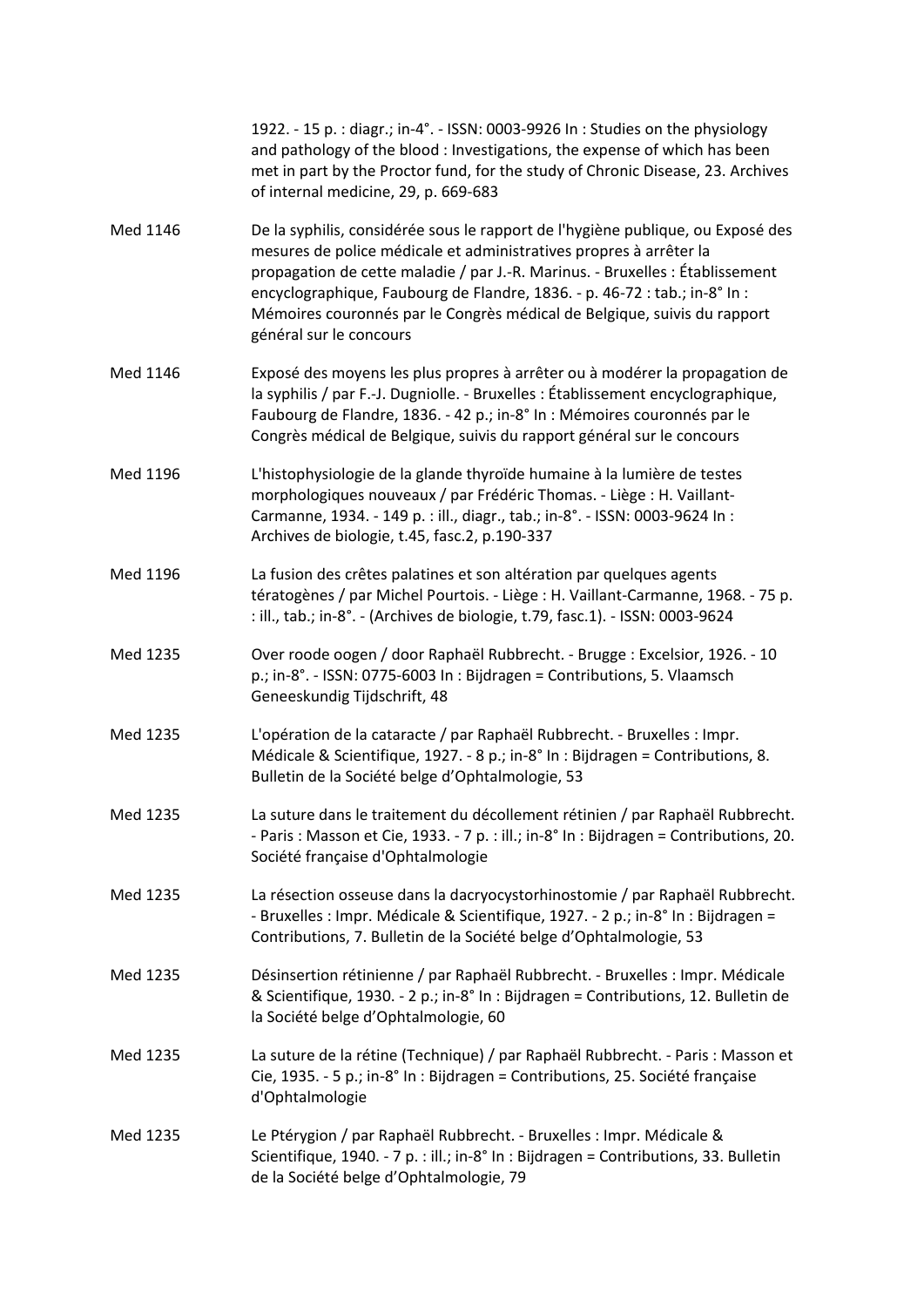| Med 1235 | Le traitement chirurgical des affections de la cornée / par Raphaël Rubbrecht.<br>- Bruxelles : Impr. Médicale & Scientifique, 1938. - 15 p. : ill.; in-8° In :<br>Bijdragen = Contributions, 32. Bulletin de la Société belge d'Ophtalmologie, 77                            |
|----------|-------------------------------------------------------------------------------------------------------------------------------------------------------------------------------------------------------------------------------------------------------------------------------|
| Med 1235 | Le traitement chirurgical des affections de la cornée / par Raphaël Rubbrecht.<br>- Paris: Masson et Cie, 1938. - 8 p. : ill.; in-8° In : Bijdragen = Contributions, 31.<br>Société française d'Ophtalmologie                                                                 |
| Med 1235 | Traitement chirurgical du décollement de la rétine / par Raphaël Rubbrecht. -<br>Bruxelles : Impr. Médicale & Scientifique, 1927. - 5 p.; in-8° In : Bijdragen =<br>Contributions, 6. Bulletin de la Société belge d'Ophtalmologie, 55                                        |
| Med 1235 | La suture de la rétine / par Raphaël Rubbrecht. - Bruxelles : Impr. Médicale &<br>Scientifique, 1935. - 5 p. : ill.; in-8° In : Bijdragen = Contributions, 26. Bulletin<br>de la Société belge d'Ophtalmologie, 70                                                            |
| Med 1235 | Dystrophie marginale ectatiqe de la cornée / par Raphaël Rubbrecht. -<br>Bruxelles : Impr. Médicale & Scientifique, 1922. - 6 p.; in-8° In : Bijdragen =<br>Contributions, 3. Bulletin de la Société belge d'Ophtalmologie, 44                                                |
| Med 1235 | La dystrophie marginale ectatique de la cornée / par Raphaël Rubbrecht. -<br>Paris: Masson & Cie, 1922. - in-8°. - ISSN: 0373-2770 In: Bijdragen =<br>Contributions, 2. Archives d'ophtalmologie, t.39, p.175-176                                                             |
| Med 1235 | Quelques remarques à propos de l'opération de Toti / par Raphaël Rubbrecht.<br>- Paris: Doin et Cie, 1933. - in-8°. - ISSN: 0003-4371 In: Bijdragen =<br>Contributions, 19. Annales d'oculistique, t.170, p.959-961                                                           |
| Med 1235 | Nouvelle contribution au traitement du décollement rétinien / par Raphaël<br>Rubbrecht. - Bruxelles : Impr. Médicale & Scientifique, 1932. - 5 p.; in-8° In :<br>Bijdragen = Contributions, 18. Bulletin de la Société belge d'Ophtalmologie, 65                              |
| Med 1235 | L'obturation des déchirures de la rétine / par Raphaël Rubbrecht. - Bruxelles :<br>Impr. Médicale & Scientifique, 1929. - 8 p. : ill.; in-8° In : Bijdragen =<br>Contributions, 11. Bulletin de la Société belge d'Ophtalmologie, 59                                          |
| Med 1235 | Réflexions sur la pathogénie du décollement rétinien / par Raphaël Rubbrecht.<br>- Clermont (Oise) : Thiron et Cie, impr., 1935. - 8 p.; in-8° In : Bijdragen =<br>Contributions, 23. Bulletin de la Société d'Ophtalmologie de l'Est de la France,<br>Séance du 30 juin 1935 |
| Med 1235 | La suture de la rétine / par Raphaël Rubbrecht. - Bruxelles : Impr. Médicale &<br>Scientifique, 1934. - 4 p. : ill.; in-8° In : Bijdragen = Contributions, 22. Bulletin<br>de la Société belge d'Ophtalmologie, 69                                                            |
| Med 1235 | Une nouvelle direction dans le traitement du décollement rétinien / par<br>Raphaël Rubbrecht. - Bruxelles : Impr. Médicale & Scientifique, 1931. - 3 p.; in-<br>8° In : Bijdragen = Contributions, 17. Bulletin de la Société belge<br>d'Ophtalmologie, 62                    |
| Med 1235 | Action des substances irriantes sur la choroïde et sur la rétine / par Raphaël<br>Rubbrecht. - Bruxelles : Impr. Médicale & Scientifique, 1931. - 5 p. : ill.; in-8° In<br>: Bijdragen = Contributions, 16. Bulletin de la Société belge d'Ophtalmologie,                     |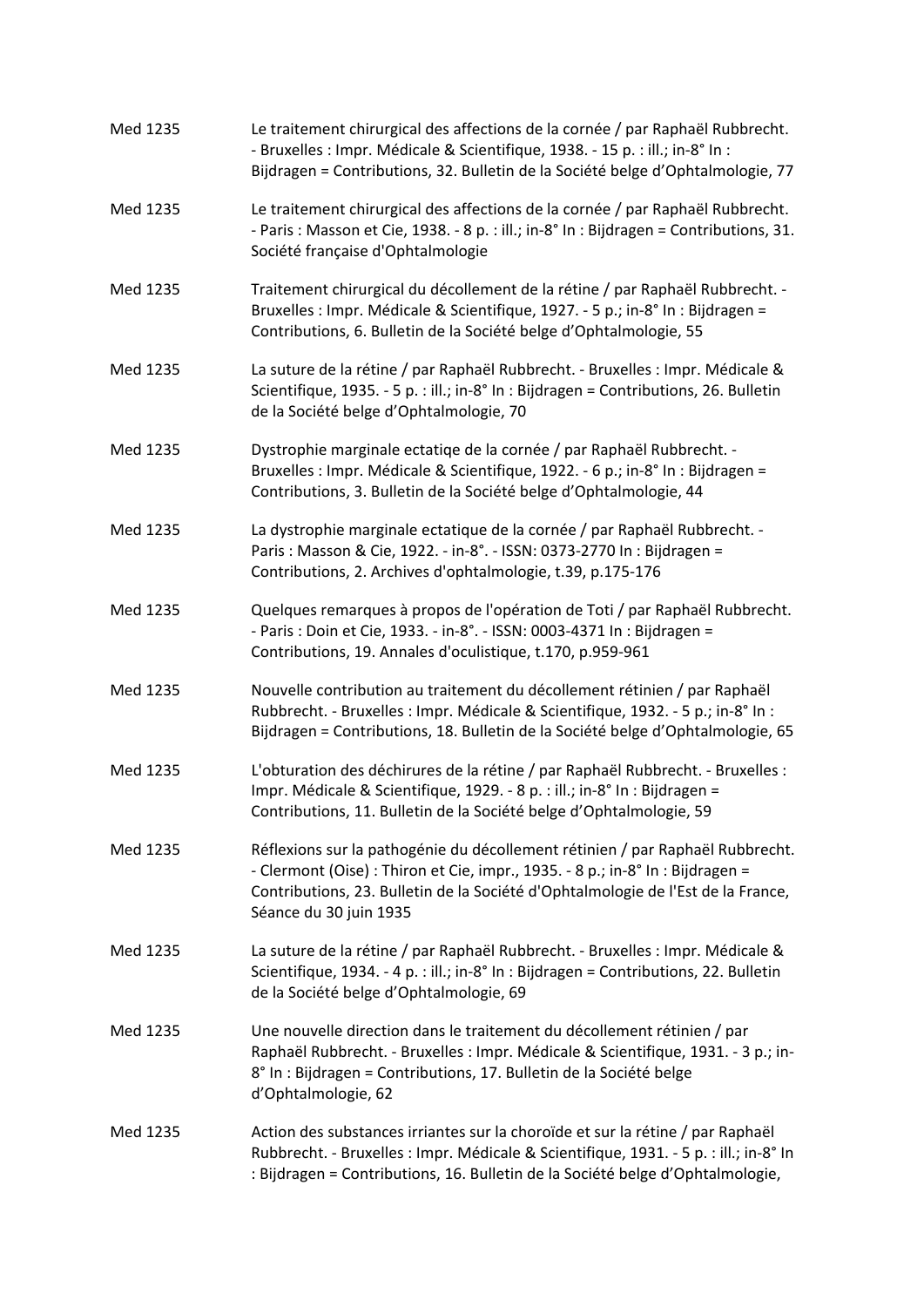|          | 62                                                                                                                                                                                                                                                |
|----------|---------------------------------------------------------------------------------------------------------------------------------------------------------------------------------------------------------------------------------------------------|
| Med 1235 | Over de behandeling van de netvliesloslating / door Raphaël Rubbrecht. -<br>Brugge: Excelsior, 1930. - 7 p. : ill.; in-8°. - ISSN: 0775-6003 In : Bijdragen =<br>Contributions, 15. Vlaamsch Geneeskundig Tijdschrift, 1                          |
| Med 1235 | L'obturation des déchirures de la rétine / par Raphaël Rubbrecht. - Paris :<br>Masson & Cie, 1930. - ill.; in-8°. - ISSN: 0373-2770 In: Bijdragen =<br>Contributions, 14. Archives d'ophtalmologie, t.47, n°3, p.161-166                          |
| Med 1235 | Le traitement chirurgical des affections de la cornée / par Raphaël Rubbrecht.<br>- Paris: Masson et Cie, 1938. - 8 p. : ill.; in-8° In : Bijdragen = Contributions, 30.<br>Société française d'Ophtalmologie                                     |
| Med 1235 | Le traitement chirurgical des affections de la cornée / par Raphaël Rubbrecht.<br>- Paris: Masson & Cie, 1938. - ill.; in-8°. - ISSN: 0373-2770 In: Bijdragen =<br>Contributions, 29. Archives d'ophtalmologie, N.S., t.2, n°8, p.715-719         |
| Med 1235 | Le traitement chirurgical des affections de la cornée / par Raphaël Rubbrecht.<br>- Bruxelles : Impr. Médicale & Scientifique, 1937. - 8 p. : ill.; in-8° In : Bijdragen<br>= Contributions, 28. Bulletin de la Société belge d'Ophtalmologie, 75 |
| Med 1235 | Technique simplifiée de l'opération de Toti / par Raphaël Rubbrecht. - Paris :<br>Masson et Cie, 1937. - 6 p.; in-8° In : Bijdragen = Contributions, 27. Société<br>française d'Ophtalmologie                                                     |
| Med 1235 | Réflexions sur la pathogénie du décollement rétinien / par Raphaël Rubbrecht.<br>- Paris: Masson & Cie, 1935. - in-8°. - ISSN: 0373-2770 In: Bijdragen =<br>Contributions, 24. Archives d'ophtalmologie, t.52, n°11, p.787-793                    |
| Med 1235 | Une opération de la cataracte compliquée / par Raphaël Rubbrecht. -<br>Bruxelles : Impr. Médicale & Scientifique, s.d. - 2 p.; in-8° In : Bijdragen =<br>Contributions, 36. Bulletin de la Société belge d'Ophtalmologie, 52                      |
| Med 1235 | la fixation des paupières dans l'opération de la cataracte / par Raphaël<br>Rubbrecht. - Bruxelles : Impr. Médicale & Scientifique, s.d. - 2 p.; in-8° In :<br>Bijdragen = Contributions, 35. Bulletin de la Société belge d'Ophtalmologie, 42    |
| Med 1235 | La suture dans le traitement du décollement rétinien / par Raphaël Rubbrecht.<br>- Paris: Masson & Cie, 1933. - ill.; in-8°. - ISSN: 0373-2770 In: Bijdragen =<br>Contributions, 21. Archives d'ophtalmologie, t.50, n°9, p. 609-613              |
| Med 1235 | De Zorg voor de Oogen / door Raphaël Rubbrecht. - Gent ; Brugge : Beheer,<br>1928. - 6 p.; in-8° In : Bijdragen = Contributions, 10. Vlaamsch opvoedkundig<br>tijdschrift                                                                         |
| Med 1235 | Technique et indications de la dacryocystorhinostomie / par Raphaël<br>Rubbrecht. - Bruxelles : Impr. Médicale & Scientifique, 1928. - 11 p.; in-8° In :<br>Bijdragen = Contributions, 9. Bulletin de la Société belge d'Ophtalmologie, 57        |
| Med 1235 | La dacryocysto-Rhinostomie / par Raphaël Rubbrecht. - Paris: Masson & Cie,<br>1921. - 4 p.; in-8°. - ISSN: 0373-2770 In: Bijdragen = Contributions, 1. Archives<br>d'ophtalmologie                                                                |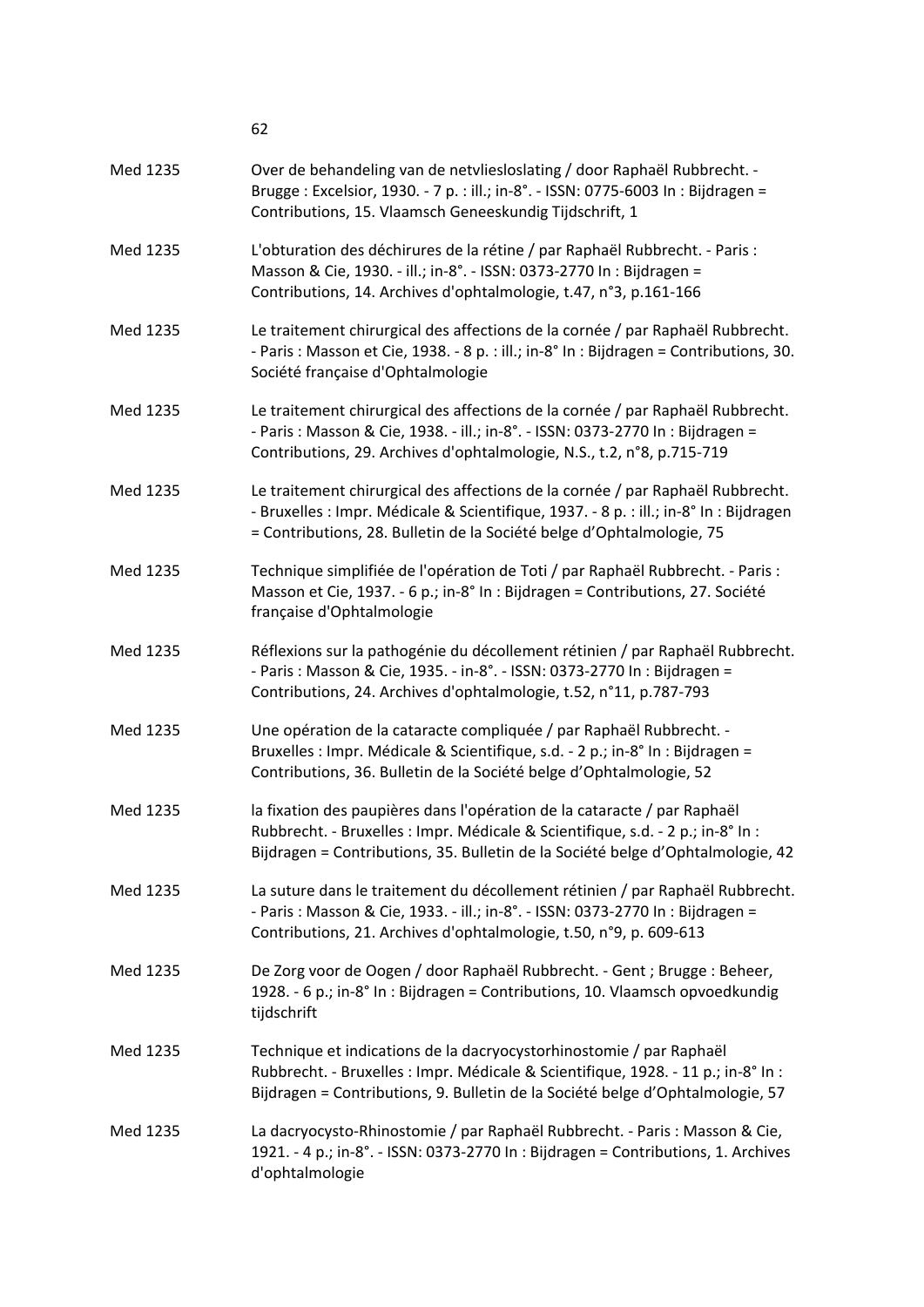| Med 1236 | L'hérédité et l'orthodontie / par Oswald Rubbrecht ; édité par Institut belge de<br>stomatologie et Association des anciens élèves des centres belges de<br>stomatologie. - Bruxelles : Brian Hill, impr., 1929. - 12 p.; in-8° In : Bijdragen =<br>Contributions, 8. [Annales belges de stomatologie]              |
|----------|---------------------------------------------------------------------------------------------------------------------------------------------------------------------------------------------------------------------------------------------------------------------------------------------------------------------|
| Med 1236 | La prognathie inférieure dans la maison de Habsbourg et l'hérédité / par<br>Oswald Rubbrecht. - [Anvers : Ch. Dirix-Van Riet, impr., 1930]. - 37 p. : ill.; in-<br>8°. - ISSN: 0770-030X In: Bijdragen = Contributions, 11. [Revue belge de<br>Stomatologie = Belgisch Tijdschrift voor Stomatologie, n°4]          |
| Med 1236 | De vrijhandige behandeling van kaakfracturen / door Oswald Rubbrecht. -<br>Antwerpen: K. Dirix-Van Riet, drukk., 1941. - 22 p. : ill.; in-8° In: Bijdragen =<br>Contributions, 17. Vlaamsch tijdschrift voor Mondheelkunde, n°1                                                                                     |
| Med 1236 | Les variations maxillo-faciales sagittales et l'hérédité / par Oswald Rubbrecht.<br>- [Paris : s.éd.], 1930. - 88 p. : ill.; in-8° In : Bijdragen = Contributions, 9. Société<br>française d'Orthopédie dento-faciale                                                                                               |
| Med 1236 | De behandeling der onderretrognathie met labioversie der bovenfronttanden<br>/ door Oswald Rubbrecht. - Utrecht: Tholen, 1936. - 17 p.: ill.; in-8°. - ISSN:<br>0920-6078 In: Bijdragen = Contributions, 13. Tijdschrift voor Tandheelkunde,<br>10                                                                  |
| Med 1236 | Over ontsmetting en kiemverdelging in de tand- en montheelkunde / door<br>Oswald Rubbrecht. - Antwerpen: K. Dirix-Van Riet, drukk., 1940. - 22 p.; in-8°<br>In: Bijdragen = Contributions, 15. Vlaamsch tijdschrift voor Mondheelkunde,<br>$n^{\circ}1$                                                             |
| Med 1236 | Le traitement de la pyorrhée alvéolaire / par Oswald Rubbrecht. - Bruxelles ;<br>Anvers ; Bruges : Société belge de stomatologie, 1924. - 24 p.; in-8°. - ISSN:<br>0770-030X In : Bijdragen = Contributions, 4. Revue belge de Stomatologie =<br>Belgisch Tijdschrift voor Stomatologie, n°4                        |
| Med 1236 | Un système de traitement des fracutes des mâchoires / par Oswald<br>Rubbrecht. - Bruxelles : Goemere, impr., 1919. - 25 p. : ill.; in-8°. - ISSN: 0377-<br>8231 In : Bijdragen = Contributions, 2. Bulletin de l'Académie royale de<br>médecine de Belgique                                                         |
| Med 1236 | Les bagues orhtodontiques / par Oswald Rubbrecht. - Anvers : Ch. Dirix-Van<br>Riet, impr., 1925. - 42 p. : ill.; in-8°. - ISSN: 0770-030X In : Bijdragen =<br>Contributions, 5. Revue belge de Stomatologie = Belgisch Tijdschrift voor<br>Stomatologie, n°2. Congrès belge de Stomatologie, juillet 1925 : Rapport |
| Med 1236 | La réduction de la contention des fractures des maxilliaires / par Oswald<br>Rubbrecht. - Paris: Feìlix Alcan, s.d. - 51 p. : ill.; in-8°. - ISSN: 1154-788X In:<br>Bijdragen = Contributions, 3. La restauration maxillo-faciale : Revue pratique<br>de chirurgie et prothelse speiciales                          |
| Med 1236 | De mechanische behandeling der fracturen van het onderkaakbeen / door<br>Oswald Rubbrecht. - Antwerpen: K. Dirix-Van Riet, drukk., 1938. - 36 p. : ill.;<br>in-8° In : Bijdragen = Contributions, 14. Vlaamsch tijdschrift voor<br>Mondheelkunde, n°1-2                                                             |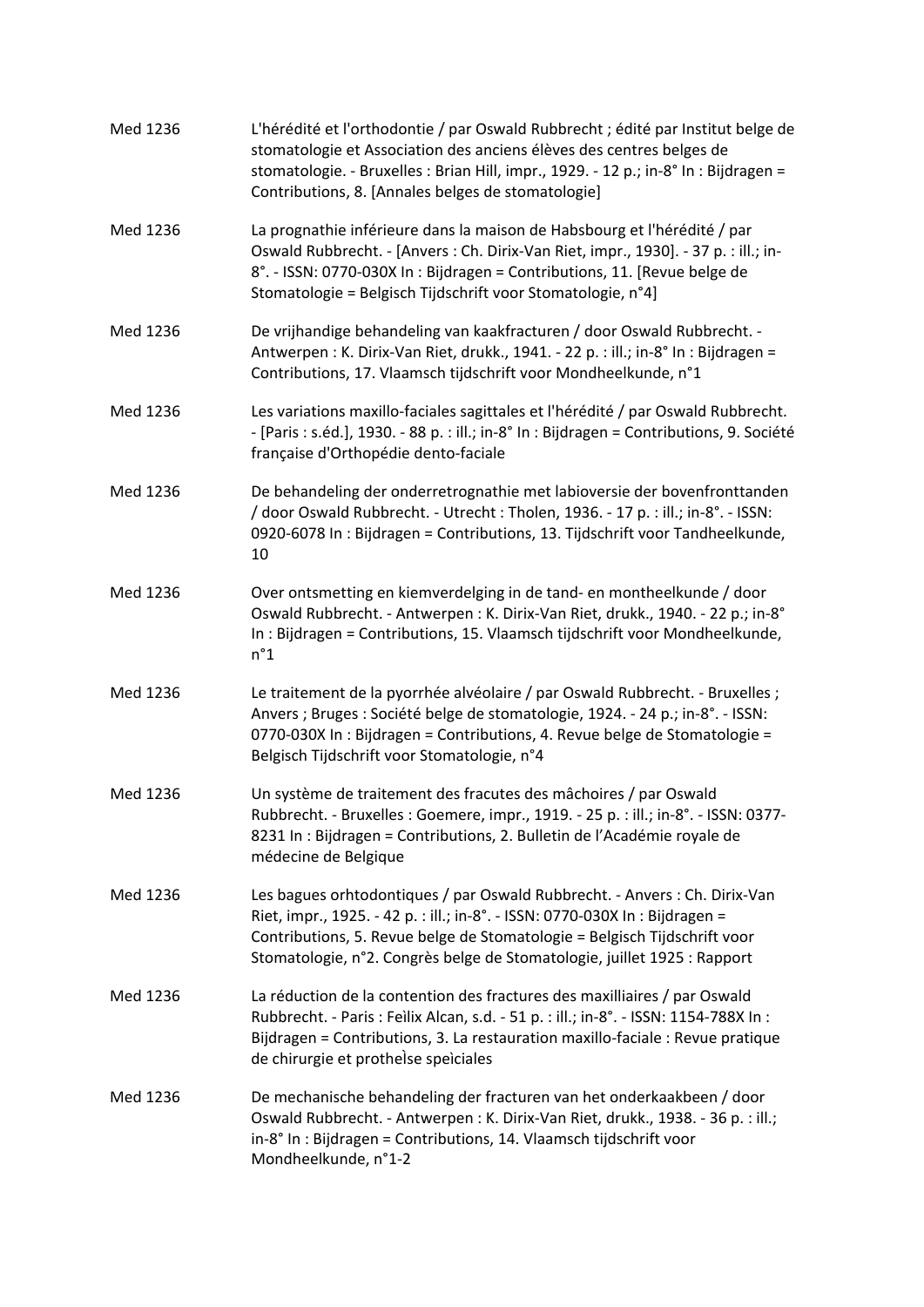| Med 1236 | Fracturen van het onderkaakbeen / door Oswald Rubbrecht. - Antwerpen: K.<br>Dirix-Van Riet, drukk., 1936. - 4 p.; in-8° In : Bijdragen = Contributions, 12.<br>Vlaamsch tijdschrift voor Mondheelkunde, n°1                                                                                                                 |
|----------|-----------------------------------------------------------------------------------------------------------------------------------------------------------------------------------------------------------------------------------------------------------------------------------------------------------------------------|
| Med 1236 | Systematische behandeling van kaakfracturen / door Oswald Rubbrecht. -<br>Antwerpen : K. Dirix-Van Riet, drukk., 1941. - 28 p. : ill.; in-8° In : Bijdragen =<br>Contributions, 16. Vlaamsch tijdschrift voor Mondheelkunde, n°2                                                                                            |
| Med 1236 | The treatment of fractures of the jaws by a new method / by Oswald<br>Rubbrecht. - London: British Dental Association, 1916. - ill.; in-8°. - ISSN: 0007-<br>0610 In: Bijdragen = Contributions, 1. British dental journal, October 16, p.<br>337-360                                                                       |
| Med 1236 | Les variations maxillo-faciales sagittales et l'hérédité / par Oswald Rubbrecht.<br>- Anvers: Ch. Dirix-Van Riet, impr., 1930. - 91 p.: ill.; in-8°. - ISSN: 0770-030X<br>In : Bijdragen = Contributions, 10. Revue belge de Stomatologie = Belgisch<br>Tijdschrift voor Stomatologie, n°1-3                                |
| Med 1236 | Mémoires originaux : Les Congrès de New York et de Philadelphie / par<br>Oswald Rubbrecht. - Bruxelles ; Anvers ; Bruges : Société belge de<br>stomatologie, 1926. - in-8°. - ISSN: 0770-030X In: Bijdragen = Contributions, 7.<br>Revue belge de Stomatologie = Belgisch Tijdschrift voor Stomatologie, n°4. p.<br>220-234 |
| Med 1237 | Hématométrie consécutive à une ulcération cervicale dans le cas de prolapsus<br>: Extirpation vaginale "in toto" / par Rufin Schockaert. - Bruxelles : impr.<br>Médicale et Scientifique, 1938. - 6 p. : ill.; in-4°. - ISSN: 0068-3027 In :<br>Bijdragen = Contributions : I, 6. Bruxelles-Médical, n°13                   |
| Med 1237 | Placenta praevia accreta reconnu lors de l'opération césarienne pratiquée<br>pour placenta praevia. Hystérectomie subtotale / par Rufin Schockaert. -<br>Bruxelles : impr. Médicale et Scientifique, 1940. - 5 p. : ill.; in-4°. - ISSN: 0068-<br>3027 In : Bijdragen = Contributions : I, 9. Bruxelles-Médical, n°24       |
| Med 1237 | Un cas d'hématocolpos par atrésie hyménale congénitale avec radiographie /<br>par Rufin Schockaert. - Bruxelles : impr. Médicale et Scientifique, 1937. - 3 p.;<br>in-4°. - ISSN: 0068-3027 In: Bijdragen = Contributions: I, 1. Bruxelles-Médical,<br>$n^{\circ}1$                                                         |
| Med 1237 | Deux cas de myomectomie pour fibromes utérins multiples suivie de<br>grossesse / par Rufin Schockaert. - Bruxelles : impr. Médicale et Scientifique,<br>1938. - 3 p. : ill.; in-4°. - ISSN: 0068-3027 In : Bijdragen = Contributions : I, 5.<br>Bruxelles-Médical, n°5                                                      |
| Med 1237 | De la rupture spontanées de la symphyse pubienne pendant l'accouchement /<br>par Rufin Schockaert. - Bruxelles : Le Scalpel, 1939. - 8 p. : ill.; in-4°. - ISSN:<br>0771-5633 In : Bijdragen = Contributions : I, 14. Liège-Médical, 46                                                                                     |
| Med 1237 | À propos d'un cas de mélanosarcome de l'ovaire / par Rufin Schockaert, J.<br>Lambillon et A.A. Naulaerts. - Bruxelles : impr. Médicale et Scientifique, 1938.<br>- 6 p.; in-4°. - ISSN: 0068-3027 In : Bijdragen = Contributions : I, 4. Bruxelles-<br>Médical, n°49                                                        |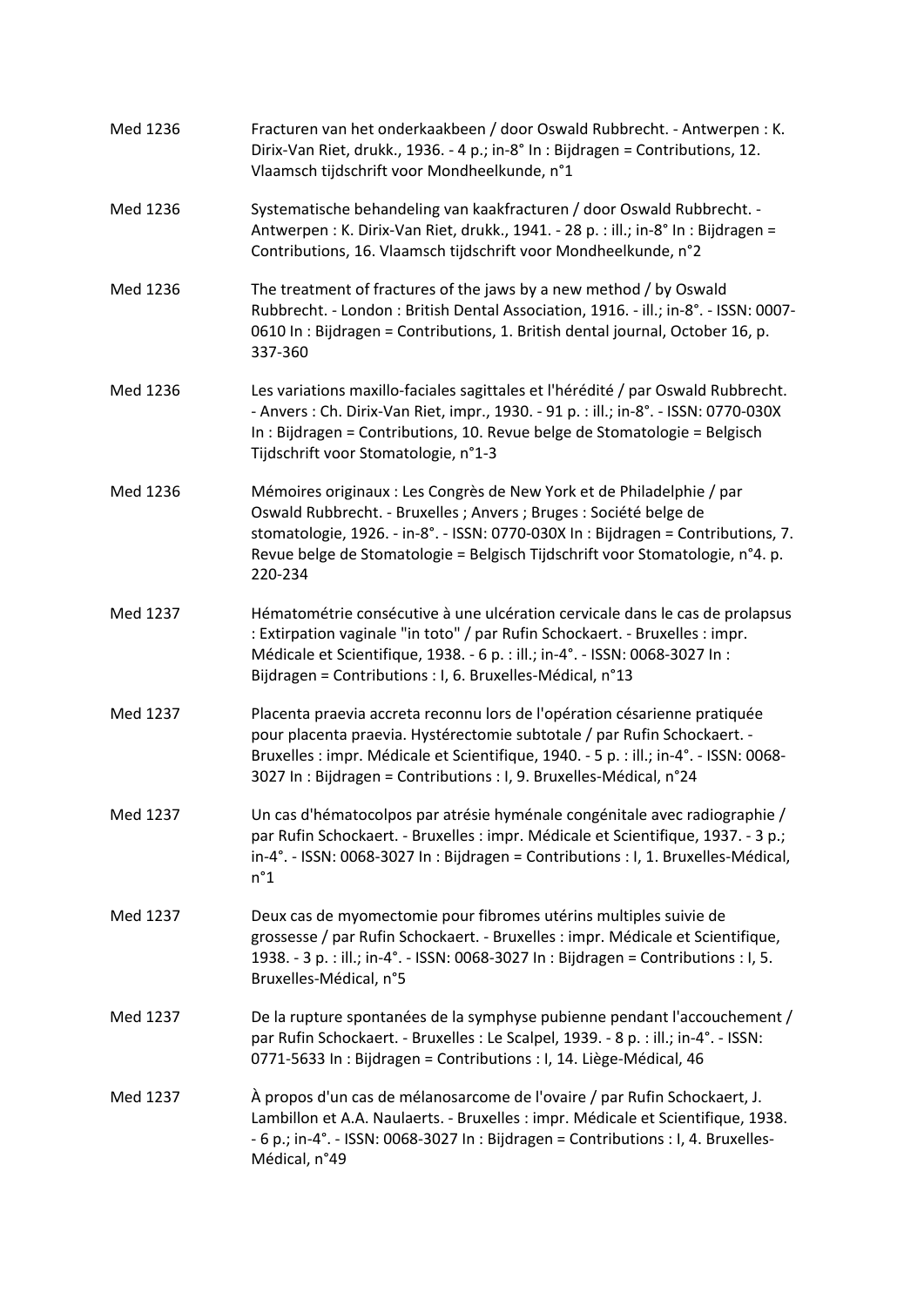| Med 1237 | Syndrome d'hypertension paroxystiqueconsécutif à l'injection sous-cutanée<br>d'icoral chez la parturiente et l'accouchée / par Rufin Schockaert et J.<br>Lambillon. - Bruxelles : impr. Médicale et Scientifique, 1938. - 8 p.; in-4°. -<br>ISSN: 0068-3027 In : Bijdragen = Contributions : I, 3. Bruxelles-Médical, n°16                 |
|----------|--------------------------------------------------------------------------------------------------------------------------------------------------------------------------------------------------------------------------------------------------------------------------------------------------------------------------------------------|
| Med 1237 | Des indications opératoires dans les infections gynécologiques / par Rufin<br>Schockaert. - Bruxelles : Lielens, impr., s.d. - 32 p.; in-8°. - ISSN: 0036-5440 In :<br>Bijdragen = Contributions : I, 8. Le Scalpel                                                                                                                        |
| Med 1237 | Les dangers de l'avortement et du néo-malthusianisme pour l'organisme<br>féminin / par Rufin Schockaert. - Louvain : Nova et Vetera, 1932. - 36 p.; in-8°.<br>- ISSN: 0024-6956 In : Bijdragen = Contributions : I, 10. Revue médicale de<br>Louvain, 1-4                                                                                  |
| Med 1237 | Inleiding tot de Geneeskundig Plichtenleer : Zedelijke beroepsplichten en<br>rechten van den geneesheer. - Leuven : Nova et Vetera, 1937. - 42 p.; in-8° In :<br>Bijdragen = Contributions : I, 2.                                                                                                                                         |
| Med 1237 | Quelques mots sur l'opération césarienne / par Rufin Schockaert. - Louvain :<br>Saint-Alphonse, impr., 1941. - 16 p.; in-8° In : Bijdragen = Contributions : I, 15.<br>[Recipe] : Publication des étudiants de la Faculté de médecine de l'Université<br>de Louvain, Décembre 1941                                                         |
| Med 1237 | Grossesse normale chez une césarisée ayant gardé un tampon de gaze dans<br>l'utérus / par Rufin Schockaert. - Louvain : Nova et Vetera, 1935. - 3 p.; in-8°. -<br>ISSN: 0024-6956 In : Bijdragen = Contributions : I, 13. Revue médicale de<br>Louvain, 10                                                                                 |
| Med 1238 | Les chéloïdes chez les indigènes du Congo belge / par Jan Frans Fritz Van den<br>Branden et M. Appelmans. - Paris: Masson et Cie, 1940. - ill.; in-8°. - ISSN:<br>0037-9085 In : Bijdragen = Contributions : II, 54. Bulletin de la Société de<br>Pathologie Exotique, 33, n°5, p. 340-346                                                 |
| Med 1238 | Enkele beschouwingen over gevallen van encephalitis postvaccinalis te Beersel<br>(Prov. Antwerpen) / door Jan Frans Fritz Van den Branden. - Gent : A.<br>Vandeweghe, drukk., 1940. - 11 p. : tab.; in-8°. - ISSN: 0775-6003 In : Bijdragen<br>= Contributions : II, 57. Vlaamsch Geneeskundig Tijdschrift, 22-23                          |
| Med 1238 | Le "Stybénil" (acétyl-paminophényl stibiate de soude) dans la trypanosomiase<br>humaine / par Jan Frans Fritz Van den Branden et L. Van Hoof. - Bruxelles :<br>Goemaere, impr., 1922. - 5 p.; in-8°. - ISSN: 0365-6527 In: Bijdragen =<br>Contributions : I, 7. ; 9. Annales de la Société belge de médecine tropicale, 2,<br>$n^{\circ}1$ |
| Med 1238 | La lutte antituberculeuse au Congo belge / par Jan Frans Fritz Van den<br>Branden. - Bruxelles : s.éd., 1932. - in-4°. - ISSN: 0770-0857 In : Bijdragen =<br>Contributions : I, 41. Revue belge de la Tuberculose, 1, p. 29-33                                                                                                             |
| Med 1238 | Sur un composé organique renfermant de l'antimoine / par Jan Frans Fritz Van<br>den Branden. - Bruxelles : Institut royal colonial belge, 1933. - in-8°. - ISSN:<br>0367-6935 In : Bijdragen = Contributions : I, 48. Bulletin des séances de<br>l'Institut royal Colonial belge, 4, n°3, p. 753-759                                       |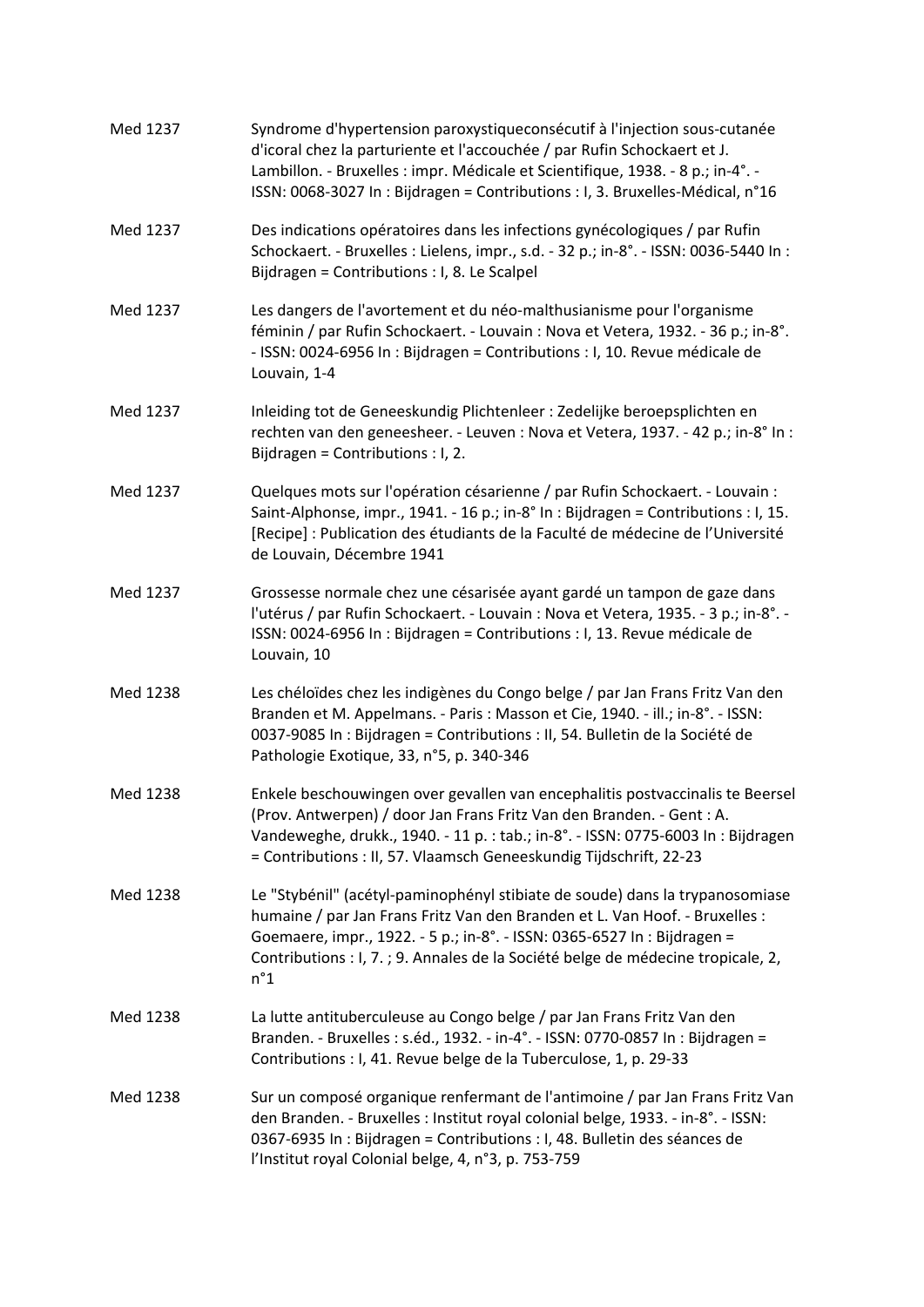| Med 1238 | Influence défavorable d'un traitement insuffisant et irrégulier sur les résultats<br>obtenus avec le tryponarsyl dans le traitement de la trypanosomiase humaine<br>chronique / par Jan Frans Fritz Van den Branden. - Bruxelles : Goemaere,<br>impr., 1932. - 4 p.; in-8°. - ISSN: 0365-6527 In : Bijdragen = Contributions : I,<br>47. Annales de la Société belge de médecine tropicale, 12, n°3 |
|----------|-----------------------------------------------------------------------------------------------------------------------------------------------------------------------------------------------------------------------------------------------------------------------------------------------------------------------------------------------------------------------------------------------------|
| Med 1238 | La pathogénie de l'ainhum / par Jan Frans Fritz Van den Branden et M.<br>Appelmans. - Bruxelles : Goemaere, impr., 1932. - 12 p.; in-8°. - ISSN: 0365-<br>6527 In : Bijdragen = Contributions : I, 45. Annales de la Société belge de<br>médecine tropicale, 12, n°2                                                                                                                                |
| Med 1238 | L'action du tryparsamide chez les trypanosés chroniques : 2e note préliminaire<br>/ par Jan Frans Fritz Van den Branden. - Paris : Masson et Cie, 1926. - in-8°. -<br>ISSN: 0037-9085 In : Bijdragen = Contributions : I, 16. Bulletin de la Société de<br>Pathologie Exotique, 19, n°1, p. 9-11                                                                                                    |
| Med 1238 | La réaction de Bordet-Wassermann dans la lèpre / par Jan Frans Fritz Van den<br>Branden. - Bruxelles : Goemaere, impr., 1926. - 4 p.; in-8°. - ISSN: 0365-6527 In<br>: Bijdragen = Contributions : I, 15. Annales de la Société belge de médecine<br>tropicale, 5, n°2                                                                                                                              |
| Med 1238 | Sur le transport à distance des souches de méningocoques / par Jan Frans Fritz<br>Van den Branden. - Bruxelles : Goemaere, impr., 1925. - 2 p.; in-8°. - ISSN:<br>0365-6527 In : Bijdragen = Contributions : I, 13. Annales de la Société belge de<br>médecine tropicale, 16, n°4                                                                                                                   |
| Med 1238 | Étude de l'action des vapeurs de "Bayer" 205 sur le rat blanc infecté de<br>trypanosome "Brucei" / par Jan Frans Fritz Van den Branden. - Bruxelles :<br>Goemaere, impr., 1938. - 8 p. : ill., tab.; in-8°. - ISSN: 0365-6527 In : Bijdragen<br>= Contributions : II, 45. Annales de la Société belge de médecine tropicale, 18,<br>n°3                                                             |
| Med 1238 | Essais comparatifs du contrôle biologique de la glyphénarsine P.B. IV sur lapins<br>et sur rats blancs / par Jan Frans Fritz Van den Branden et R. Pottier. -<br>Bruxelles : Marcel Hayez, impr., 1937. - tab.; in-8°. - ISSN: 0377-8231 In :<br>Bijdragen = Contributions : II, 37. ; 38. Bulletin des Séances de l'Académie<br>royale de médecine de Belgique, 8, n°1, p. 168-178                 |
| Med 1238 | La plasmochine, dérivé synthétique de la quinoléine dans le traitement du<br>paludisme / par Jan Frans Fritz Van den Branden. - Bruxelles : impr. Médicale<br>et Scientifique, 1932. - 6 p.; in-4°. - ISSN: 0068-3027 In : Bijdragen =<br>Contributions : I, 44. Bruxelles-Médical, n°30                                                                                                            |
| Med 1238 | Recherches sur la transmission de trypanosoma "Brucei" par le lait maternel /<br>par Jan Frans Fritz Van den Branden. - Bruxelles : Goemaere, impr., s.d. - 2 p.;<br>in-8°. - ISSN: 0365-6527 In: Bijdragen = Contributions: II, 33. Annales de la<br>Société belge de médecine tropicale, 17, n°1                                                                                                  |
| Med 1238 | Valeur comparée de la méthode de Koser, de l'épreuve de Voges-Proskauer et<br>de la réaction au rouge de méthyle, pour différentier les colibacilles d'origine<br>fécale, des colibacilles d'origine tellurique / par Jan Frans Fritz Van den<br>Branden et J. Geens. - Bruxelles : Société belge de biologie, 1936. - in-8° In :                                                                   |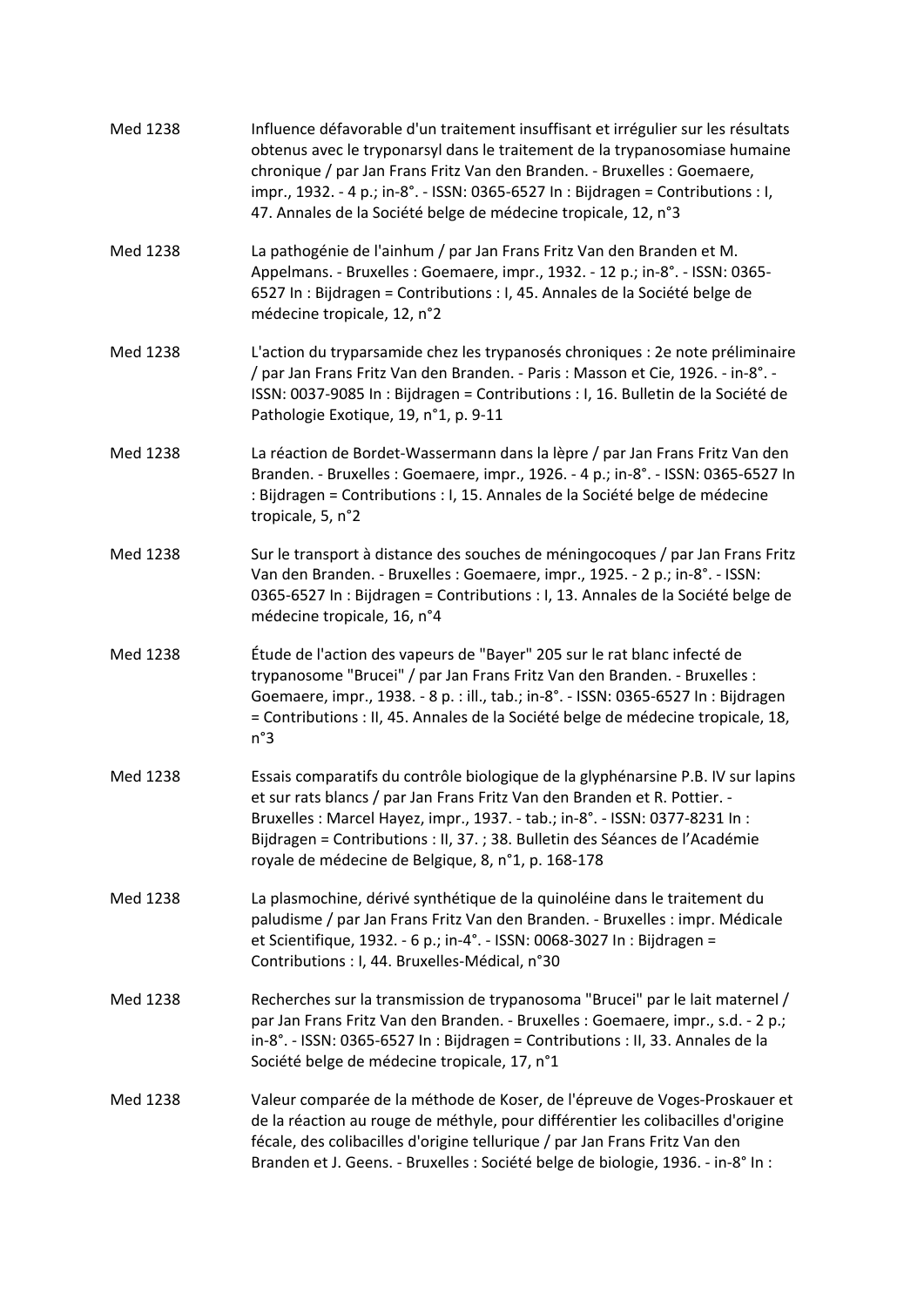|          | Bijdragen = Contributions : II, 30. Comptes rendus des séances de la Société de<br>Biologie, 121, p. 893                                                                                                                                                                                                                                                                             |
|----------|--------------------------------------------------------------------------------------------------------------------------------------------------------------------------------------------------------------------------------------------------------------------------------------------------------------------------------------------------------------------------------------|
| Med 1238 | Note sur la toxicité comparée des sels sodiques et de diéthylamine de l'acide<br>oxyacétylaminophénylarsinique / par R. Pottier et Jan Frans Fritz Van den<br>Branden. - Bruxelles : Société belge de biologie, 1934. - in-8°. - (Bijdragen =<br>Contributions : II, 8. Comptes rendus des séances de la Société de Biologie,<br>117, p. 830)                                        |
| Med 1238 | Contribution à l'étude de la transmission héréditaire du Trypanosoma<br>Gambiense chez l'homme / par Jan Frans Fritz Van den Branden. - Bruxelles :<br>Goemaere, impr., 1934. - 3 p.; in-8°. - ISSN: 0365-6527 In: Bijdragen =<br>Contributions : II, 7. Annales de la Société belge de médecine tropicale, 14, n°2                                                                  |
| Med 1238 | Les troubles visuels dans la trypanosomiase humaine / par Jan Frans Fritz Van<br>den Branden et M. Appelmans. - Bruxelles : Goemaere, impr., 1934. - 17 p. :<br>tab.; in-8°. - ISSN: 0365-6527 In: Bijdragen = Contributions: II, 6. Annales de la<br>Société belge de médecine tropicale, 14, n°1                                                                                   |
| Med 1238 | Influenza simultanea del tempo e della temperatura sulla conservazione del<br>914 contenuto nelle fiale / di Jan Frans Fritz Van den Branden e P. Dumont. -<br>Napoli : Discesa Trinità Maggiore, 1934. - 4 p.; in-8°. - ISSN: 0035-5259 In :<br>Bijdragen = Contributions : II, 5. La Riforma medica, 20                                                                            |
| Med 1238 | Aanwending der pyrethrinen als wormdoodend middel / door Jan Frans Fritz<br>Van den Branden. - Gent : A. Hoste, drukk., 1934. - in-8° In : Bijdragen =<br>Contributions : II, 4. Geneeskundige bladen uit België, n°2, p. 27-28                                                                                                                                                      |
| Med 1238 | La syphilis congolaise et son influence dans la pathologie tropicale / par Jan<br>Frans Fritz Van den Branden et A. Dubois. - Bruxelles : impr. Médicale et<br>Scientifique, 1933. - 10 p.; in-4°. - ISSN: 0068-3027 In : Bijdragen =<br>Contributions : I, 53. Bruxelles-Médical, n°4                                                                                               |
| Med 1238 | Contrôle biologique deu "Bayer" 205 ou Germanine et des produits similaires,<br>du 309 "Fourneau" ou Moranyl et du Belganyl / par Jan Frans Fritz Van den<br>Branden. - Bruxelles: Marcel Hayez, impr., 1938. - tab.; in-8°. - ISSN: 0377-<br>8231 In : Bijdragen = Contributions : II, 44. Bulletin des Séances de l'Académie<br>royale de médecine de Belgique, 9, n°2, p. 351-360 |
| Med 1238 | Examens comparatifs du sang et de la moelle osseuse des rats blancs infectés<br>de trypanosoma "Brucei" : Déduction pour le diagnostic / par Jan Frans Fritz<br>Van den Branden. - Bruxelles : Goemaere, impr., 1938. - 4 p. : tab.; in-8°. -<br>ISSN: 0365-6527 In : Bijdragen = Contributions : II, 42. Annales de la Société<br>belge de médecine tropicale, 18, n°1              |
| Med 1238 | L'action du naganol "Bayer 205 Vétérinaire" sur les infections à trypanosoma<br>congolense et à trypanosoma dimorphon / par Jan Frans Fritz Van den<br>Branden. - Bruxelles : Goemaere, impr., 1926. - 6 p.; in-8°. - ISSN: 0365-6527 In<br>: Bijdragen = Contributions : I, 18. Annales de la Société belge de médecine<br>tropicale, 6, n°2                                        |
| Med 1238 | Le paludisme peut-il fausser le résultat de la séro-réaction de Bordet-                                                                                                                                                                                                                                                                                                              |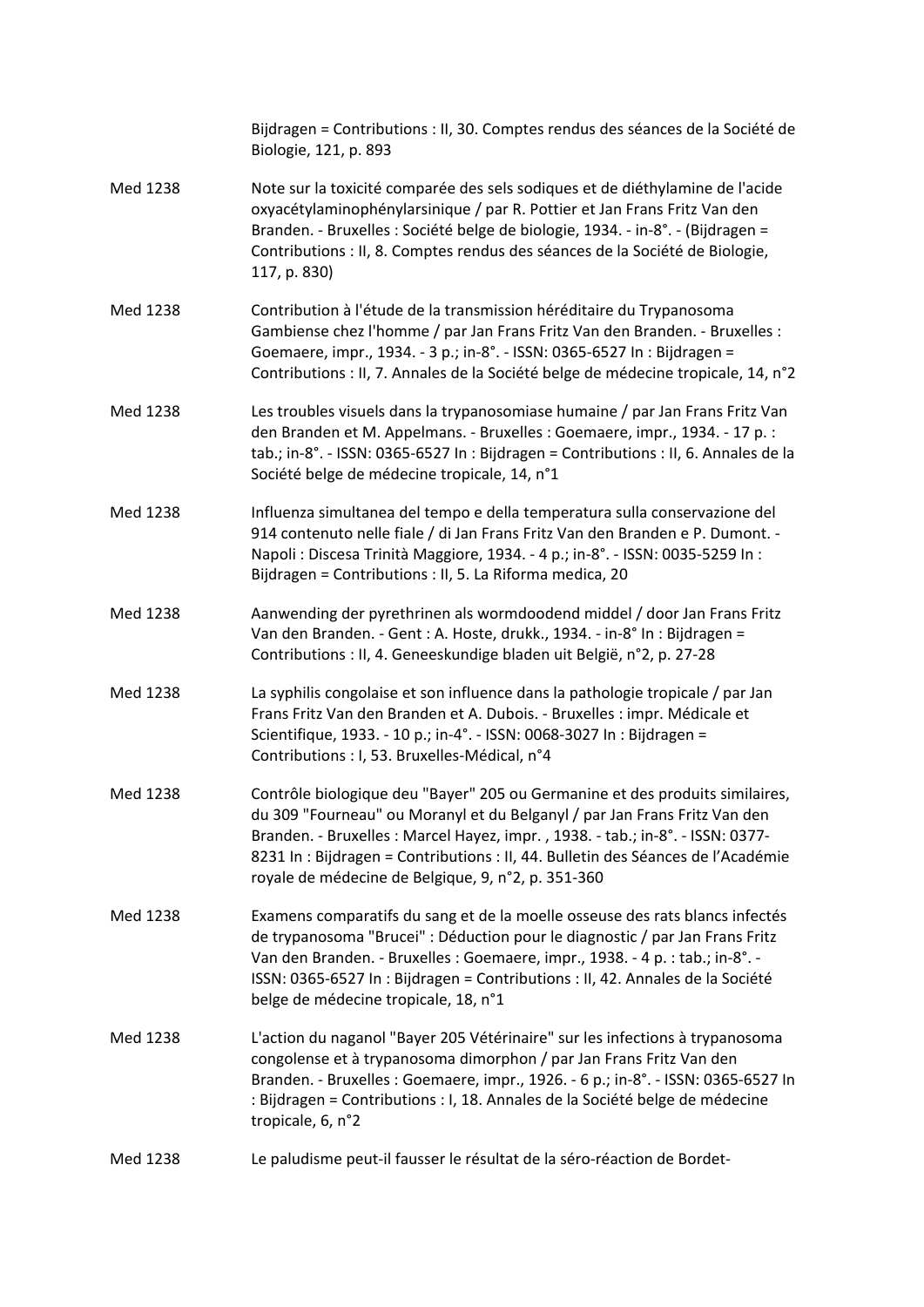|          | Wassermann ? / par Jan Frans Fritz Van den Branden et L. Van Hoof. -<br>Bruxelles : Goemaere, impr., 1922. - 4 p.; in-8°. - ISSN: 0365-6527 In :<br>Bijdragen = Contributions : I, 8. Annales de la Société belge de médecine<br>tropicale, 22, n°1                                                                                                                                            |
|----------|------------------------------------------------------------------------------------------------------------------------------------------------------------------------------------------------------------------------------------------------------------------------------------------------------------------------------------------------------------------------------------------------|
| Med 1238 | Essais sur la pluralité des espèces flagellées parasitant le tube digestif des<br>invertébrés / par Jan Frans Fritz Van den Branden. - Paris : Masson et Cie,<br>1917. - in-8°. - ISSN: 0037-9085 In: Bijdragen = Contributions: I, 4. Bulletin de<br>la Société de Pathologie Exotique, 10, n°9, p. 812-814                                                                                   |
| Med 1238 | Note préliminaire sur quelques essais de traitement de la trypanose humaine<br>par Salvarsankupfer / par Jan Frans Fritz Van den Branden. - Leipzig : Johann<br>Ambrosius Barth, 1913. - tab.; in-8° In : Bijdragen = Contributions : I, 2. Archiv<br>für Schiffs- und Tropen-Hygiene, Band 17, p. 846-849                                                                                     |
| Med 1238 | Contribution à l'étude toxicologique de la glyphenarsine (Tryparsamide,<br>Tryponarsyl, Novatoxyl, Trypotan) / par R. Pottier et Jan Frans Fritz Van den<br>Branden. - Bruxelles : Goemaere, impr., 1936. - 3 p. : tab.; in-8°. - ISSN: 0365-<br>6527 In : Bijdragen = Contributions : II, 26. Annales de la Société belge de<br>médecine tropicale, 16, n°1                                   |
| Med 1238 | Een nieuw toestel voor het opnemen van diepwaterstalen / door Jan Frans<br>Fritz Van den Branden. - Gent : A. Hoste, drukk., 1934. - ill.; in-8° In : Bijdragen<br>= Contributions : II, 3. Geneeskundige bladen uit België, n°4, p. 67-68                                                                                                                                                     |
| Med 1238 | De rol van de rat in de epidemiologie van de pest / door Jan Frans Fritz Van<br>den Branden. - Gent : A. Hoste, drukk., 1934. - in-8° In : Bijdragen =<br>Contributions : II, 2. Geneeskundige bladen uit België, n°2, p. 99-103                                                                                                                                                               |
| Med 1238 | Le contrôle biologique des glyphénarsines (Tryparsamide, Tryponarsyl,<br>Novatoxyl, Trypotan) sur les lapins et sur les rats blancs / par Jan Frans Fritz<br>Van den Branden. - Hamburg : Institut für Schiffs- und Tropenkrankheiten in<br>Hamburg, 1937. - tab.; in-4° In : Bijdragen = Contributions : II, 40. Festschrift<br>Bernhard Nocht zum 80 Geburtstag (4. November 1937), p. 59-60 |
| Med 1238 | Un cas de méningite cérébro-spinale provoqué par un streptocoque / par Jan<br>Frans Fritz Van den Branden. - Bruxelles : Hayez, impr., 1910. - 8 p.; in-8°. -<br>ISSN: 0377-8231 In: Bijdragen = Contributions : I, 1. Bulletin des Séances de<br>l'Académie royale de médecine de Belgique                                                                                                    |
| Med 1238 | La première Croisière médicale du bateau-hôpital "Belgique" / par Jan Frans<br>Fritz Van den Branden. - Bruxelles : Goemaere, impr., 1928. - 22 p.; in-8°. -<br>ISSN: 0365-6527 In : Bijdragen = Contributions : I, 29. Annales de la Société<br>belge de médecine tropicale, 8, n°2                                                                                                           |
| Med 1238 | Au sujet de la réaction de Takata-Ara dans le diagnostic de la syphilis nerveuse<br>/ par Jan Frans Fritz Van den Branden et Raoul Bernard. - Bruxelles : impr.<br>Médicale et Scientifique, 1940. - 12 p. : tab.; in-8° In : Bijdragen =<br>Contributions : II, 59. Revue thérapeutique Meurice = Therapeutisch tijdschrift<br>Meurice, n°23                                                  |
| Med 1238 | Le sang des lapins infectés de trypanosoma "Brucei" renferme-t-il des réagines                                                                                                                                                                                                                                                                                                                 |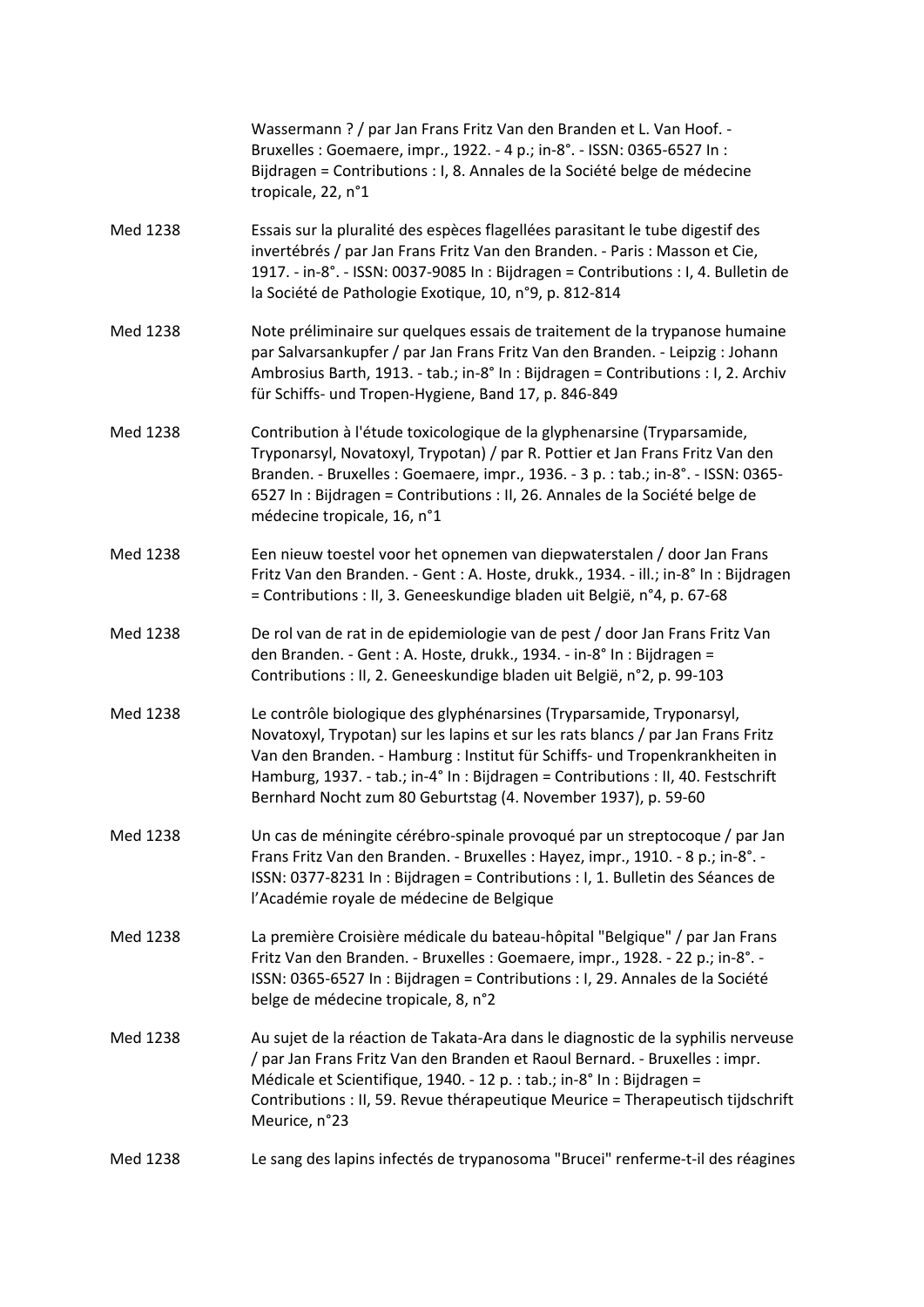|          | de Wassermann et possède-t-il des propriétés floculentes ? / par Jan Frans<br>Fritz Van den Branden. - Bruxelles : Goemaere, impr., 1939. - 6 p. : tab.; in-8°. -<br>ISSN: 0365-6527 In : Bijdragen = Contributions : II, 52. Annales de la Société<br>belge de médecine tropicale, 19, n°4                                                           |
|----------|-------------------------------------------------------------------------------------------------------------------------------------------------------------------------------------------------------------------------------------------------------------------------------------------------------------------------------------------------------|
| Med 1238 | La toxicité du tryponarsyl additionné d'hyposulfite sodique pour le<br>parenchyme renal / par Jan Frans Fritz Van den Branden, M. Appelmans et R.<br>Pottier. - Bruxelles : Goemaere, impr., 1936. - 3 p. : tab.; in-8°. - ISSN: 0365-<br>6527 In : Bijdragen = Contributions : II, 25. Annales de la Société belge de<br>médecine tropicale, 16, n°1 |
| Med 1238 | Sur la réaction au formol-néostibosan et la réaction au sulfarsénol dans le<br>diagnostic des infections Leishmaniennes / par Jan Frans Fritz Van den<br>Branden. - Bruxelles : Goemaere, impr., 1935. - 3 p.; in-8°. - ISSN: 0365-6527 In<br>: Bijdragen = Contributions : II, 24. Annales de la Société belge de médecine<br>tropicale, 15, n°4     |
| Med 1238 | Réaction de déviation du complément et réaction de floculation effectuées<br>simultanément sur du sérum de lépreux / par Jan Frans Fritz Van den Branden.<br>- Bruxelles : Goemaere, impr., 1935. - 6 p. : tab.; in-8°. - ISSN: 0365-6527 In :<br>Bijdragen = Contributions : II, 17. Annales de la Société belge de médecine<br>tropicale, 15, n°3   |
| Med 1238 | Au sujet du tryponurile / par Jan Frans Fritz Van den Branden et M.<br>Appelmans. - Bruxelles : Goemaere, impr., 1935. - 6 p.; in-8°. - ISSN: 0365-<br>6527 In : Bijdragen = Contributions : II, 16. Annales de la Société belge de<br>médecine tropicale, 15, n°1                                                                                    |
| Med 1238 | De slaapziekte / door Jan Frans Fritz Van den Branden. - Gent : A. Hoste,<br>drukk., 1935. - carte; in-8° In : Bijdragen = Contributions : II, 13.<br>Geneeskundige bladen uit België, n°3, p. 38-45                                                                                                                                                  |
| Med 1238 | Sur un cas de trypanosomiase humaine à évolution latente / par A. Duren et<br>Jan Frans Fritz Van den Branden. - Bruxelles : Goemaere, impr., s.d. - 2 p.; in-<br>8°. - ISSN: 0365-6527 In: Bijdragen = Contributions: II, 12. Annales de la<br>Société belge de médecine tropicale, 14, n°4                                                          |
| Med 1238 | Essai de traitement de la trypanosomiase humaine chronique par le novatoxyl<br>/ par Jan Frans Fritz Van den Branden. - Paris: Masson et Cie, 1929. - tab.; in-<br>8°. - ISSN: 0037-9085 In: Bijdragen = Contributions: I, 30. Bulletin de la<br>Société de Pathologie Exotique, 22, n°6, p. 432-435                                                  |
| Med 1238 | Note préliminaire sur les essais de traitement de la trypanosomiase humaine<br>chronique par l'acétylarsan / par Jan Frans Fritz Van den Branden. - Paris :<br>Masson et Cie, 1927. - in-8°. - ISSN: 0037-9085 In: Bijdragen = Contributions:<br>I, 22. Bulletin de la Société de Pathologie Exotique, 20, n°3, 219-221                               |
| Med 1238 | Recherches sur la malaria congénitale, faites au Congo belge (Léopoldville) /<br>par Jan Frans Fritz Van den Branden. - Paris : Masson et Cie, 1927. - tab.; in-8°.<br>- ISSN: 0037-9085 In : Bijdragen = Contributions : I, 23. Bulletin de la Société<br>de Pathologie Exotique, 20, n°4, p. 339-342                                                |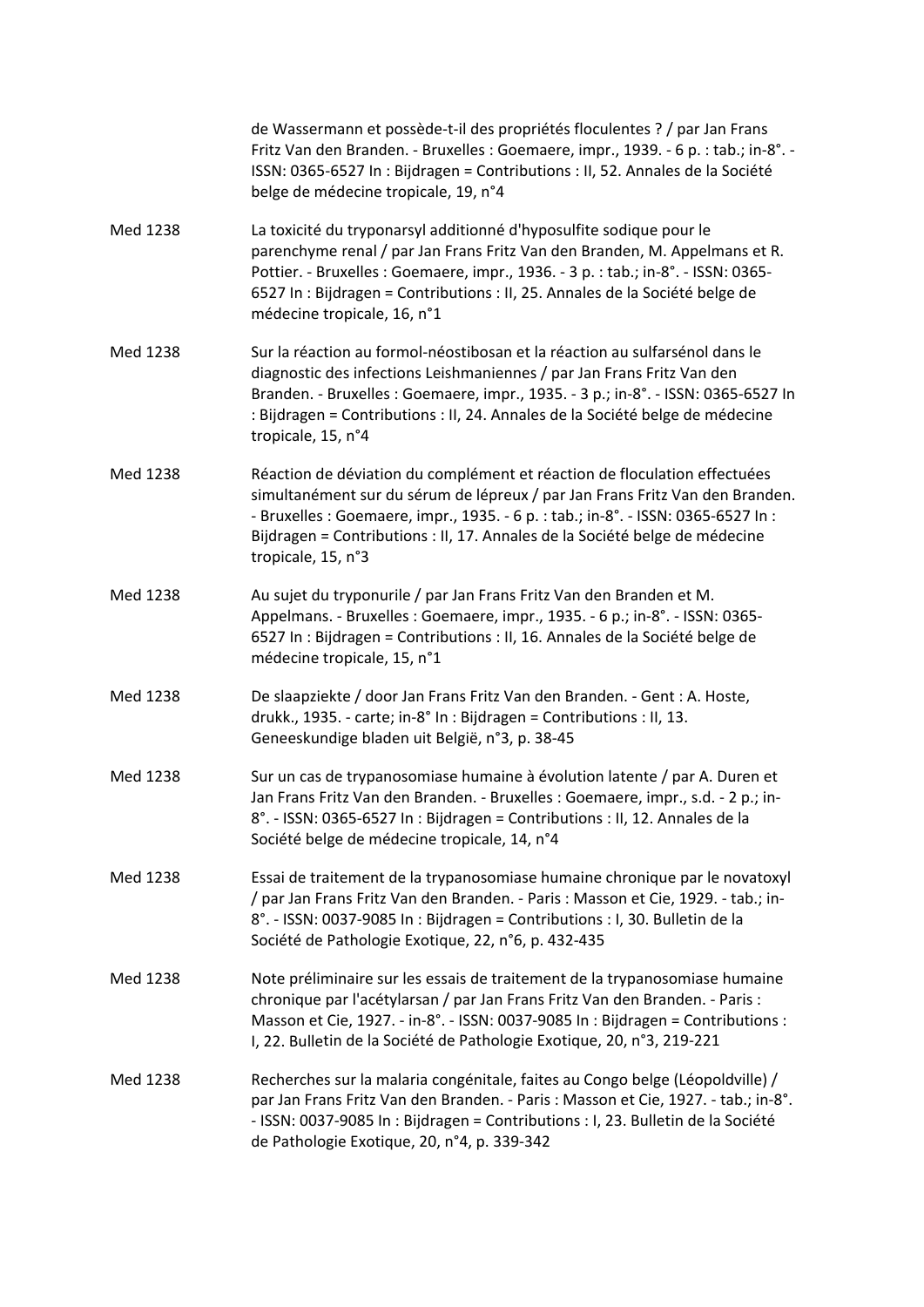| Med 1238 | Le "Heyden 661" ou antimosan dans le traitement de la trypanosomiase<br>humaine / par Jan Frans Fritz Van den Branden. - Paris: Masson et Cie, 1926. -<br>in-8°. - ISSN: 0037-9085 In: Bijdragen = Contributions: I, 19. Bulletin de la<br>Société de Pathologie Exotique, 19, n°8, p. 689-691                                                                                                                                                                                                                                       |
|----------|--------------------------------------------------------------------------------------------------------------------------------------------------------------------------------------------------------------------------------------------------------------------------------------------------------------------------------------------------------------------------------------------------------------------------------------------------------------------------------------------------------------------------------------|
| Med 1238 | Over de biologische proef van sulfarsphenamine (Sulfarsenol, Sulfarsebenyl,<br>Myosalvarsan, Sulfarsenamine, Sulfo-Mesarco, Sulfo-Kharsivan, Sulfo-<br>Treparsenan) / par R. Pottier et Jan Frans Fritz Van den Branden. - Bruxelles :<br>Ministère de la Santé Publique, 1939. - ill.; in-8°. - ISSN: 0003-9578 In :<br>Bijdragen = Contributions : II, 51. Archief van sociale geneeskunde en hygiene<br>en Tijdschrift voor pathologie en physiologie van den arbeid, n°9, p. 899-902                                             |
| Med 1238 | Le problème de la diphtérie au Congo belge / par Jan Frans Fritz Van den<br>Branden et J. Geens. - Bruxelles : Ministère de la Santé Publique, 1939. - tab.;<br>in-8°. - ISSN: 0003-9578 In: Bijdragen = Contributions: II, 50. Archives de<br>médecine sociale et d'hygiène et Revue de pathologie et de physiologie du<br>travail, n°4, p. 356-382                                                                                                                                                                                 |
| Med 1238 | Note au sujet des propriétés chimiques et biologiques de la trystibine - Dn.18 /<br>par Jan Frans Fritz Van den Branden et R. Pottier. - Bruxelles : Goemaere,<br>impr., s.d. - 2 p.; in-8°. - ISSN: 0365-6527 In : Bijdragen = Contributions : II, 31.<br>Annales de la Société belge de médecine tropicale, 17, n°2                                                                                                                                                                                                                |
| Med 1238 | Quelques tumeurs observées à l'hopital indigène de Léopoldville / par Jan<br>Frans Fritz Van den Branden. - Bruxelles : Goemaere, impr., 1935. - [1 p.] : ill.;<br>in-8°. - ISSN: 0365-6527 In: Bijdragen = Contributions: II, 23. Annales de la<br>Société belge de médecine tropicale, 15, n°4                                                                                                                                                                                                                                     |
| Med 1238 | Les troubles visuels au cours du traitement de la trypanosomiase humaine par<br>la tryparsamide (Tryponarsyl, Trypotan, Novatoxyl) / par Jan Frans Fritz Van<br>den Branden et M. Appelmans. - Bruxelles : impr. Médicale et Scientifique,<br>1935. - 17 p. : tab.; in4°. - ISSN: 0068-3027 In : Bijdragen = Contributions : II,<br>18. Bruxelles-Médical, n°51                                                                                                                                                                      |
| Med 1238 | Pouvoir infectant du sang de rats albinos, après injection sous-cutanée<br>massive de trypanosoma Congolense et de trypanosoma Brucei / par Jan<br>Frans Fritz Van den Branden. - Bruxelles : Société belge de biologie, 1935. - [2<br>p.]; in-8° In : Bijdragen = Contributions : II, 19. ; 20. Comptes rendus des<br>séances de la Société de Biologie, 118, p. 1479                                                                                                                                                               |
| Med 1238 | Le S.d.t. 411, nouvel antimonial trivalent, dans le traitement des rats "variété<br>albinos de mus decumanus", infectés de trypanosoma "Congolense". Action<br>synergique de Bayer 205 (Germanine). Essais de traitement de quelques<br>indigènes trypanosés / par Jan Frans Fritz Van den Branden et L. Van Hoof. -<br>Bruxelles : Marcel Hayez, impr., 1935. - tab.; in-8°. - ISSN: 0377-8231 In :<br>Bijdragen = Contributions : II, 15. Bulletin des Séances de l'Académie royale de<br>médecine de Belgique, 6, n°3, p. 681-693 |
| Med 1238 | Résultats de la caccination antipneumococcique appliquée aux indigènes de<br>Léopoldville / par Jan Frans Fritz Van den Branden et L. Fornara. - Bruxelles :<br>Goemaere, impr., 1927. - 5 p. : diagr.; in-8°. - ISSN: 0365-6527 In : Bijdragen =<br>Contributions : I, 21. Annales de la Société belge de médecine tropicale, 6, n°3                                                                                                                                                                                                |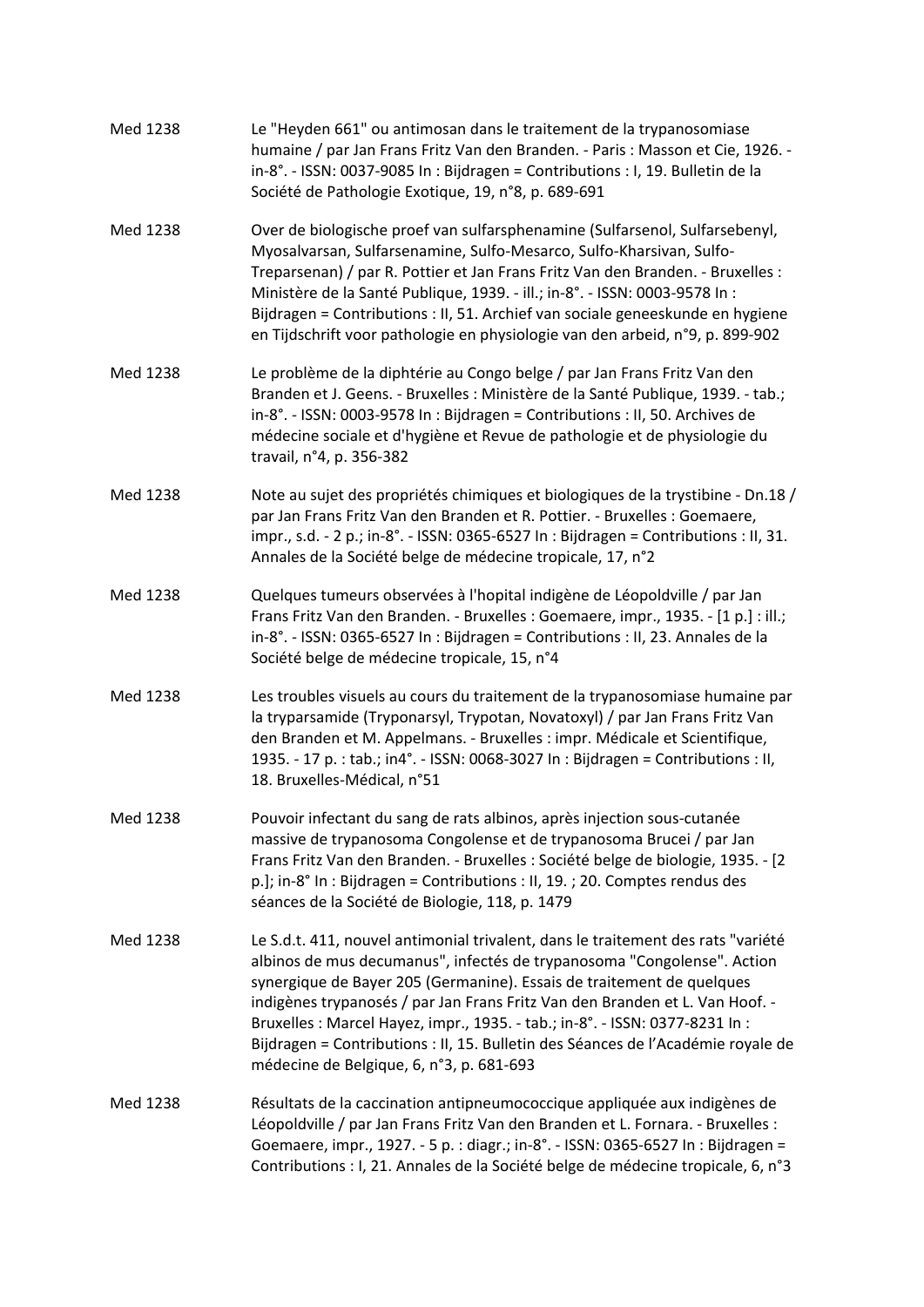| Med 1238 | Essais du silbersalvarsan et du sulfarsénol dans la trypanosomiase humaine /<br>par Jan Frans Fritz Van den Branden et L. Van Hoof. - Bruxelles : Goemaere,<br>impr., 1922. - 6 p.; in-8°. - ISSN: 0365-6527 In: Bijdragen = Contributions: I,<br>10. Annales de la Société belge de médecine tropicale, 2, n°1                                                                                                      |
|----------|----------------------------------------------------------------------------------------------------------------------------------------------------------------------------------------------------------------------------------------------------------------------------------------------------------------------------------------------------------------------------------------------------------------------|
| Med 1238 | La réaction de Fulton ou "Méthode au chlorure mercurique" chez les rats<br>infectés de trypanosoma "Congolense" ou de trypanosoma "Brucei / par Jan<br>Frans Fritz Van den Branden. - Bruxelles : Goemaere, impr., [1934]. - 2 p.; in-<br>8°. - ISSN: 0365-6527 In: Bijdragen = Contributions: II, 22. Annales de la<br>Société belge de médecine tropicale, 15, n°3                                                 |
| Med 1238 | Sur la séro-réaction de Bordet-Wassermann et la réaction de floculation<br>d'après Kahn pratiquées simultanément sur des sérums syphilitiques,<br>préalablement soumis à l'action des novarsénobenzènes / par Jan Frans Fritz<br>Van den Branden. - Bruxelles : impr. Médicale et Scientifique, 1935. - 2 p.; in-<br>4°. - ISSN: 0068-3027 In: Bijdragen = Contributions: II, 21. Bruxelles-Médical,<br>$n^{\circ}3$ |
| Med 1238 | Moderne behandeling van amoebenroodeloop / door Jan Frans Fritz Van den<br>Branden. - Gent : A. Hoste, drukk., 1936. - in-8° In : Bijdragen = Contributions :<br>II, 29. Geneeskundige bladen uit België, n°1, p. 9-10                                                                                                                                                                                               |
| Med 1238 | À propos d'un cas de diphtérie mortel / par P. Nélis, Jan Frans Fritz Van den<br>Branden et G. Bourguignon. - Bruxelles : Goemaere, impr., 1936. - 6 p.; in-8°. -<br>ISSN: 0365-6527 In : Bijdragen = Contributions : II, 28. Annales de la Société<br>belge de médecine tropicale, 16, n°4                                                                                                                          |
| Med 1238 | Au sujet de dosages biologiques comparatifs effectués sur le rat blanc et sur le<br>lapin avec diverses néoarsphénamines / par Jan Frans Fritz Van den Branden<br>et R. Pottier. - Bruxelles : Marcel Hayez, impr., 1940. - ill.; in-8°. - ISSN: 0377-<br>8231 In : Bijdragen = Contributions : II, 53. Bulletin des Séances de l'Académie<br>royale de médecine de Belgique, 11, n°1, p. 148-159                    |
| Med 1238 | Considération au sujet du séro-diagnostic de la trypanosomiase / par Jan Frans<br>Fritz Van den Branden. - Paris: Masson et Cie, 1941. - in-8°. - ISSN: 0037-9085<br>In : Bijdragen = Contributions : II, 61. Bulletin de la Société de Pathologie<br>Exotique, 34, n°1-3, p. 82-83                                                                                                                                  |
| Med 1238 | Au sujet de la durée de conservation des néoarsphénamines / by Jan Frans<br>Fritz Van den Branden. - Bruxelles : Goemaere, impr., 1941. - 6 p.; in-8°. - ISSN:<br>0365-6527 In : Bijdragen = Contributions : II, 60. Annales de la Société belge<br>de médecine tropicale, 21, n°1                                                                                                                                   |
| Med 1238 | Eenige opvattingen nopens rauwkost / door Jan Frans Fritz Van den Branden<br>en J. Geens. - Gent : A. Vandeweghe, drukk., 1940. - 6 p. : tab.; in-8°. - ISSN:<br>0775-6003 In: Bijdragen = Contributions: II, 58. Vlaamsch Geneeskundig<br>Tijdschrift, 4                                                                                                                                                            |
| Med 1238 | Au sujet d'accidents dus à la tryparsamide et produits similaires / par Jan<br>Frans Fritz Van den Branden et R. Pottier. - Paris : Masson et Cie, 1933. - in-8°.<br>- ISSN: 0037-9085 In : Bijdragen = Contributions : I, 51. ; 52. Bulletin de la<br>Société de Pathologie Exotique, 26, n°8, p. 1023-1025                                                                                                         |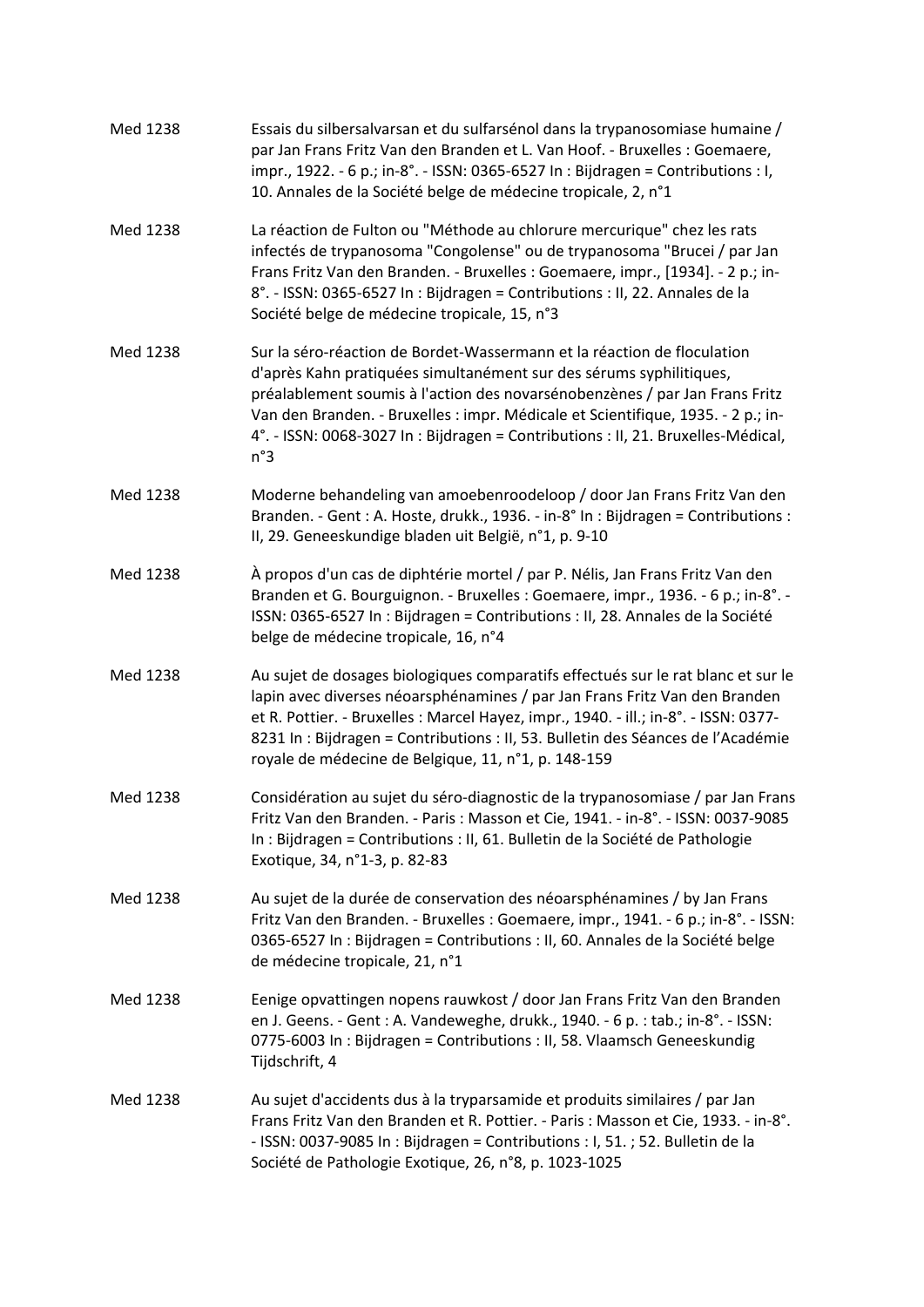| Med 1238 | Essai de traitement de l'amibiase intestinale par le Rivanol / par Jan Frans Fritz<br>Van den Branden. - Bruxelles : Goemaere, impr., 1929. - 6 p.; in-8°. - ISSN:<br>0365-6527 In : Bijdragen = Contributions : I, 31. Annales de la Société belge de<br>médecine tropicale, 9, n°2                                                                                               |
|----------|------------------------------------------------------------------------------------------------------------------------------------------------------------------------------------------------------------------------------------------------------------------------------------------------------------------------------------------------------------------------------------|
| Med 1238 | Over de biologische proef van neoarsphenamine / door Jan Frans Fritz Van<br>den Branden en R. Pottier. - Bruxelles : Ministère de la Santé Publique, 1938. -<br>tab.; in-8°. - ISSN: 0003-9578 In: Bijdragen = Contributions: II, 41. Archief van<br>sociale geneeskunde en hygiene en Tijdschrift voor pathologie en physiologie<br>van den arbeid, n°1, p. 14-16                 |
| Med 1238 | L'hexaméthylène tétramine associée à la tryparsamine dans le traitement de<br>la typanosomiase ; Contrôle biologique du tryponurile / par Jan Frans Fritz Van<br>den Branden et R. Pottier. - Bruxelles : Goemaere, impr., 1934. - 4 p.; in-8°. -<br>ISSN: 0365-6527 In : Bijdragen = Contributions : II, 10. Annales de la Société<br>belge de médecine tropicale, 14, n°4        |
| Med 1238 | Les séro-réactions de déviation du complément et les réactions de floculation<br>(Réaction de Kahn et réaction A.B.F.) : Importance de les pratiquer<br>simultanément / par Raoul Bernard et Jan Frans Fritz Van den Branden. -<br>Clermont (Oise) : Thiron & Cie, 1934. - 19 p. : tab.; in-8°. - ISSN: 0010-5309 In :<br>Bijdragen = Contributions : II, 9. Concours médical, 50  |
| Med 1238 | Over de biologische proef van "Bayer" 205 of Germanine en gelijksoortige<br>produkten: 309 "Fourneau" of Moranyl en Belganyl / door Jan Frans Fritz Van<br>den Branden. - Bruxelles : Goemaere, impr., 1938. - 6 p.; in-8°. - ISSN: 0365-<br>6527 In : Bijdragen = Contributions : II, 48. Annales de la Société belge de<br>médecine tropicale, 18, n°4                           |
| Med 1238 | Over stabiliteit van 914-preparaten in ampullen / door Jan Frans Fritz Van den<br>Branden en P. Dumont. - Gent : A. Hoste, drukk., 1936-37. - 13 p. : tab.; in-8°<br>In : Bijdragen = Contributions : II, 35. Geneeskundige bladen uit België, n°10-1                                                                                                                              |
| Med 1238 | Recherche sur l'action de l'astrepine Meurice (P-aminophénol-sulfonamide)<br>sur le trypanosoma "Brucei" / par Jan Frans Fritz Van den Branden. - Bruxelles<br>: Goemaere, impr., s.d. - 2 p.; in-8°. - ISSN: 0365-6527 In : Bijdragen =<br>Contributions : II, 32. Annales de la Société belge de médecine tropicale, 18,<br>$n^{\circ}4$                                         |
| Med 1238 | Chéloïdes géants chez une négresse / par Jan Frans Fritz Van den Branden. -<br>Paris: Masson et Cie, 1917. - 2 p. : ill.; in-8°. - ISSN: 0037-9085 In : Bijdragen =<br>Contributions : I, 3. Bulletin de la Société de Pathologie Exotique, 10, n°1, p. 40                                                                                                                         |
| Med 1238 | Action des sels de métaux rares (Gallium, Vanadium) sur les infections à<br>"Trypanosoma Rhodesiense" chez le rat (Seconde note) / par Jan Frans Fritz<br>Van den Branden. - Bruxelles : Institut royal colonial belge, 1932. - in-8°. -<br>ISSN: 0367-6935 In : Bijdragen = Contributions : I, 42. Bulletin des séances de<br>l'Institut royal Colonial belge, 3, n°2, p. 400-402 |
| Med 1238 | Essai de traitement de la trypanosomiase humaine par une méthode<br>biologique / par Jan Frans Fritz Van den Branden. - Bruxelles : Goemaere,<br>impr., 1931. - 3 p.; in-8°. - ISSN: 0365-6527 In: Bijdragen = Contributions: I,                                                                                                                                                   |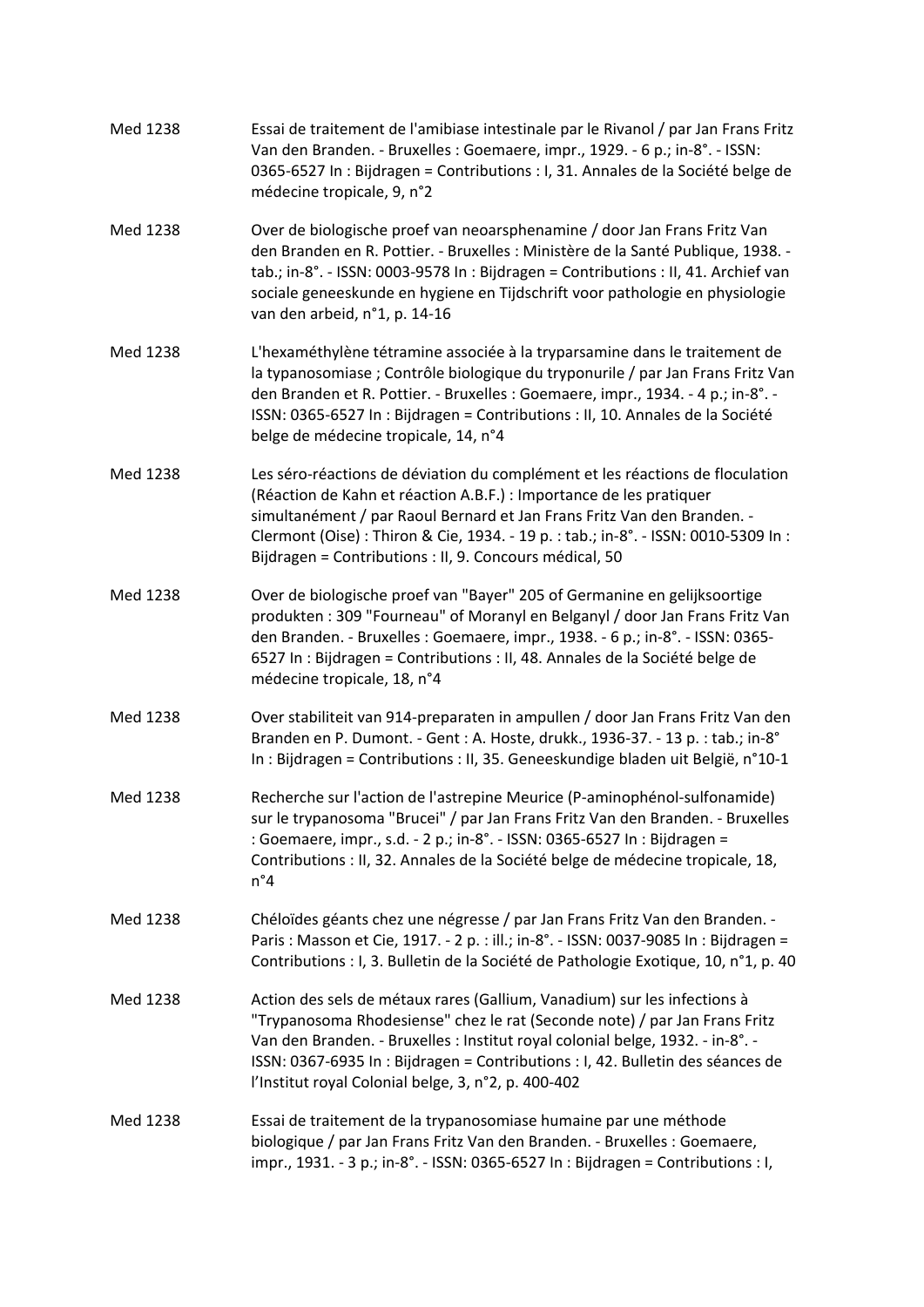|          | 38. Annales de la Société belge de médecine tropicale, 11, n°4                                                                                                                                                                                                                                                                                                                  |
|----------|---------------------------------------------------------------------------------------------------------------------------------------------------------------------------------------------------------------------------------------------------------------------------------------------------------------------------------------------------------------------------------|
| Med 1238 | Le produit de broyage des graines de Picralima Klaineana (Pierre) dans le<br>traitement du paludisme / par Jan Frans Fritz Van den Branden. - Bruxelles :<br>Goemaere, impr., 1930. - 6 p.; in-8°. - ISSN: 0365-6527 In: Bijdragen =<br>Contributions : I, 33. Annales de la Société belge de médecine tropicale, 10,<br>$n^{\circ}2$                                           |
| Med 1238 | Principaux aspects de la pathologie congolaise / par Jan Frans Fritz Van den<br>Branden et A. Dubois. - Louvain : Société scientifique de Bruxelles, 1930. - 47<br>p.; in-8°. - ISSN: 0035-2160 In: Bijdragen = Contributions: I, 32. Revue des<br>Questions scientifiques, mars-mai 1930, p. 418-459                                                                           |
| Med 1238 | Contribution à l'étude de l'hypocholestérémie dans le paludisme / par Jan<br>Frans Fritz Van den Branden et P. Nélis. - Bruxelles : Goemaere, impr., 1933. -<br>3 p.; in-8°. - ISSN: 0365-6527 In : Bijdragen = Contributions : I, 50. Annales de<br>la Société belge de médecine tropicale, 13, n°2                                                                            |
| Med 1238 | Ontratten en insectenvernietiging / door Jan Frans Fritz Van den Branden. -<br>Gent: A. Hoste, drukk., 1933. - in-8° In: Bijdragen = Contributions: I, 49.<br>Geneeskundige bladen uit België, n°8, p. 128-130                                                                                                                                                                  |
| Med 1238 | Action des sels de métaux rares (Gallium, Vanadium) sur les ifections à<br>"Tripanosoma Congolense" chez le cobaye et le rat / par Jan Frans Fritz Van<br>den Branden. - Bruxelles : Institut royal colonial belge, 1931. - in-8°. - ISSN:<br>0367-6935 In : Bijdragen = Contributions : I, 37. Bulletin des séances de<br>l'Institut royal Colonial belge, 2, n°3, p. 596-605  |
| Med 1238 | Les triades de séro-réactions dans la syphilis (Bordet-Wassermann, Bauer-<br>Hecht, Stern) complétées par la réaction de Calmette-Massol / par Jan Frans<br>Fritz Van den Branden, P. Nélis et Raoul Bernard. - Bruxelles : impr. Médicale<br>et Scientifique, 1932. - 8 p. : tab.; in-4°. - ISSN: 0068-3027 In : Bijdragen =<br>Contributions : I, 43. Bruxelles-Médical, n°16 |
| Med 1238 | Essais de perfectionnement du contrôle bilogique des glyphénarsines<br>(Tryparsamide, Tryponarsyl, Novatoxyl, Trypothane) / par Jan Frans Fritz Van<br>den Branden et R. Pottier. - Bruxelles : Goemaere, impr., 1938. - 13 p. : tab.,<br>ill.; in-8°. - ISSN: 0365-6527 In: Bijdragen = Contributions: II, 43. Annales de la<br>Société belge de médecine tropicale, 18, n°2   |
| Med 1238 | Contribution à l'étude du néosalvarsan et produits similaires / par Jan Frans<br>Fritz Van den Branden et P. Dumont. - Bruxelles : Goemaere, impr., 1931. - 19<br>p.; in-8°. - ISSN: 0365-6527 In: Bijdragen = Contributions: I, 39.; 40. Annales<br>de la Société belge de médecine tropicale, 11, n°4                                                                         |
| Med 1238 | La vaccination antidiphtérique par l'anatoxine exerce-t-elle une influence<br>quelconque sur la santé du sujet vacciné ? / par P. Nélis et Jan Frans Fritz Van<br>den Branden. - Paris: Masson & Cie, 1936. - tab.; in-8°. - ISSN: 0035-2454 In:<br>Bijdragen = Contributions : II, 27. Revue d'immunologie, n°2, p. 191-208                                                    |
| Med 1238 | Action de l'hexaméthylènetétramine "urotropine" dans la trypanosomiase<br>humaine / par Jan Frans Fritz Van den Branden. - Paris: Masson et Cie, 1921. -                                                                                                                                                                                                                        |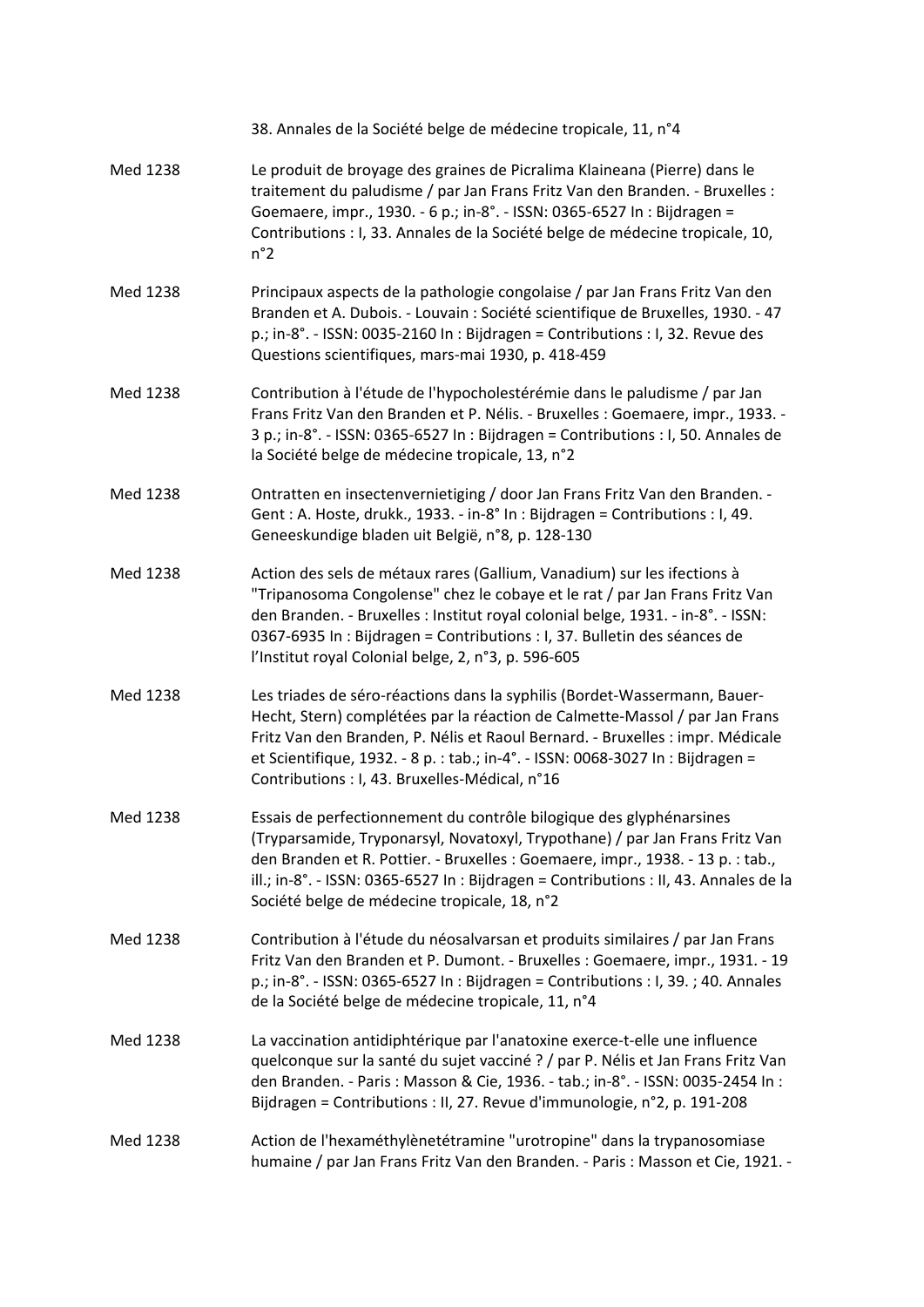3 p.; in‐8°. ‐ ISSN: 0037‐9085 In : Bijdragen = Contributions : I, 6. Bulletin de la Société de Pathologie Exotique, 13, n°9, p. 648‐649

- Med 1238 Sero‐diagnose van de trypanosomiase / door Jan Frans Fritz Van den Branden. ‐ Gent : A. Vandeweghe, drukk., 1940. ‐ 3 p.; in‐8°. ‐ ISSN: 0775‐6003 In : Bijdragen = Contributions : II, 56. Vlaamsch Geneeskundig Tijdschrift, n°16
- Med 1238 Premier cas de lèpre diagnostiqué au Congo belge chez un européen / par Jan Frans Fritz Van den Branden. ‐ Bruxelles : Goemaere, impr., s.d. ‐ 2 p.; in‐8°. ‐ ISSN: 0365‐6527 In : Bijdragen = Contributions : I, 36. Annales de la Société belge de médecine tropicale, 11, n°1
- Med 1238 Le produit 115 dans le traitement de la trypanosomiase humaine / par Jan Frans Fritz Van den Branden. ‐ Bruxelles : Goemaere, impr., 1930. ‐ 6 p.; in‐8°. ‐ ISSN: 0365‐6527 In : Bijdragen = Contributions : I, 35. Annales de la Société belge de médecine tropicale, 10, n°3
- Med 1238 Communication du Dr Van den Branden sur les essais de traitement des infections à "trypanosoma Congolense" par le "Bayer 205", le Naganol et la Fouadine / par Jan Frans Fritz Van den Branden. ‐ Bruxelles : Institut royal colonial belge, 1930. ‐ in‐8°. ‐ ISSN: 0367‐6935 In : Bijdragen = Contributions : I, 34. Bulletin des séances de l'Institut royal Colonial belge, 1, n°3, p. 518‐522
- Med 1238 Épidémiologie, vaccinothérapie, sérothérapie de la méningite cérébro‐spinale en Afrique / par Jan Frans Fritz Van den Branden. ‐ Paris : Masson & Cie, 1935. ‐ in‐8°. ‐ ISSN: 0035‐2454 In : Bijdragen = Contributions : II, 11. Revue d'immunologie, n°4, p. 376‐386
- Med 1238 Le contrôle biologique des arsenicaux cycliques inscrits dans la pharmacopée belge (IV) et de certains de leurs dérivés / par Jan Frans Fritz Van den Branden et R. Pottier. ‐ Bruxelles : Goemaere, impr., 1933. ‐ 15 p. : ill.; in‐8°. ‐ ISSN: 0365‐6527 In : Bijdragen = Contributions : II, 1. Annales de la Société belge de médecine tropicale, 13, n°4
- Med 1238 Essais de traitement de la trypanosomiase humaine chronique par la "Tryparsamide" / par Jan Frans Fritz Van den Branden. ‐ Bruxelles : Goemaere, impr., 1927. ‐ 23 p. : tab.; in‐8°. ‐ ISSN: 0365‐6527 In : Bijdragen = Contributions : I, 28. Annales de la Société belge de médecine tropicale, 7, n°3
- Med 1238 Seconde note préliminaire sur des essais d'administration de Bayer 205 prophylactique à des agglomérations indigènes / par Jan Frans Fritz Van den Branden. ‐ Bruxelles : Goemaere, impr., 1927. ‐ 3 p.; in‐8°. ‐ ISSN: 0365‐6527 In : Bijdragen = Contributions : I, 27. Annales de la Société belge de médecine tropicale, 7, n°2
- Med 1238 Essai de traitement de la trypanosomiase humaine chronique par le "270" Fourneau : Note préliminaire / par Jan Frans Fritz Van den Branden. ‐ Bruxelles : Goemaere, impr., 1927. ‐ 11 p. : tab.; in‐8°. ‐ ISSN: 0365‐6527 In : Bijdragen = Contributions : I, 26. Annales de la Société belge de médecine tropicale, 7, n°2

#### Med 1238 Essai de traitement de la trypanosomiase humaine et des infections animales à T. Congolense par le "2754" Hoechst / par Jan Frans Fritz Van den Branden,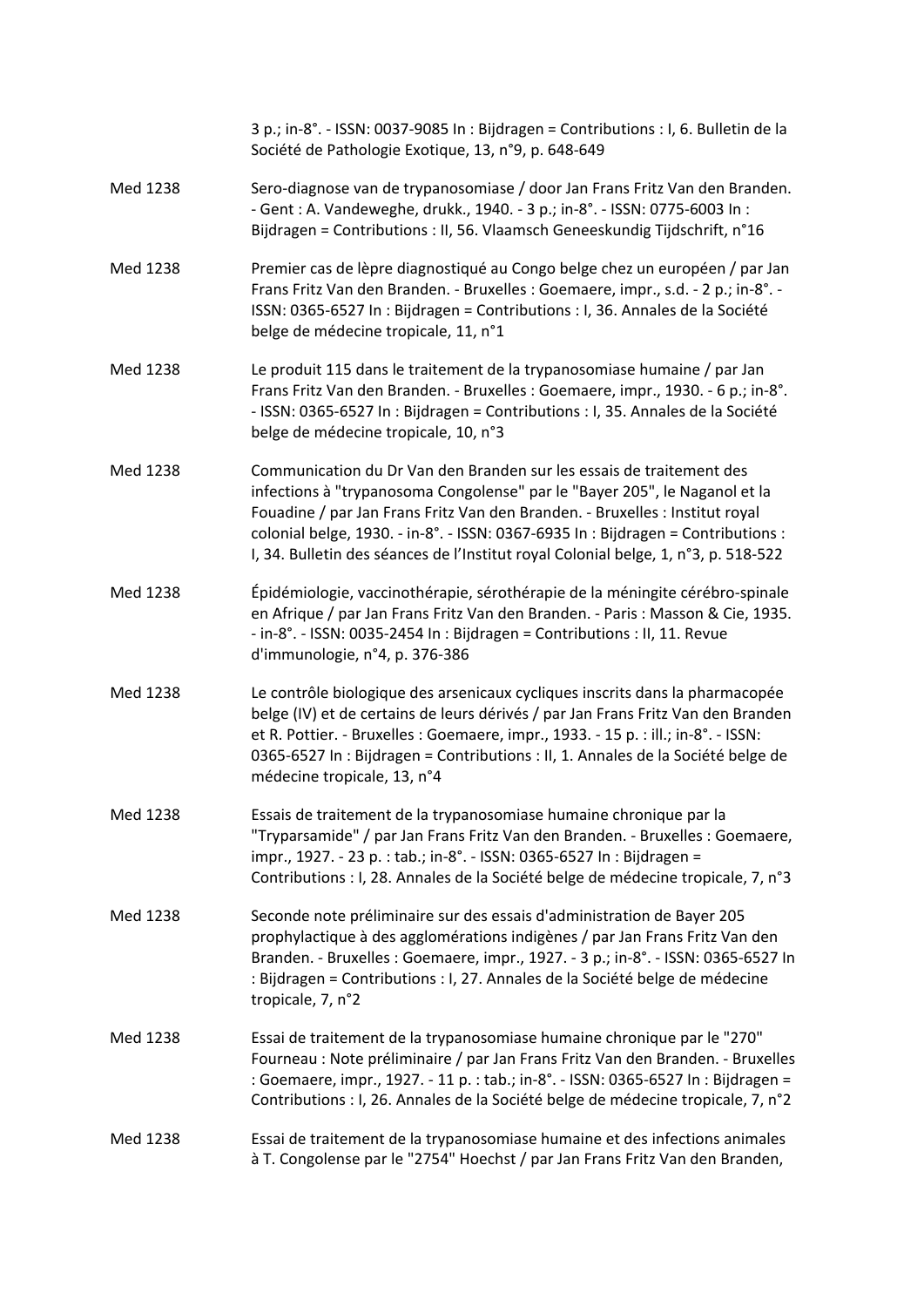Mlle Clevers et W. Moreels. ‐ Paris : Masson et Cie, 1927. ‐ tab.; in‐8°. ‐ ISSN: 0037‐9085 In : Bijdragen = Contributions : I, 24. ; 25. Bulletin de la Société de Pathologie Exotique, 20, n°8, p. 735‐737 Med 1238 Porteurs de germes diphtériques rhinopharyngés / par Jan Frans Fritz Van den Branden et J. Geens. ‐ Bruxelles : Ministère de la Santé Publique, 1938. ‐ tab.; in‐8°. ‐ ISSN: 0003‐9578 In : Bijdragen = Contributions : II, 47. Archives de médecine sociale et d'hygiène et Revue de pathologie et de physiologie du travail, n°10, 894‐901 Med 1238 Le sulfate d'ortho‐oxy‐quinoléine (Chinosol‐sunoxol) a‐t‐il une action in vivo sur des rats blancs infectés de trypanosoma "Brucei" ? / par Jan Frans Fritz Van den Branden. ‐ Bruxelles : Goemaere, impr., 1938. ‐ 4 p.; in‐8°. ‐ ISSN: 0365‐6527 In : Bijdragen = Contributions : II, 46. Annales de la Société belge de médecine tropicale, 18, n°4 Med 1238 Essais d'utilisation de la réaction au formol‐néostibosane et de la réaction au sulfarsenol, dans le diagnostic des trypanosomiases animales (2e note) / par Jan Frans Fritz Van den Branden. ‐ Bruxelles : Goemaere, impr., [1937]. ‐ 2 p.; in‐8°. ‐ ISSN: 0365‐6527 In : Bijdragen = Contributions : II, 34. Annales de la Société belge de médecine tropicale, 17, n°2 Med 1238 Nouvelle contribution à l'étude comparative des séro-réactions de Bordet-Wassermann et de Kahn / par Raoul Bernard et Jan Frans Fritz Van den Branden. ‐ Bruxelles : impr. Médicale et Scientifique, 1937. ‐ 10 p. : tab.; in‐4°. ‐ ISSN: 0068‐3027 In : Bijdragen = Contributions : II, 39. Bruxelles‐Médical, n°15 Med 1238 Le "Trépol" ou tartro‐bismuthate de potassium et de sodium dans la trypanosomiase humaine / par Jan Frans Fritz Van den Branden et L. Van Hoof. ‐ Paris : Masson et Cie, 1922. ‐ 3 p.; in‐8°. ‐ ISSN: 0037‐9085 In : Bijdragen = Contributions : I, 12. Bulletin de la Société de Pathologie Exotique, 15, n°9 Med 1238 Recherches sur la fièvre récurrente africaine / par Jan Frans Fritz Van den Branden et L. Van Hoof. ‐ Paris : Masson et Cie, 1922. ‐ tab.; in‐8°. ‐ ISSN: 0037‐9085 In : Bijdragen = Contributions : I, 11. Bulletin de la Société de Pathologie Exotique, 15, n°4, p. 221‐229 Med 1238 Un cas de Bronchomycose due à des Aspergillus diagnistiqué au Stanley‐Pool chez un noir : Note préliminaire / par Jan Frans Fritz Van den Branden et W. Moreels. ‐ Bruxelles : Goemaere, impr., 1927. ‐ 3 p.; in‐8°. ‐ ISSN: 0365‐6527 In : Bijdragen = Contributions : I, 20. Annales de la Société belge de médecine tropicale, 7, n°2 Med 1238 Essais de traitement de la trypanosomiase humaine par l'émétique huileux / par Jan Frans Fritz Van den Branden. ‐ Paris : Masson et Cie, 1918. ‐ tab.; in‐8°. ‐ ISSN: 0037‐9085 In : Bijdragen = Contributions : I, 5. Bulletin de la Société de Pathologie Exotique, 11, n°5, p. 380‐382 Med 1238 De cheloïden bij de inboorlingen van Belgisch Congo / door Jan Frans Fritz Van den Branden en M. Appelmans. ‐ Bruxelles : Marcel Hayez, impr., 1940. ‐ ill.;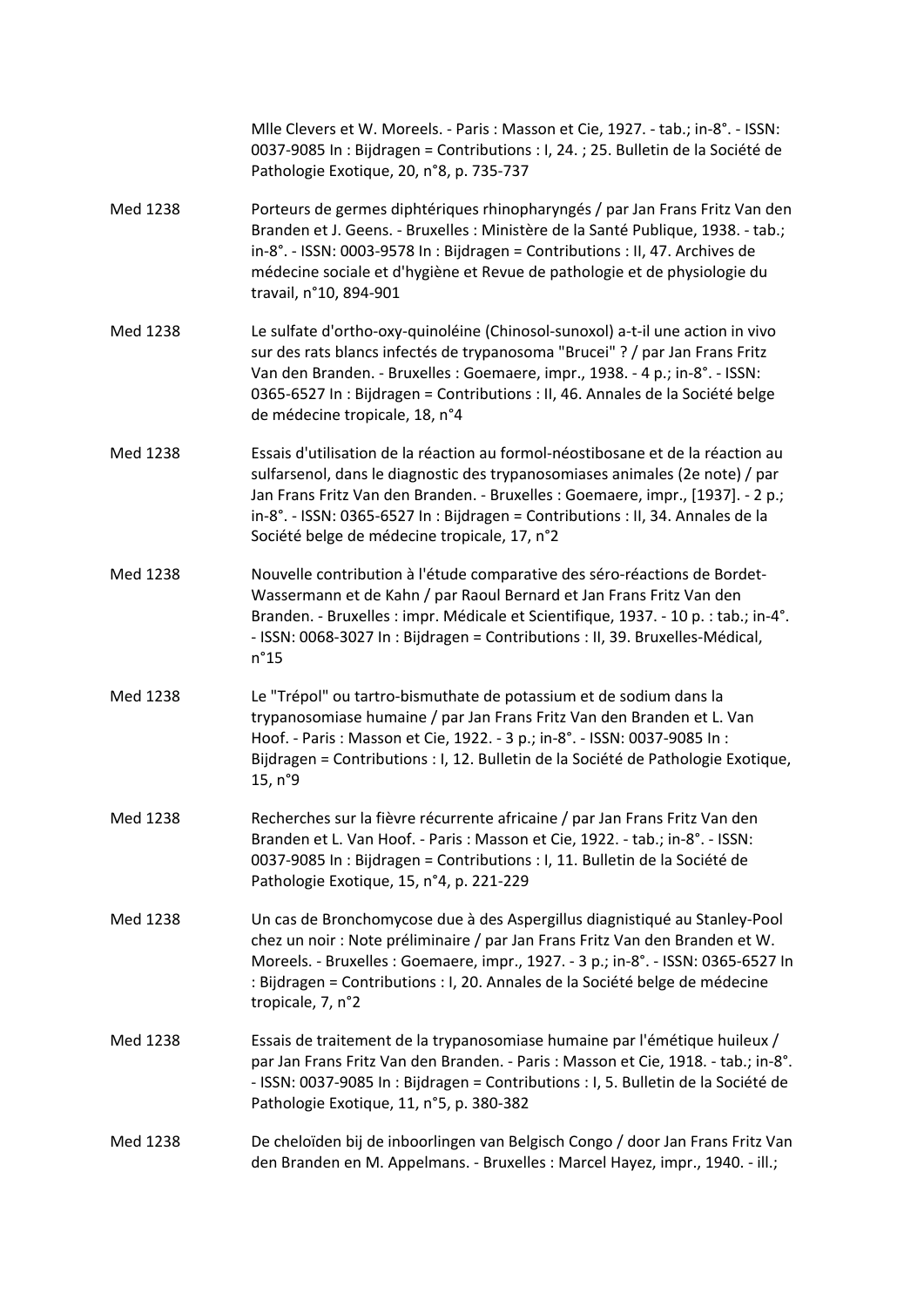|          | in-8°. - ISSN: 0377-8231 In: Bijdragen = Contributions: II, 55. Bulletin des<br>Séances de l'Académie royale de médecine de Belgique, 11, n°2, p. 379-387                                                                                                                                                                                                                                                                                                                                                                |
|----------|--------------------------------------------------------------------------------------------------------------------------------------------------------------------------------------------------------------------------------------------------------------------------------------------------------------------------------------------------------------------------------------------------------------------------------------------------------------------------------------------------------------------------|
| Med 1239 | Gezonde en ongezonde melk / door Arn. Jos. Hendrix. - Antwerpen : Kiliaan,<br>1912. - 43 p.; in-12° In : Bijdragen = Contributions, 13. Verhandelingen van de<br>Algemeene Katholieke Vlaamsche Hoogeschooluitbreiding, 149, n° 1                                                                                                                                                                                                                                                                                        |
| Med 1239 | 5) Wetenschappelijk Opstellen : Steriliseering van geneesmiddelen en<br>verbandstoffen; Litteratuur overzicht - Referaten; Beroepsbelang: Eenige<br>beschouwingen over de mutualiteiten. Jaarlijksche vergadering / door Arn.<br>Jos. Hendrix, N., L. Vandenbussche en E. Van der Borgt. - Turnhout : Lovi,<br>1925. - ill.; in-8° In: Bijdragen = Contributions, 20. Pharmaceutisch Tijdschrift:<br>Algemeen blad voor Artsenijbereidkunst en beroepsbelangen, n°6, p. 67-78                                            |
| Med 1239 | 2) Wetenschappelijk Opstellen : Steriliseering van geneesmiddelen en<br>verbandstoffen. Grondregels van de kiemleer of bacteriologie. Een vlaamsch<br>apothekers idioticon; Uit de praktijk - Voor de praktijk; Berichten en<br>Mededeelingen; Beroepsbelang / door Arn. Jos. Hendrix, K.D.W., P. Van<br>Isacker en L. Vandenbussche. - Turnhout : Lovi, 1924. - in-8° In : Bijdragen =<br>Contributions, 17. Pharmaceutisch Tijdschrift : Algemeen blad voor<br>Artsenijbereidkunst en beroepsbelangen, n°6, p. 215-224 |
| Med 1239 | Ungentum sub-acetatis plumbi / par Arn. Jos. Hendrix. - Anvers : Société de<br>pharmacie d'Anvers, 1894. - 8 p.; in-8°. - ISSN: 0368-3613 In : Bijdragen =<br>Contributions, 1. Journal de pharmacie d'Anvers, mars 1894                                                                                                                                                                                                                                                                                                 |
| Med 1239 | 3) Wetenschappelijk Opstellen : Steriliseering van geneesmiddelen en<br>verbandstoffen. Onder de bloeiende linde. Voor 't vlaamsch apothekers-<br>idioticon ; Berichten en Mededeelingen / door Arn. Jos. Hendrix en K.D.W. -<br>Turnhout : Lovi, 1924. - ill.; in-8° In : Bijdragen = Contributions, 18.<br>Pharmaceutisch Tijdschrift : Algemeen blad voor Artsenijbereidkunst en<br>beroepsbelangen, n°7, p. 225-234                                                                                                  |
| Med 1239 | La nouvelle pharmacopée allemande = Arzneibuch für das deutsche Reich<br>(Pharmacopoea Germanica) / par Arn. Jos. Hendrix. - 4e Ausgabe (editio IV). -<br>Anvers : Société de pharmacie d'Anvers, 1901. - 92 p.; in-8°. - ISSN: 0368-3613<br>In : Bijdragen = Contributions, 7. Journal de pharmacie d'Anvers, novembre et<br>décembre 1900, janvier, février, mars, avril, juin, juillet et août 1901                                                                                                                   |
| Med 1239 | Verzadigde en oververzadigde oplossingen in de recepteerkunde / door Arn.<br>Jos. Hendrix. - Gent : Ad. Hostea, 1911. - in-8° In : Bijdragen = Contributions,<br>12. Handelingen van het XVe Vlaamsch Natuur- en Geneeskundig Congres,<br>gehouden te Oostende, op 9 september 1911, p. 70-72                                                                                                                                                                                                                            |
| Med 1239 | La stérilisation des pansements : Communication faite à la 4e Section du<br>Congrès de Chimie et de Pharmacie, tenu à Liège, du 27 au 30 juillet 1905 /<br>par Arn. Jos. Hendrix. - Anvers : Société de pharmacie d'Anvers, 1905. - 12 p.;<br>in-8°. - ISSN: 0368-3613 In: Bijdragen = Contributions, 11. Journal de<br>pharmacie d'Anvers, juillet 1905                                                                                                                                                                 |
| Med 1239 | Vaccin antivarioleux. Tuberculine. Serum antidiphtérique. Serum<br>antitétanique / par Arn. Jos. Hendrix. - Anvers : Société de pharmacie                                                                                                                                                                                                                                                                                                                                                                                |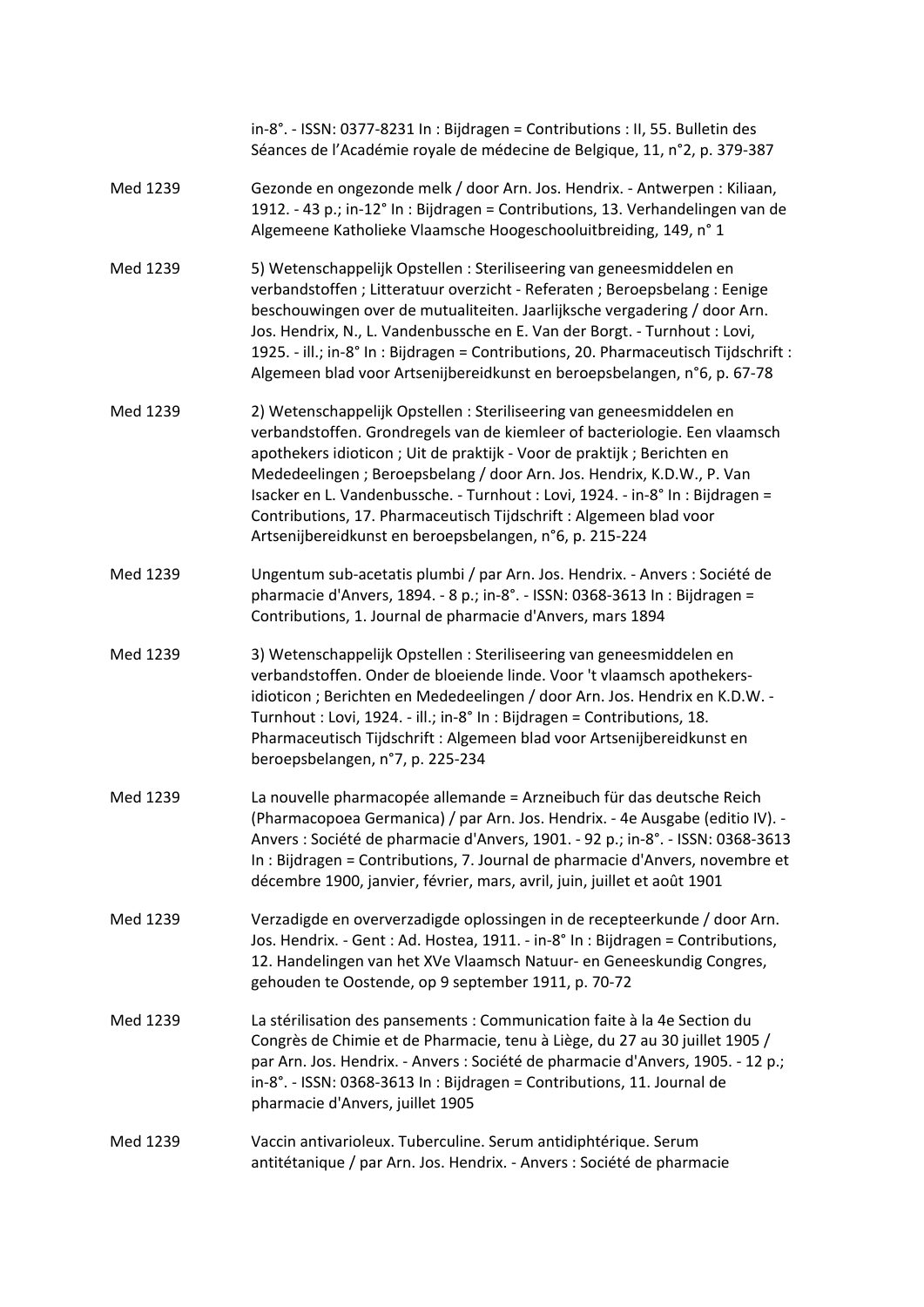|          | d'Anvers, 1904. - 48 p.; in-8°. - ISSN: 0368-3613 In : Bijdragen = Contributions,<br>10. Journal de pharmacie d'Anvers, mai, juin, juillet et août 1904                                                                                                                                                                                                                                                                                                                                                         |
|----------|-----------------------------------------------------------------------------------------------------------------------------------------------------------------------------------------------------------------------------------------------------------------------------------------------------------------------------------------------------------------------------------------------------------------------------------------------------------------------------------------------------------------|
| Med 1239 | La nouvelle pharmacopée anglaise (British Pharmacopaeia, 1898) / par Arn.<br>Jos. Hendrix. - Anvers : Société de pharmacie d'Anvers, 1900. - 124 p.; in-8°. -<br>ISSN: 0368-3613 In: Bijdragen = Contributions, 6. Journal de pharmacie<br>d'Anvers, 1898, 1899, 1900                                                                                                                                                                                                                                           |
| Med 1239 | Essence de Santal ; Essence de Romarin / par Arn. Jos. Hendrix. - Anvers :<br>Société de pharmacie d'Anvers, 1896. - in-8°. - ISSN: 0368-3613 In : Bijdragen =<br>Contributions, 4. ; 5. Journal de pharmacie d'Anvers, novembre 1896, p. 388-<br>390; p. 390-426                                                                                                                                                                                                                                               |
| Med 1239 | Les sirops de la pharmacopée belge / par Arn. Jos. Hendrix. - Louvain : E.<br>Charpentier & J. Schoonjans, 1895. - 59 p.; in-8° In : Bijdragen = Contributions,<br>3. Annales de pharmacie, de 1895                                                                                                                                                                                                                                                                                                             |
| Med 1239 | Citrate de magnésie / par Arn. Jos. Hendrix. - Anvers : Société de pharmacie<br>d'Anvers, 1895. - 11 p.; in-8°. - ISSN: 0368-3613 In : Bijdragen = Contributions,<br>2. Journal de pharmacie d'Anvers, janvier 1895                                                                                                                                                                                                                                                                                             |
| Med 1239 | 6) Wetenschappelijk Opstellen : Steriliseering van geneesmiddelen en<br>verbandstoffen; Litteratuur overzicht - Referaten; Beroepsbelang: Open brief<br>aan Dr. Van der Borgt te Arendonck. Opgedragen aan Geneesheeren en<br>apothekers tot betere verstandhouding / door Arn. Jos. Hendrix, V.I., N. en L.<br>Vandenbussche. - Turnhout : Lovi, 1925. - in-8° In : Bijdragen = Contributions,<br>21. Pharmaceutisch Tijdschrift : Algemeen blad voor Artsenijbereidkunst en<br>beroepsbelangen, n°7, p. 82-93 |
| Med 1239 | 4) Wetenschappelijk Opstellen : Steriliseering van geneesmiddelen en<br>verbandstoffen; Uit de praktijk - Voor de praktijk; Beroepsbelang:<br>Pharmaceutische specialiteiten / door Arn. Jos. Hendrix en L.V. - Turnhout :<br>Lovi, 1924. - in-8° In: Bijdragen = Contributions, 19. Pharmaceutisch Tijdschrift<br>: Algemeen blad voor Artsenijbereidkunst en beroepsbelangen, n°11, p. 267-<br>278                                                                                                            |
| Med 1239 | Petroleum / door Arn. Jos. Hendrix. - Antwerpen : Kiliaan, 1920. - 40 p.; in-12°<br>In: Bijdragen = Contributions, 15. Verhandelingen van de Algemeene<br>Katholieke Vlaamsche Hoogeschooluitbreiding, 183, n°6                                                                                                                                                                                                                                                                                                 |
| Med 1240 | Type sacré pur du syndrôme de la queue de cheval par chondrome-chordome<br>intrarachidien (Épreuve lipiodolée. Intervention) / par Émile Moons, L. van<br>Bogaert et R. Nyssens. - Bruxelles : J. Vromans, impr., s.d. - 7 p. : ill.; in-8°. -<br>ISSN: 0773-3372 In : Bijdragen = Contributions, 24. Journal de neurologie et de<br>psychiatrie                                                                                                                                                                |
| Med 1240 | Ileus biliaire / par Émile Moons et Jean Gys. - Bruxelles : Lielens, 1924. - 8 p. :<br>ill.; in-8°. - ISSN: 1764-7797 In: Bijdragen = Contributions, 11. Archives franco-<br>belges de chirurgie, n°1                                                                                                                                                                                                                                                                                                           |
| Med 1240 | Épanchements biliaires dans le péritoine : Sept cas personnels / par Émile<br>Moons. - Bruxelles : impr. Médicale et Scientifique, 1929. - [3 p.]; in-8°. - ISSN:                                                                                                                                                                                                                                                                                                                                               |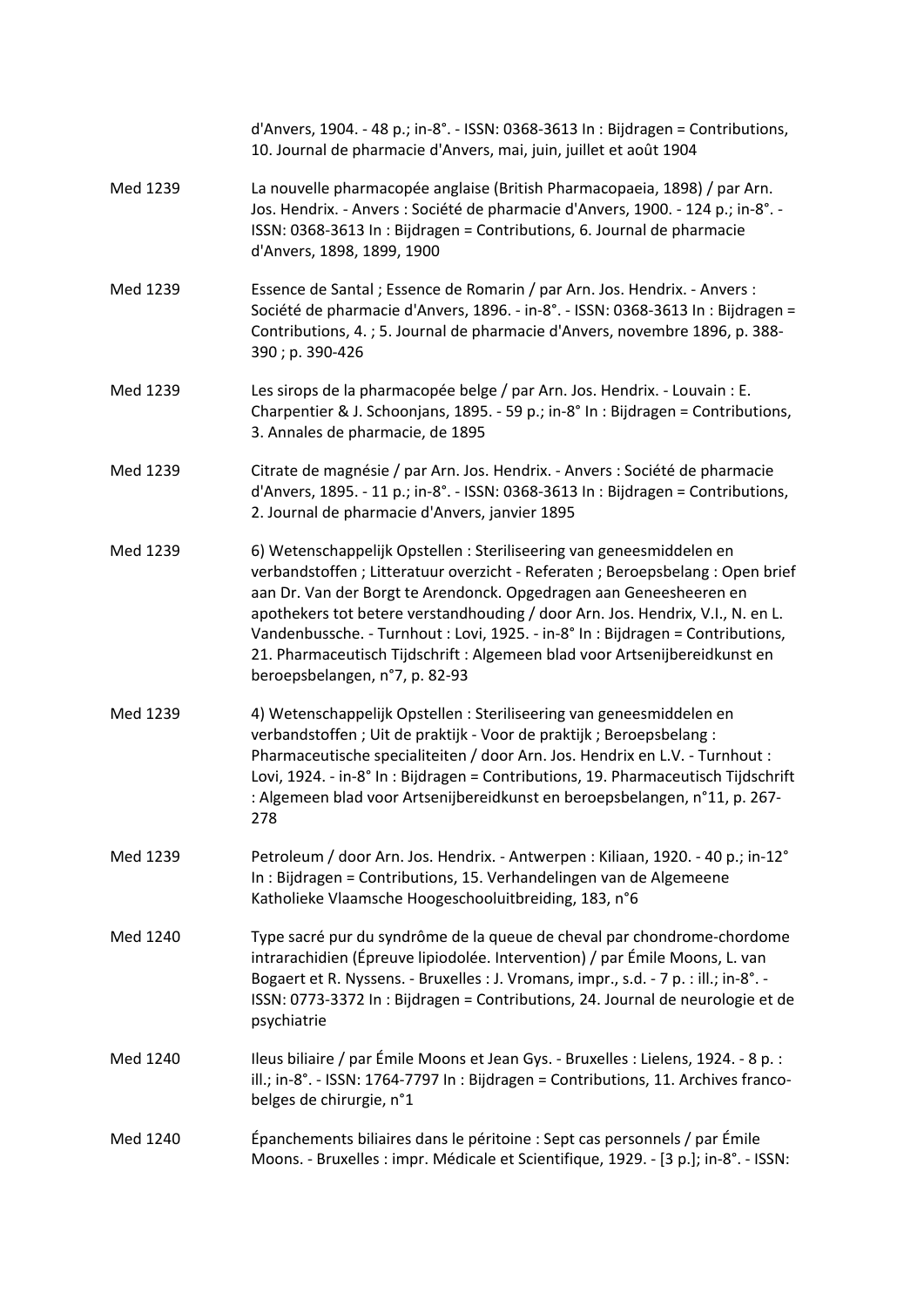|          | 0068-3027 In : Bijdragen = Contributions, 16. Bruxelles-Médical, n°8                                                                                                                                                                                                                            |
|----------|-------------------------------------------------------------------------------------------------------------------------------------------------------------------------------------------------------------------------------------------------------------------------------------------------|
| Med 1240 | Aperçu statistique concernant le traitement du carcinome de l'utérus / par<br>Émile Moons. - Bruxelles : impr. Médicale & scientifique, 1929. - 8 p.; in-8°. -<br>ISSN: 0775-9932 In : Bijdragen = Contributions, 23. Annales de médecine<br>physique, n°7                                      |
| Med 1240 | La transfusion du sang à la seringue libre / par Émile Moons. - Bruxelles :<br>Lielens, impr., 1924. - 12 p. : ill.; in-8°. - ISSN: 0036-5440 In : Bijdragen =<br>Contributions, 8. Le Scalpel, n°9                                                                                             |
| Med 1240 | Kyste dermoïde du médiastin antérieur / par Émile Moons. - Bruxelles :<br>Lielens, impr., 1922. - 6 p. : ill.; in-8°. - ISSN: 1764-7797 In : Bijdragen =<br>Contributions, 22. Archives franco-belges de chirurgie, n°11                                                                        |
| Med 1240 | De transabdominale splanchnicus-anesthesie naar Braun / door Émile Moons.<br>- Gent : A. Vandeweghe, drukk., 1928. - 11 p. : ill.; in-8°. - ISSN: 0775-6003 In :<br>Bijdragen = Contributions, 20. Vlaamsch Geneeskundig Tijdschrift, 31                                                        |
| Med 1240 | Over acute doorbooring van maag en duodenum ulcus / door Émile Moons en<br>A. De Caluwé. - Gent : A. Vandeweghe, drukk., 1928. - 8 p. : tab.; in-8°. - ISSN:<br>0775-6003 In: Bijdragen = Contributions, 19. Vlaamsch Geneeskundig<br>Tijdschrift, 3                                            |
| Med 1240 | De bloedtransfusie / door Émile Moons. - Gent : Excelsior, 1920. - 20 p. : ill.;<br>in-8° In: Bijdragen = Contributions, 7. [Handelingen van het ] Vlaamsch<br>Natuur- en Geneeskundig Congres, Gent, septembre 1920, Afdeeling chirurgie                                                       |
| Med 1240 | À propos du Rapport du Dr Neuman : Les insuccès de l'ostéosynthèse / par<br>Émile Moons. - Bruxelles : Lielens impr., 1927. - in-8°. - ISSN: 0772-4071 In :<br>Bijdragen = Contributions, 6. Journal de chirurgie et Annales de la Société<br>belge de chirurgie, 1                             |
| Med 1240 | un cas de greffe osseuse du tibia / par Émile Moons. - Bruxelles : impr.<br>Médicale & scientifique, 1922. - 5 p. : ill.; in-8°. - ISSN: 0772-4063 In : Bijdragen<br>= Contributions, 5. Journal de chirurgie, n°4                                                                              |
| Med 1240 | Technique opératoire : L'anesthésie splanchnique transabdominale d'après<br>Braun / par Émile Moons. - Paris: Norbert Maloine, 1930. - ill.; in-8°. - ISSN:<br>1149-7637 In: Bijdragen = Contributions, 21. Paris chirurgical, p. 130-160                                                       |
| Med 1240 | Fistule coeco-iléo-sigmoïdo vésicale : Communication / par Émile Moons. -<br>Bruxelles : Lielens, impr., 1933. - 4 p. : ill.; in-8°. - ISSN: 0772-4071 In :<br>Bijdragen = Contributions, 26. Journal de chirurgie et Annales de la Société<br>belge de chirurgie, Séance de janvier 1933       |
| Med 1240 | Décollement épiphysaire de deux têtes fémorales : Communication / par<br>Émile Moons. - Bruxelles : Lielens, impr., 1933. - [1 p.]; in-8°. - ISSN: 0772-4071<br>In : Bijdragen = Contributions, 25. Journal de chirurgie et Annales de la Société<br>belge de chirurgie, Séance de janvier 1933 |
| Med 1240 | Trois cas de fractures articulaires / par Émile Moons. - Bruxelles : Lielens,<br>impr., 1922. - 6 p. : ill.; in-8°. - ISSN: 0772-4071 In : Bijdragen = Contributions,                                                                                                                           |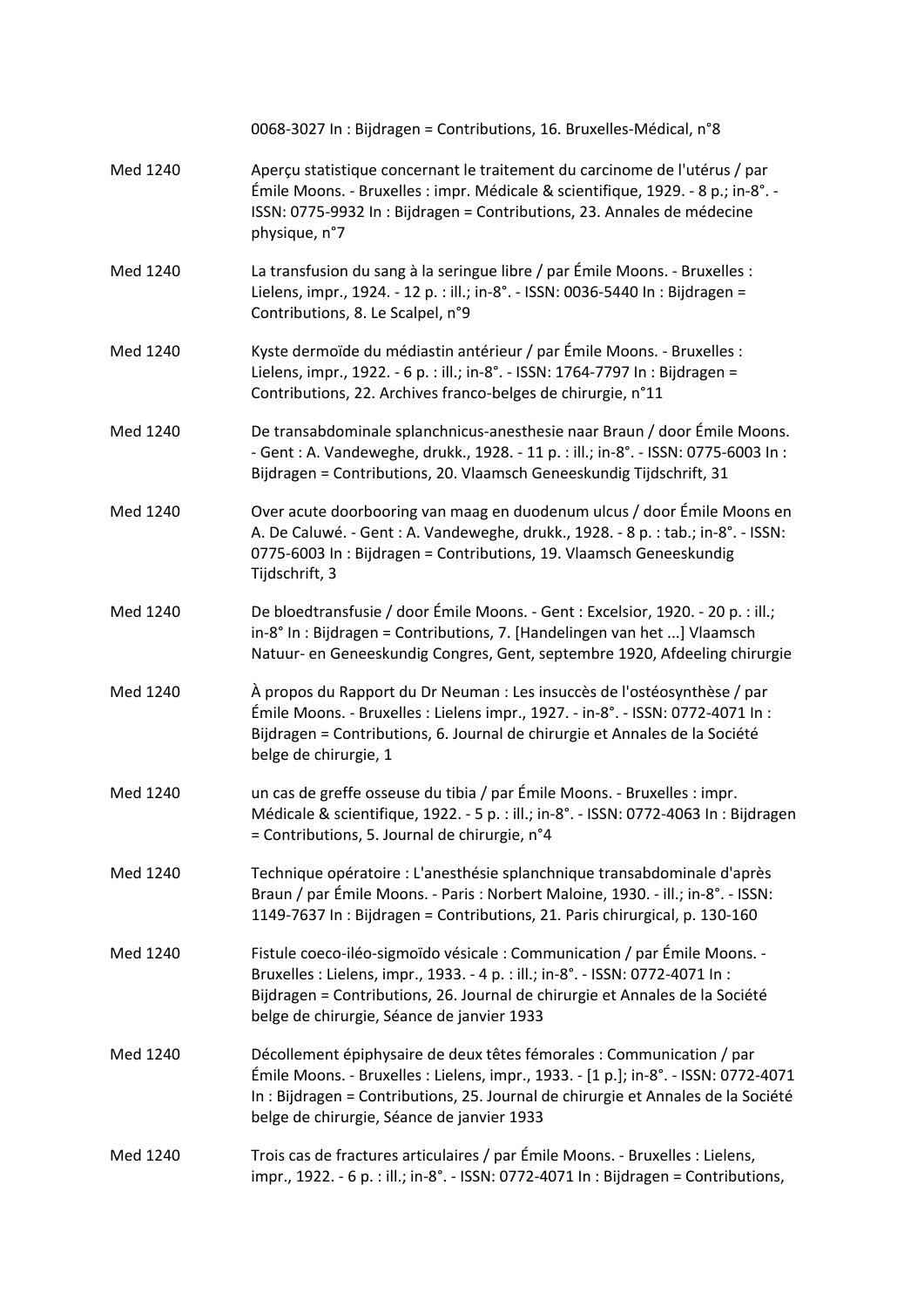|          | 2. Journal de chirurgie et Annales de la Société belge de chirurgie, n°8-9                                                                                                                                                                                                                                                                                                      |
|----------|---------------------------------------------------------------------------------------------------------------------------------------------------------------------------------------------------------------------------------------------------------------------------------------------------------------------------------------------------------------------------------|
| Med 1240 | Trois cas de luxation astragalienne ; Trois cas de cancer des voies biliaires / par<br>Émile Moons. - Bruxelles : impr. Médicale et Scientifique, 1925. - 2 p. + [1 p.] :<br>ill.; in-8°. - ISSN: 0068-3027 In: Bijdragen = Contributions, 17. Bruxelles-<br>Médical, n°10                                                                                                      |
| Med 1240 | Un cas de résection du lobe gauche du foie / par Émile Moons. - Bruxelles :<br>impr. Médicale & scientifique, 1921. - 10 p. : ill.; in-8°. - ISSN: 0772-4063 In :<br>Bijdragen = Contributions, 14. Annales de la Société belge de chirurgie, n°8-9                                                                                                                             |
| Med 1240 | Ileus biliaire : Considérations sur trois cas observés / par Émile Moons. -<br>Bruxelles : Lielens, impr., 1926. - 6 p. : ill.; in-8°. - ISSN: 0772-4071 In :<br>Bijdragen = Contributions, 12. Journal de chirurgie et Annales de la Société<br>belge de chirurgie, n°9                                                                                                        |
| Med 1273 | De verantwoordelijkheid van de Geneesher / door Jacques De Busscher. -<br>Gent ; Leuven : Laboratorium voor algemeene pathologie ; Laboratorium voor<br>histopathologie, 1963. - in-8°. - ISSN: 0005-8440 In: Persoonlijke werken =<br>Travail personnel : V, 8. Belgisch tijdschrift voor Geneeskunde, n°6, p.826-829                                                          |
| Med 1273 | L'aspect psychosomatique des maladies digestives / par Jacques De Busscher.<br>- Bruxelles : Acta medica Belgica, 1960. - in-8°. - ISSN: 1784-3227 In :<br>Persoonlijke werken = Travail personnel : IV, 108. Acta gastro-entérologica<br>belgica, 23, fasc.8-9, p. 695-722                                                                                                     |
| Med 1273 | La question des névroses traumatiques et des névroses de guerre dans son<br>état actuel : Discussion du rappot du Dr Moreau / par Jacques De Busscher. -<br>Bruxelles : J. Vromans, Impr., 1941-1942. - 10 p.; in-8°. - (Persoonlijke werken<br>= Travail personnel : III, 59. Journal belge de Neurologie et de Psychiatrie, n°9-<br>10). - ISSN: 0368-1408                    |
| Med 1273 | Over de beperkingen en gevaren van de pychofarmaca / door Jacques De<br>Busscher. - Gent ; Leuven : Laboratorium voor algemeene pathologie ;<br>Laboratorium voor histopathologie, 1965. - in-8°. - ISSN: 0005-8440 In:<br>Persoonlijke werken = Travail personnel : V, 22a. Belgisch tijdschrift voor<br>Geneeskunde, n°17, p.792-807                                          |
| Med 1273 | Over misvormingen van de hersenvaten / door J. Van Laere; Medegedeeld<br>door Jacques De Busscher ter vergadering van 30 januari 1965. - Brussel:<br>Paleis der Academiën, 1965. - ill.; in-8°. - ISSN: 0300-9017 In: Persoonlijke<br>werken = Travail personnel : V, 21. Verhandelingen van de Koninklijke<br>Vlaamse Academie voor Geneeskunde van België, 27, n°2, p. 70-157 |
| Med 1273 | Glutethimide en toxicomanie / door Jacques De Busscher en A.<br>Remouchamps. - Brussel : Paleis der Academiën, 1965. - in-8°. - ISSN: 0300-<br>9017 In: Persoonlijke werken = Travail personnel: V, 20. Verhandelingen van<br>de Koninklijke Vlaamse Academie voor Geneeskunde van België, 27, n°1, p.25-<br>52                                                                 |
| Med 1273 | Beschouwingen over de beteugeling van toxicomanie bij geneesheren / door<br>Jacques De Busscher. - Gent ; Leuven : Laboratorium voor algemeene                                                                                                                                                                                                                                  |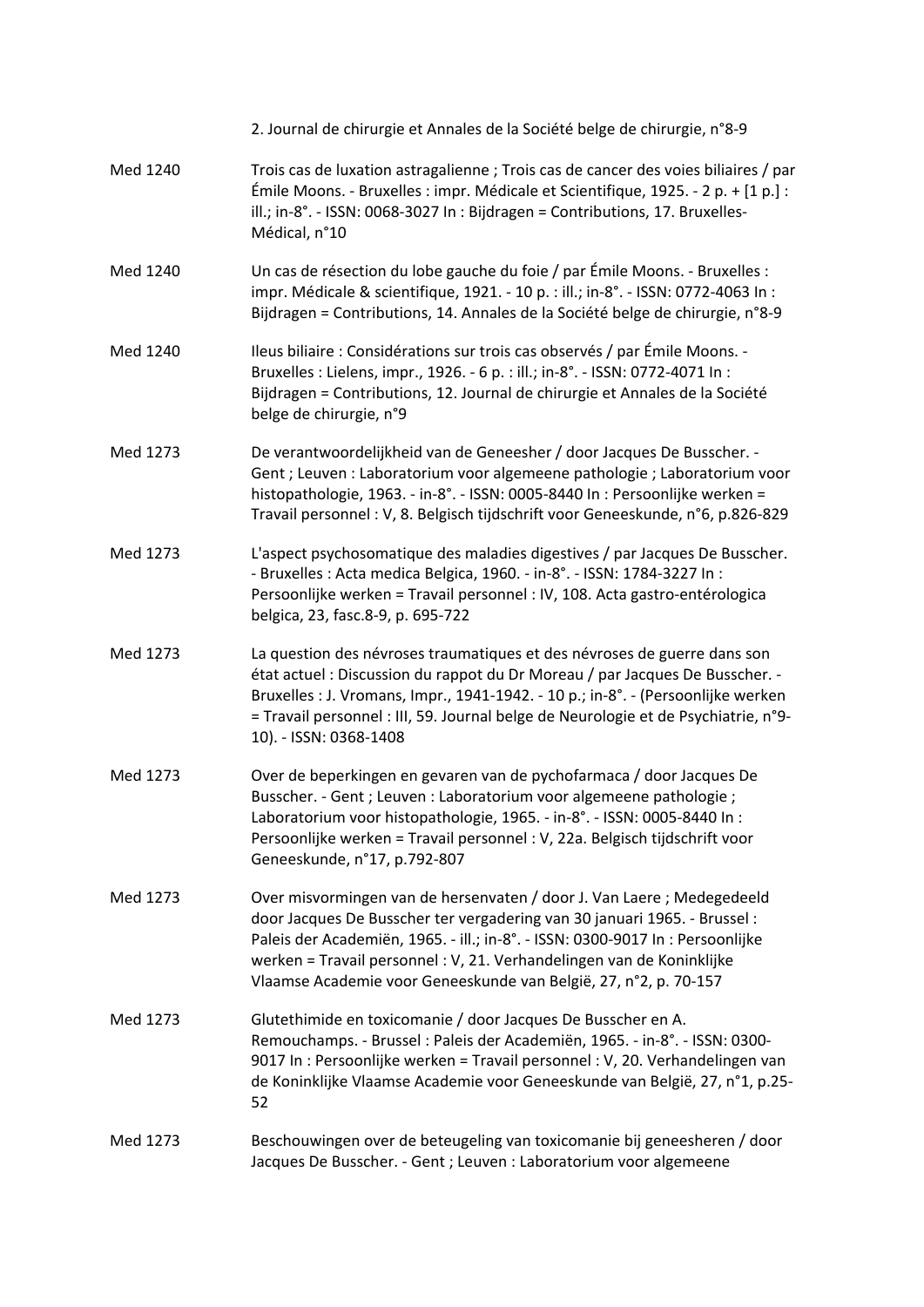|          | pathologie ; Laboratorium voor histopathologie, 1964. - in-8°. - ISSN: 0005-<br>8440 In: Persoonlijke werken = Travail personnel: V, 19. Belgisch tijdschrift<br>voor Geneeskunde, n°23, p.1222-1258                                                                                                                                                                          |
|----------|-------------------------------------------------------------------------------------------------------------------------------------------------------------------------------------------------------------------------------------------------------------------------------------------------------------------------------------------------------------------------------|
| Med 1273 | Gynaecologische ingrepen en psychisme / door Jacques De Busscher en A.<br>Evrard. - Brussel : Paleis der Academiën, 1964. - tab.; in-8°. - ISSN: 0300-9017<br>In : Persoonlijke werken = Travail personnel : V, 18. Verhandelingen van de<br>Koninklijke Vlaamse Academie voor Geneeskunde van België, 26, n°4, p.274-<br>329                                                 |
| Med 1273 | Paradoxes et vérités / par Jacques De Busscher. - Gand : s.éd., 1959. - in-8° In :<br>Persoonlijke werken = Travail personnel : IV, 103. Les cahiers de la Biloque,<br>n°3, p. 97-106                                                                                                                                                                                         |
| Med 1273 | L'hygiène mentale, la Nation et l'armée / par Jacques De Busscher. - Bruxelles :<br>Institut Géographique militaire, Direction des services généraux, 1959. - in-8°.<br>- ISSN: 0400-3977 In : Persoonlijke werken = Travail personnel : IV, 104. Acta<br>belgica de Arte medicinali et pharmaceutica Militari, 5, n°1, p. 38-57                                              |
| Med 1273 | Craniocerebrale traumata / door Jacques De Busscher. - Gent ; Leuven :<br>Laboratorium voor algemeene pathologie ; Laboratorium voor<br>histopathologie, 1959. - ill.; in-8°. - ISSN: 0005-8440 In : Persoonlijke werken =<br>Travail personnel : IV, 99. Belgisch tijdschrift voor Geneeskunde, n°6, p. 258-<br>282                                                          |
| Med 1273 | Voorstelling van neurologische gevallen, op vrijdag 20 december 1957, te17<br>uur / door Jacques De Busscher. - Gent ; Leuven : Laboratorium voor<br>algemeene pathologie ; Laboratorium voor histopathologie, 1958. - ill., tab.;<br>in-8°. - ISSN: 0005-8440 In: Persoonlijke werken = Travail personnel: IV, 95.<br>Belgisch tijdschrift voor Geneeskunde, n°9, p. 433-446 |
| Med 1273 | Opmerkingen naar aanleiding der voordracht over hysterie, gehouden te Gent<br>op 25 april 1939, door Prof. Dr. Nyssen, op uitnoodiging der Koninklijke<br>Vereeniging voor Geneeskunde / door Jacques De Busscher. - Gent : A. Hoste,<br>drukk., 1939. - 31 p.; in-8° In : Persoonlijke werken = Travail personnel : III, 56.<br>Geneeskundige bladen uit België, n°9-10      |
| Med 1273 | XCVIIIe session annuelle de la "Royal Medico-Psychological Association" / par<br>Jacques De Busscher. - Bruxelles : J. Vromans, Impr., 1939. - in-8°. - ISSN:<br>0368-1408 In: Persoonlijke werken = Travail personnel: III, 53. Journal belge<br>de Neurologie et de Psychiatrie, n°9, p. 631-637                                                                            |
| Med 1273 | Symposium over arteriosclerosis cerebri / door Jacques De Busscher. - Gent;<br>Leuven : Laboratorium voor algemeene pathologie ; Laboratorium voor<br>histopathologie, 1962. - ill.; in-8°. - ISSN: 0005-8440 In: Persoonlijke werken =<br>Travail personnel : IV, 120. Belgisch tijdschrift voor Geneeskunde, n°9, p. 410-<br>416                                            |
| Med 1273 | Le praticien devant la psychopharmacologie / par Jacques De Busscher. -<br>Bruxelles : Lielens, impr., 1962. - 19 p. : ill.; in-8°. - ISSN: 0036-5440 In :<br>Persoonlijke werken = Travail personnel : IV, 118. Le Scalpel, n°6                                                                                                                                              |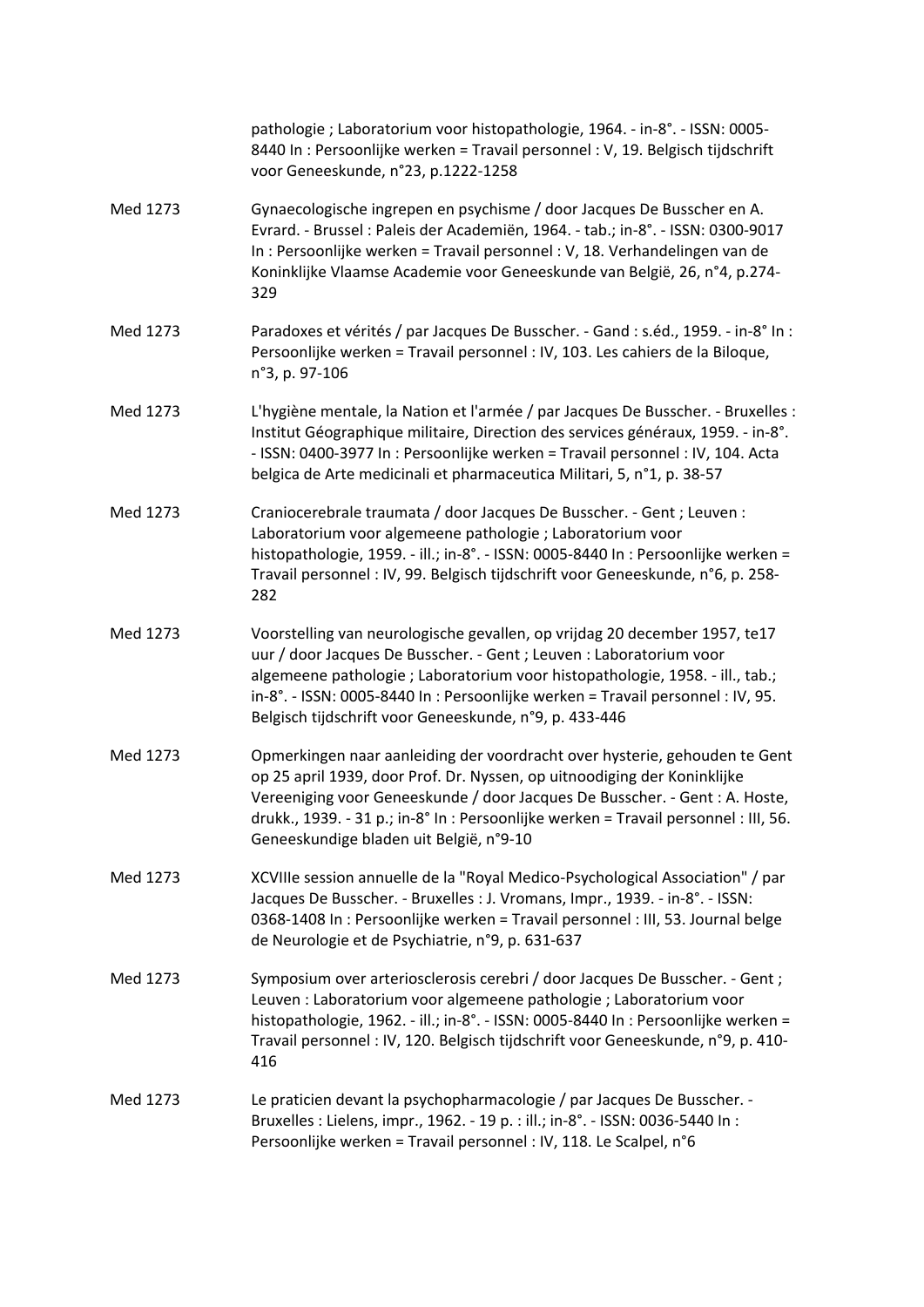| Med 1273 | Actinomycose cranio-cérébrale et pulmonaire à nocardia : Guérison / par<br>Jacques De Busscher, J. François, G.R. Hoffmann et N. Candaele. - Paris :<br>Expansion, s.d. - ill., tab.; in-4° plié. - ISSN: 0037-1777 In : Persoonlijke werken<br>= Travail personnel : IV, 98. La semaine des hôpitaux : Annales de Chirurgie, p.<br>C.1.034-C.1.040                   |
|----------|-----------------------------------------------------------------------------------------------------------------------------------------------------------------------------------------------------------------------------------------------------------------------------------------------------------------------------------------------------------------------|
| Med 1273 | Sur la sclérose inflammatoire de la substance blanche des hémisphères<br>(Spielmeyer) : Contribution à l'étude des scléroses diffuses non familiales / par<br>Ludo Van Bogaert et Jacques De Busscher. - Paris : Masson & Cie, 1939. - ill.;<br>in-8°. - ISSN: 0035-3787 In: Persoonlijke werken = Travail personnel: III, 51.<br>Revue neurologique, n°6, p. 680-701 |
| Med 1273 | Tumeurs métastatiques de la fosse postérieure chez les malades ayant atteint<br>la sconde moitié de la vie / par Jacques De Busscher. - Bruxelles : J. Vromans,<br>Impr., 1939. - in-8°. - ISSN: 0368-1408 In: Persoonlijke werken = Travail<br>personnel : III, 52. Journal belge de Neurologie et de Psychiatrie, n°7, p. 535-<br>538                               |
| Med 1273 | Problèmes de l'accueil des urgences psychiatriques à l'hôpital / par Jacques De<br>Busscher. - Charleroi : G. Leroy, 1962. - in-8°. - ISSN: 0411-8049 In :<br>Persoonlijke werken = Travail personnel : V, 6. Bulletin de la Société clinique<br>de l'hôpital civil de Charleroi, 13, n°4, p. 226-228                                                                 |
| Med 1273 | Deux chondromes intracraniens / par Jacques De Busscher. - Bruxelles : J.<br>Vromans, impr., 1939. - il., tab.; in-8°. - ISSN: 0368-1408 In: Persoonlijke<br>werken = Travail personnel : III, 49. Journal belge de Neurologie et de<br>Psychiatrie, n°2, p. 82-102                                                                                                   |
| Med 1273 | Geschiedenis en ontwikkeling van de behandeling van ouderdomspsychosen /<br>door Jacques De Busscher. - Amsterdam : Van Gorcum, Prakke & Prakke, 1960.<br>- in-8°. - ISSN: 0040-7607 In: Persoonlijke werken = Travail personnel: IV, 107.<br>Tijdschrift voor sociale Geneeskunde, mei 1960, p. 243-261                                                              |
| Med 1273 | Bespreking van neurologische gevallen, gehouden op vrijdag 18 december<br>1959, te 17 uur / door Jacques De Busscher. - Gent ; Leuven : Laboratorium<br>voor algemeene pathologie ; Laboratorium voor histopathologie. - ISSN: 0005-<br>8440 In: Persoonlijke werken = Travail personnel : IV, 106. Belgisch tijdschrift<br>voor Geneeskunde, n°4, p. 158-168         |
| Med 1273 | De Angstneurose / door Jacques De Busscher. - Gent ; Leuven : Laboratorium<br>voor algemeene pathologie ; Laboratorium voor histopathologie, 1961. - in-8°.<br>- ISSN: 0005-8440 In : Persoonlijke werken = Travail personnel : IV, 111.<br>Belgisch tijdschrift voor Geneeskunde, n°3, p. 106-124                                                                    |
| Med 1273 | Réflexions thérapeutiques à propos d'un cas très prononcé de gigantisme<br>pathologique / par Jacques De Busscher et J. Bekaert. - Paris : Masson et Cie,<br>1954. - diagr.; in-8°. - ISSN: 0003-4266 In : Persoonlijke werken = Travail<br>personnel : III, 81. Annales d'Endocrinologie, 15, n°6, p. 1011-1016                                                      |
| Med 1273 | Épidémies de soi-disant possession démoniaque au XVIIe siècle / par Jacques<br>De Busscher. - Bruxelles : Lielens, impr., 1954. - 16 p.; in-8°. - ISSN: 0036-5440<br>In : Persoonlijke werken = Travail personnel : III, 80. Le Scalpel, n°51                                                                                                                         |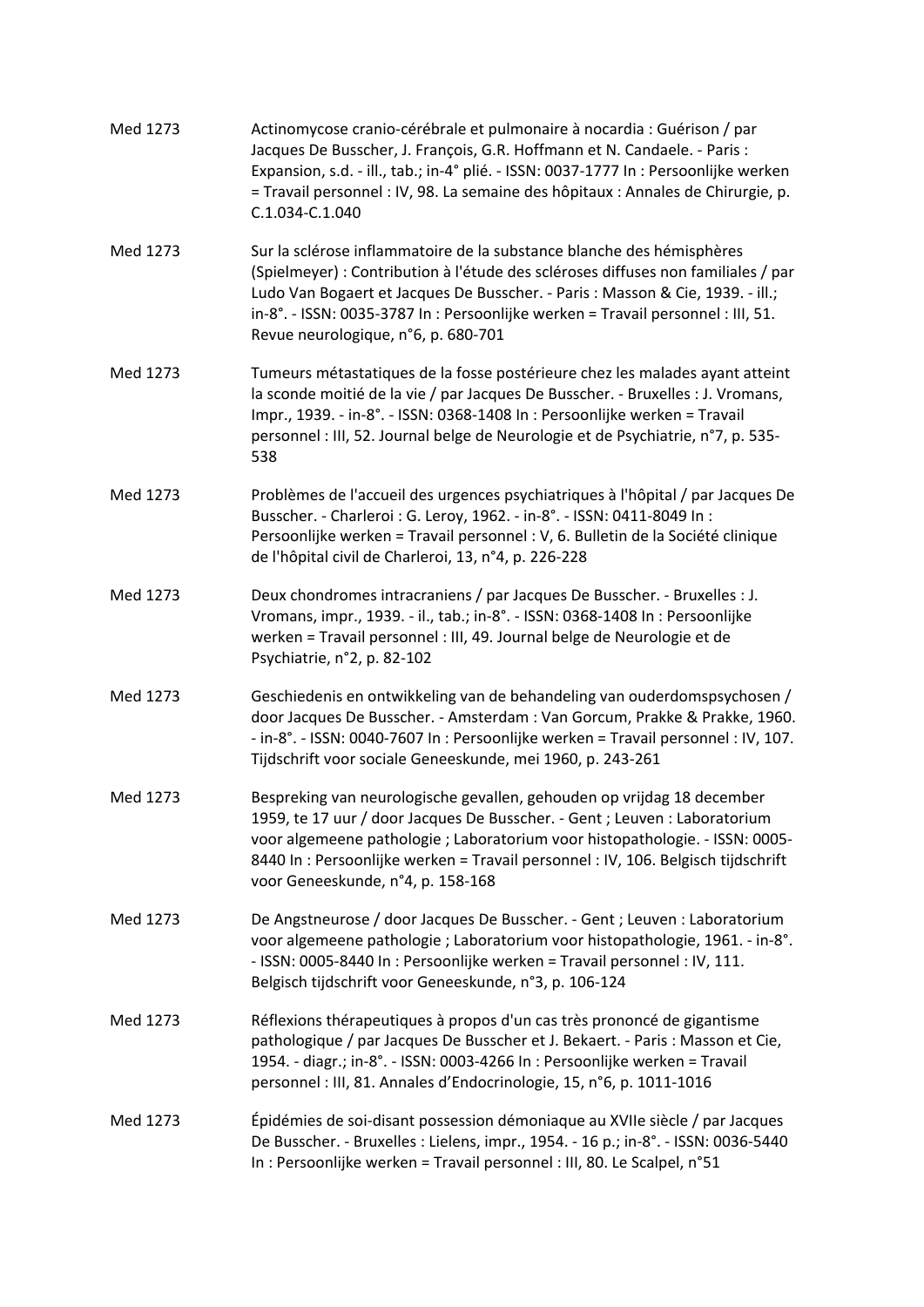| Med 1273 | Psychothérapie de la colite ulcéreuse / par Jacques De Busscher. - Genève :<br>impr. Populaires, 1961. - 7 p. - ISSN: 0025-6749 In : Persoonlijke werken =<br>Travail personnel : IV, 112. Médecine et hygiène : Journal d'informations<br>médicales, 19, p. 74-76                                                                                    |
|----------|-------------------------------------------------------------------------------------------------------------------------------------------------------------------------------------------------------------------------------------------------------------------------------------------------------------------------------------------------------|
| Med 1273 | De neuro-psychiatrische prodromale symptomen van de arteriosclerosis<br>cerebri / door Jacques De Busscher. - Brussel : Paleis der Academiën, 1962. -<br>ill.; in-8°. - ISSN: 0300-9017 In : Persoonlijke werken = Travail personnel : V, 2.<br>Verhandelingen van de Koninklijke Vlaamse Academie voor Geneeskunde van<br>België, 24, n°3, p.169-229 |
| Med 1273 | CXIIe réunion annuelle de la "Royale Medico-Psychological Association" / par<br>Jacques De Busscher. - Bruxelles : Acta medica Belgica, 1954. - in-8°. - ISSN:<br>0001-6284 In : Persoonlijke werken = Travail personnel : III, 77. Acta<br>Neurologica et Psychiatrica belgica, n°10, p. 831-839                                                     |
| Med 1273 | Psychothérapie dans la diarrhée / par Jacques De Busscher. - Bruxelles : Acta<br>medica Belgica, 1954. - in-8°. - ISSN: 1784-3227 In: Persoonlijke werken =<br>Travail personnel : III, 76. Acta gastro-entérologica belgica, 17, fasc.4-5, p.<br>470-487                                                                                             |
| Med 1273 | Geestesziekten op hoge leeftijd / door Jacques De Busscher. - Brussel : Paleis<br>der Academiën, 1960. - ill.; in-8°. - ISSN: 0300-9017 In: Persoonlijke werken =<br>Travail personnel : IV, 109. Verhandelingen van de Koninklijke Vlaamse<br>Academie voor Geneeskunde van België, 22, p.299-326                                                    |
| Med 1273 | Ervaringen met verscheidene behandelingsmethodes van geestesstoornissen /<br>door Jacques De Busscher. - Brussel : Paleis der Academiën, 1959. - ill.; in-8°. -<br>ISSN: 0300-9017 In : Persoonlijke werken = Travail personnel : IV, 105.<br>Verhandelingen van de Koninklijke Vlaamse Academie voor Geneeskunde van<br>België, 18, p. 304-363       |
| Med 1273 | Tänapäev Belgias tarvitatavad ajuvatsakeste eksploratsiooni meetodid / by<br>Jacques De Busscher. - Tartu : Postimehe trükk., 1939. - ill.; in-8°. - ISSN: 0235-<br>8026 In : Persoonlijke werken = Travail personnel : III, 50. Eraldine äratõmme<br>ajakirjast Eesti Arst, n°3, p. 182-194                                                          |
| Med 1273 | De psychopathieën : Klinische Les / door Jacques De Busscher. - Gent ; Leuven<br>: Laboratorium voor algemeene pathologie ; Laboratorium voor<br>histopathologie, 1965. - in-8°. - ISSN: 0005-8440 In: Persoonlijke werken =<br>Travail personnel : V, 24b. Belgisch tijdschrift voor Geneeskunde, n°23,<br>p.1092-1103                               |
| Med 1273 | De verhoudingen tussen de neurologie en de psychiatrie / door Jacques De<br>Busscher. - Gent ; Leuven : Laboratorium voor algemeene pathologie ;<br>Laboratorium voor histopathologie, 1965. - in-8°. - ISSN: 0005-8440 In:<br>Persoonlijke werken = Travail personnel : V, 24a. Belgisch tijdschrift voor<br>Geneeskunde, n°20, p.953-960            |
| Med 1273 | 122e réunion annuelle de la Royale Medico-Psychological Association / par<br>Jacques De Busscher. - Bruxelles : Acta medica Belgica, 1962. - in-8°. - ISSN:<br>0001-6284 In : Persoonlijke werken = Travail personnel : V, 4. Acta                                                                                                                    |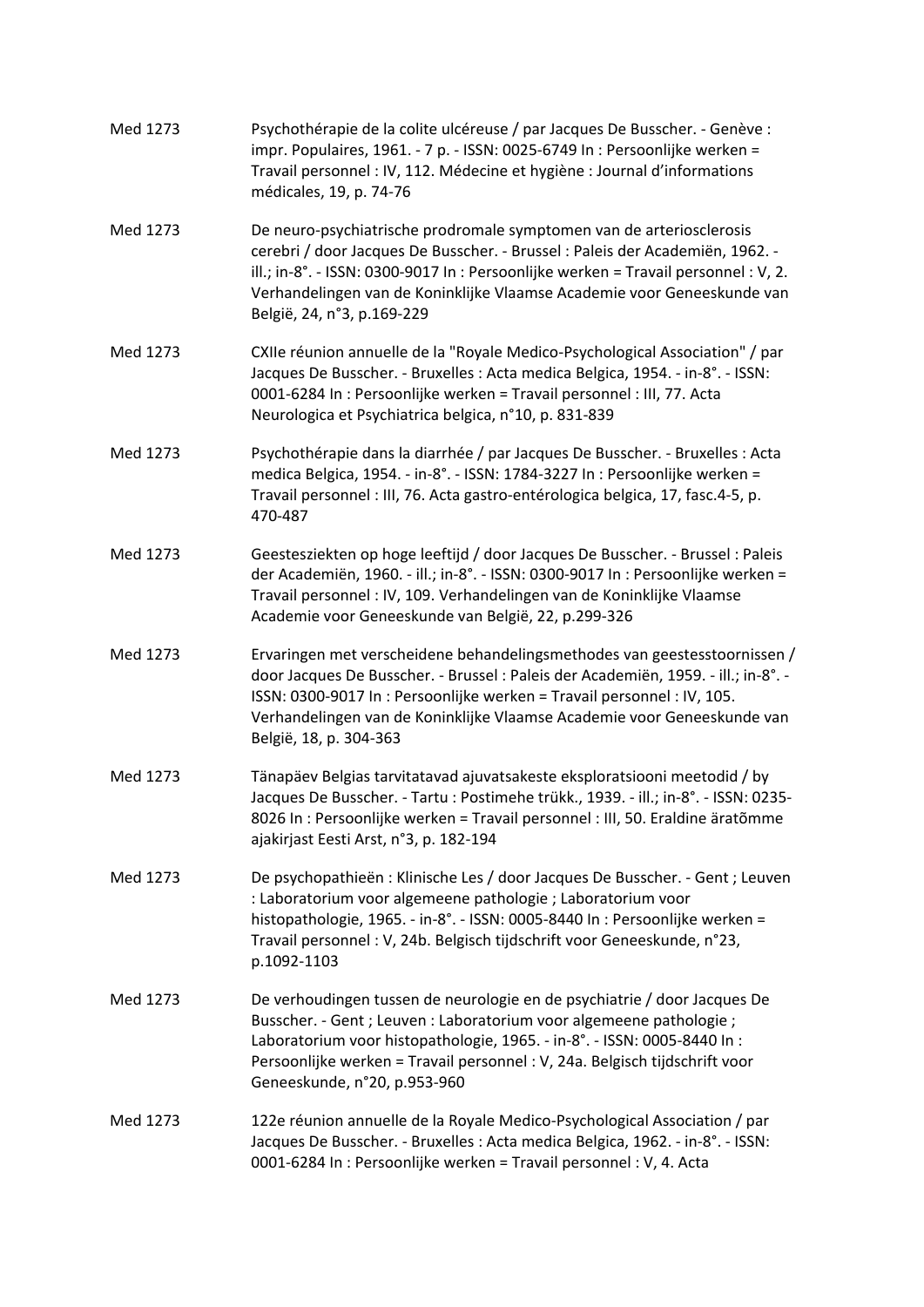|          | Neurologica et Psychiatrica belgica, 62, fasc.7, p.763-769                                                                                                                                                                                                                                                                                                                                                    |
|----------|---------------------------------------------------------------------------------------------------------------------------------------------------------------------------------------------------------------------------------------------------------------------------------------------------------------------------------------------------------------------------------------------------------------|
| Med 1273 | Klinische les in het Kader van het postuniversitair onderwijs, gehouden op<br>vrijdag 19 december 1859, te 17 uur / door Jacques De Busscher. - Gent ;<br>Leuven : Laboratorium voor algemeene pathologie ; Laboratorium voor<br>histopathologie, 1959. - ill.; in-8°. - ISSN: 0005-8440 In: Persoonlijke werken =<br>Travail personnel : IV, 102. Belgisch tijdschrift voor Geneeskunde, n°12, p.<br>611-622 |
| Med 1273 | L'oeuvre de Freud / par Jacques De Busscher. - Bruxelles : s.éd., 1939. - 4 p.;<br>in-8° In : Persoonlijke werken = Travail personnel : III, 55. Bulletin de l'Union<br>des Anciens étudiants de l'Université Libre de Bruxelles, Octobre-Novembre<br>1939                                                                                                                                                    |
| Med 1273 | Paranoïa et Homosexualité / par Jacques De Busscher. - Bruxelles : J. Vromans,<br>Impr., 1939. - in-8°. - ISSN: 0368-1408 In: Persoonlijke werken = Travail<br>personnel : III, 54. Journal belge de Neurologie et de Psychiatrie, n°10, p. 692-<br>706                                                                                                                                                       |
| Med 1273 | Symposium over enkele aspecten van de keerzijde van de moderne<br>geneeskunde: Inleiding / door Jacques De Busscher. - Gent ; Leuven :<br>Laboratorium voor algemeene pathologie ; Laboratorium voor<br>histopathologie, 1965. - in-8°. - ISSN: 0005-8440 In: Persoonlijke werken =<br>Travail personnel : V, 22b. Belgisch tijdschrift voor Geneeskunde, n°19, p.888-<br>895                                 |
| Med 1273 | Robot ou humaniste ? (Formation du médecin contemporain) / par Jacques De<br>Busscher. - Gand : s.éd., 1958. - in-8° In : Persoonlijke werken = Travail<br>personnel : IV, 97. Les cahiers de la Biloque, n°3, p. 97-108                                                                                                                                                                                      |
| Med 1273 | Anévrysme de l'artère vertébrale gauche chez un homme de 45 ans / par<br>Jacques De Busscher. - Bruxelles : Acta medica Belgica, 1952. - 23 p. : ill.; in-8°.<br>- ISSN: 0001-6284 In : Persoonlijke werken = Travail personnel : III, 72. Acta<br>Neurologica et Psychiatrica belgica, n°1                                                                                                                   |
| Med 1273 | De geesteshygiëne van puberteit en adolescentie : Synthese / door Jacques De<br>Busscher. - Amsterdam : Nationale Federatie voor de Geestelijke<br>Volksgezondheid, s.d. - in-8° In : Persoonlijke werken = Travail personnel : III,<br>73. Maandblad voor de Geestelijke Volksgezondheid, Extra-uitgave, p. 65-109                                                                                           |
| Med 1273 | Quelques considération sur les glioblastomes multiformes au sens de Scherer<br>/ par Jacques De Busscher. - Bruxelles : impr. Médicale et Scientifique, 1947. -<br>10 p.; in-8°. - ISSN: 0068-3027 In : Persoonlijke werken = Travail personnel : III,<br>65. Bruxelles-Médical, n°41                                                                                                                         |
| Med 1273 | Enkele beschouwingen uit eigen praktijk over neuro-lues / door Jacques De<br>Busscher. - Gent : s.d., 1947. - p. 415-427 : tab.; in-8° In : Persoonlijke werken<br>= Travail personnel : III, 66.                                                                                                                                                                                                             |
| Med 1273 | Sur une myélite aiguë à forme ascendante (Ses rapports anatomocliniques<br>avec les encéphalomyélites de la vaccination et des exanthèmes) / par Jacques<br>De Busscher et J. Radermecker. - Bruxelles : Acta medica Belgica, 1949. - ill.;                                                                                                                                                                   |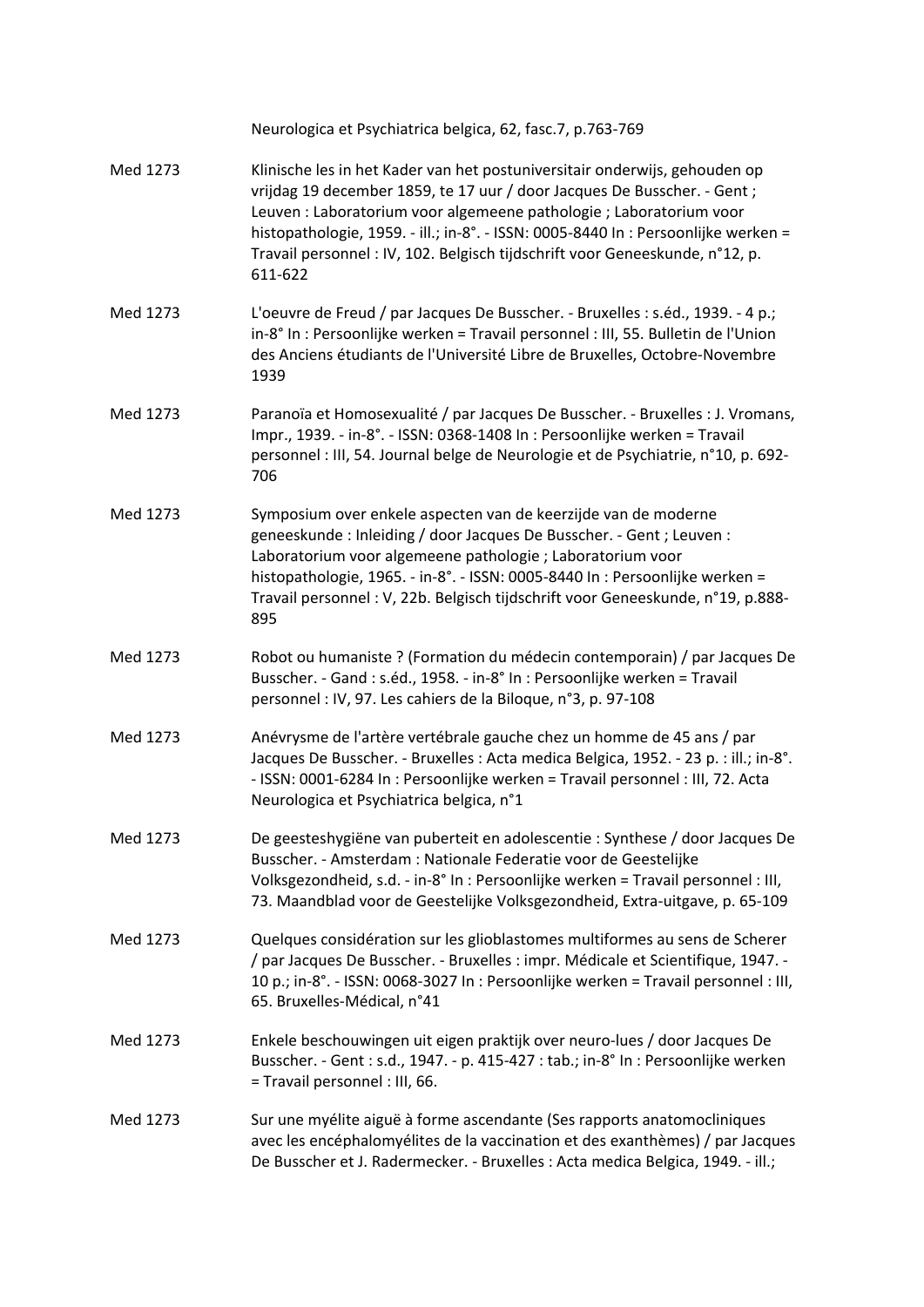|          | in-8°. - ISSN: 0001-6284 In: Persoonlijke werken = Travail personnel: III, 67.<br>Acta Neurologica et Psychiatrica belgica, juin 1949, fasc.6, p. 375-389                                                                                                                                                                                                                                                                                                                                                                                                                 |
|----------|---------------------------------------------------------------------------------------------------------------------------------------------------------------------------------------------------------------------------------------------------------------------------------------------------------------------------------------------------------------------------------------------------------------------------------------------------------------------------------------------------------------------------------------------------------------------------|
| Med 1273 | Inleiding / door Jacques De Busscher. - Gent ; Leuven : Laboratorium voor<br>algemeene pathologie; Laboratorium voor histopathologie, 1950. - in-8°. -<br>ISSN: 0005-8440 In: Persoonlijke werken = Travail personnel: III, 68. Belgisch<br>tijdschrift voor Geneeskunde, n°2, p. 50-64                                                                                                                                                                                                                                                                                   |
| Med 1273 | De behandeling van bepaalde Zenuwtoestanden door de Carbonarcose / door<br>Jacques De Busscher. - Bruxelles : Hôpital militaire de Bruxelles, 1950. - in-8°<br>In : Persoonlijke werken = Travail personnel : III, 69. Belgisch tijdschrift voor<br>militaire Geneeskunde, n°5-6, p. 22-32                                                                                                                                                                                                                                                                                |
| Med 1273 | De Betrekkelijke betekenis van het analytisch standpunt in onze psychiatrische<br>praktijk met moeilijke kinderen en jongelieden : Voordracht gehouden op de<br>Nationale dag voor Geesteshygiëne, 19 november 1950 / door Jacques De<br>Busscher. - Gent ; Leuven : Laboratorium voor algemeene pathologie ;<br>Laboratorium voor histopathologie. - 16 p. : ill.; in-8°. - ISSN: 0005-8440 In :<br>Persoonlijke werken = Travail personnel : III, 70. Belgisch tijdschrift voor<br>Geneeskunde, n°5 : Documenten van de Nationale Belgische bond voor<br>Geesteshygiëne |
| Med 1273 | Ventriculographie et responsabilité médicale / par Frédéric Thomas et Jacques<br>De Busscher. - Bruxelles : J. Vromans, impr., 1946. - 11 p. : ill.; in-8°. - ISSN:<br>0368-1408 In : Persoonlijke werken = Travail personnel : III, 61. Journal belge<br>de Neurologie et de Psychiatrie, février 1946, fasc.2                                                                                                                                                                                                                                                           |
| Med 1273 | État du fond de l'oeil, de la tensions rétinienne et du nystagmus opto-<br>cinétique dans une série de cas de tumeurs cérébrales / par Jacques De<br>Busscher et Jean Kluyskens. - Bruxelles : J. Vromans, impr., 1946. - ill., tab.; in-<br>8°. - ISSN: 0368-1408 In: Persoonlijke werken = Travail personnel: III, 62.<br>Journal belge de Neurologie et de Psychiatrie, février 1946, fasc.2, p. 142-159                                                                                                                                                               |
| Med 1273 | CVe session annuelle de la "Royal Medico-Psychological Association" / par<br>Jacques De Busscher. - Bruxelles : J. Vromans, impr., 1946. - 16 p.; in-8°. - ISSN:<br>0368-1408 In : Persoonlijke werken = Travail personnel : III, 63a. Journal belge<br>de Neurologie et de Psychiatrie, n°44-45-46, fasc.7                                                                                                                                                                                                                                                               |
| Med 1273 | Hommage au Jubilaire / par Jacques De Busscher. - Amsterdam : Van Rossen,<br>1958. - 4 p.; in-8° In : Persoonlijke werken = Travail personnel : IV, 96a. Folia<br>Psychiatrica, Neurologica et Neurochirurgica Neerlandica, 61, n°2, p. 99-101                                                                                                                                                                                                                                                                                                                            |
| Med 1273 | Les troubles psychiques, symptomatiques d'altérations circulatoires d'origine<br>cardiaque / par Jacques De Busscher et R. Matthijs. - Amsterdam : Van Rossen,<br>1958. - 8 p.; in-8° In : Persoonlijke werken = Travail personnel : IV, 96b. Folia<br>Psychiatrica, Neurologica et Neurochirurgica Neerlandica, 61, n°2, p. 101-108                                                                                                                                                                                                                                      |
| Med 1273 | Le thème de l'inceste dans les psychoses paranoïdes / par Jacques De<br>Busscher. - Bruxelles : Acta medica Belgica, 1963. - in-8°. - ISSN: 0001-6284 In :<br>Persoonlijke werken = Travail personnel : V, 10. Acta Neurologica et<br>Psychiatrica belgica, 63, fasc.10, p.862-891                                                                                                                                                                                                                                                                                        |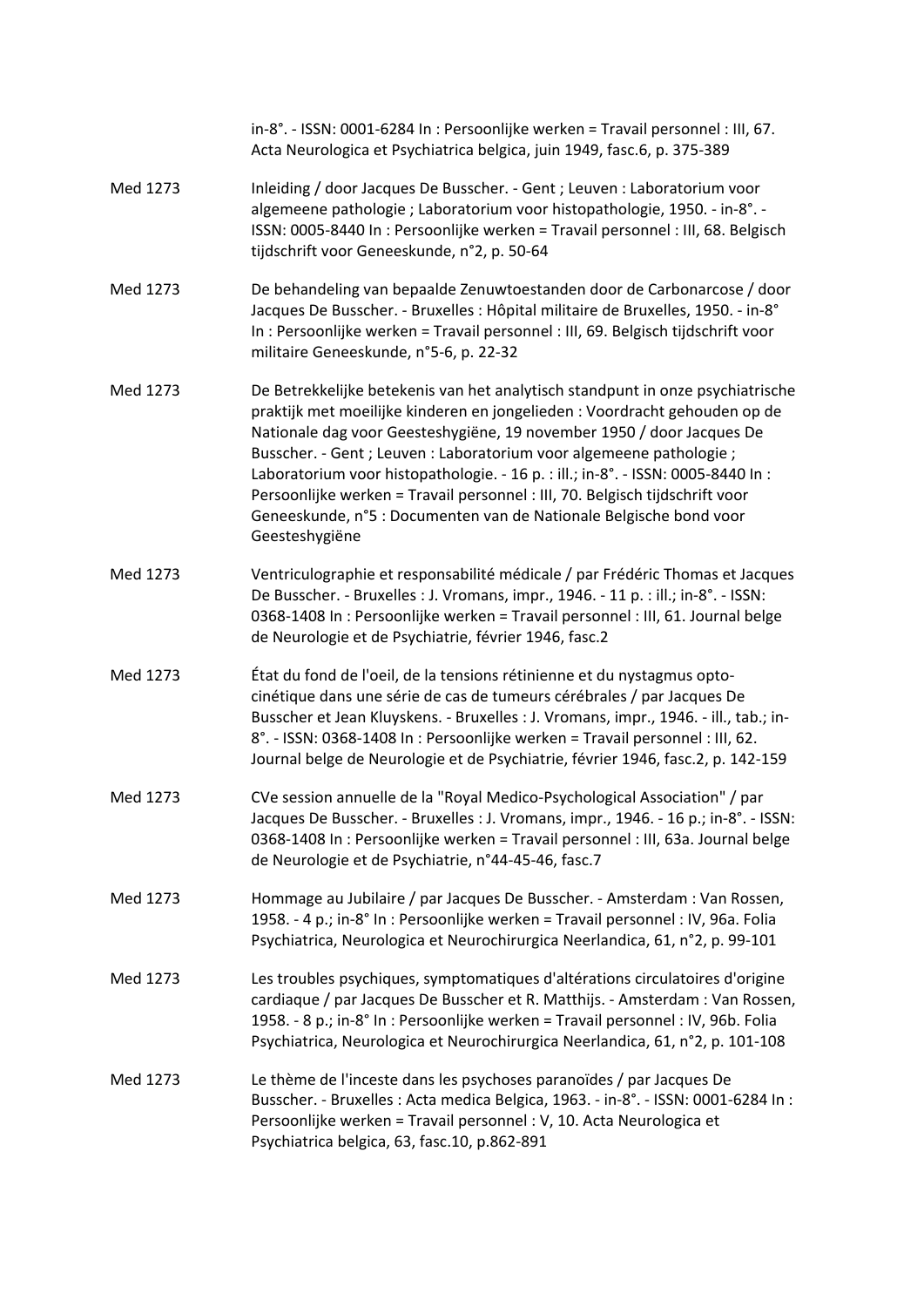| Med 1273 | CVIe réunion annuelle de la "Royal Medico-Psychological Association" / par<br>Jacques De Busscher. - Bruxelles : J. Vromans, impr., 1947. - 10 p.; in-8°. - ISSN:<br>0368-1408 In : Persoonlijke werken = Travail personnel : III, 63b. Journal belge<br>de Neurologie et de Psychiatrie, juillet 1947, fasc.7                                                                                                                                                                                                                                                      |
|----------|---------------------------------------------------------------------------------------------------------------------------------------------------------------------------------------------------------------------------------------------------------------------------------------------------------------------------------------------------------------------------------------------------------------------------------------------------------------------------------------------------------------------------------------------------------------------|
| Med 1273 | Familiale progressieve chrronische bulbopontiene paralyse met doofheid. Een<br>geval van syndroom van Klippel-Trenaunay in het zelfde gezin. Diagnostische<br>problemen. Beschouwingen over genetiek / door J. Van Laere; Medegedeeld<br>door Jacques De Busscher ter vergadering van 30 november 1963. - Brussel:<br>Paleis der Academiën, 1964. - ill., diagr., tab.; in-8°. - ISSN: 0300-9017 In :<br>Persoonlijke werken = Travail personnel : V, 14. Verhandelingen van de<br>Koninklijke Vlaamse Academie voor Geneeskunde van België, 26, n°3, p.189-<br>253 |
| Med 1273 | Opmerkingen over het oogonderzoek bij hersengezwellen / door Jacques De<br>Busscher en Jean Kluyskens. - Gent ; Leuven : Laboratorium voor algemeene<br>pathologie ; Laboratorium voor histopathologie, 1947. - ill., tab.; in-8°. - ISSN:<br>0005-8440 In : Persoonlijke werken = Travail personnel : III, 64. Belgisch<br>tijdschrift voor Geneeskunde, n°2, p. 50-72                                                                                                                                                                                             |
| Med 1273 | Journée d'hygiène mentale à Gand, le 18 novembre 1951 : Synthèse / par<br>Jacques De Busscher. - Bruxelles : Labor, 1952. - n.p.; in-8° In : Persoonlijke<br>werken = Travail personnel : III, 74. Revue pédagogique, n°6 ; Documents de la<br>Ligue nationale belge d'Hygiène mentale                                                                                                                                                                                                                                                                              |
| Med 1273 | Schizophrenie en paranoia / door Jacques De Busscher. - Brussel : Paleis der<br>Academiën In : Persoonlijke werken = Travail personnel : III, 71.<br>Verhandelingen van de Koninklijke Vlaamse Academie voor Geneeskunde van<br>België, t. 13, n°3-4, p. 320-397                                                                                                                                                                                                                                                                                                    |
| Med 1273 | Agnosie visuelle pour objet animés et inanimés : Achromatognosie incomplète<br>après deux lésions vasculaires consécutives chez un hypertendu de 56 ans /<br>par Jacques De Busscher. - Bruxelles : Acta medica Belgica, 1955. - ill.; in-8°. -<br>ISSN: 0001-6284 In: Persoonlijke werken = Travail personnel: III, 82. Acta<br>Neurologica et Psychiatrica belgica, n°3, p. 222-281                                                                                                                                                                               |
| Med 1273 | Inleiding tot het Symposium over toxicomanie / door Jacques De Busscher. -<br>Gent ; Leuven : Laboratorium voor algemeene pathologie ; Laboratorium voor<br>histopathologie, 1956. - in-8°. - ISSN: 0005-8440 In: Persoonlijke werken =<br>Travail personnel : III, 83. Belgisch tijdschrift voor Geneeskunde, n°8, p. 418-<br>426                                                                                                                                                                                                                                  |
| Med 1273 | Agnosie visuelle temporaire pour les personnes et optico-spatiale pour les<br>objets à la suite d'un ictus unique / par Jacques De Busscher, G.R. Hoffmann et<br>Jean Kluyskens. - Bruxelles : Acta medica Belgica, 1956. - ill., diagr.; in-8°. -<br>ISSN: 0001-6284 In: Persoonlijke werken = Travail personnel: III, 84. Acta<br>Neurologica et Psychiatrica belgica, fasc.3, p. 162-176                                                                                                                                                                         |
| Med 1273 | La pensée magique / par Jacques De Busscher. - Bruxelles : Acta medica<br>Belgica, 1957. - in-8°. - ISSN: 0001-6284 In: Persoonlijke werken = Travail<br>personnel : III, 88. Acta Neurologica et Psychiatrica belgica, fasc.1, p. 1-26                                                                                                                                                                                                                                                                                                                             |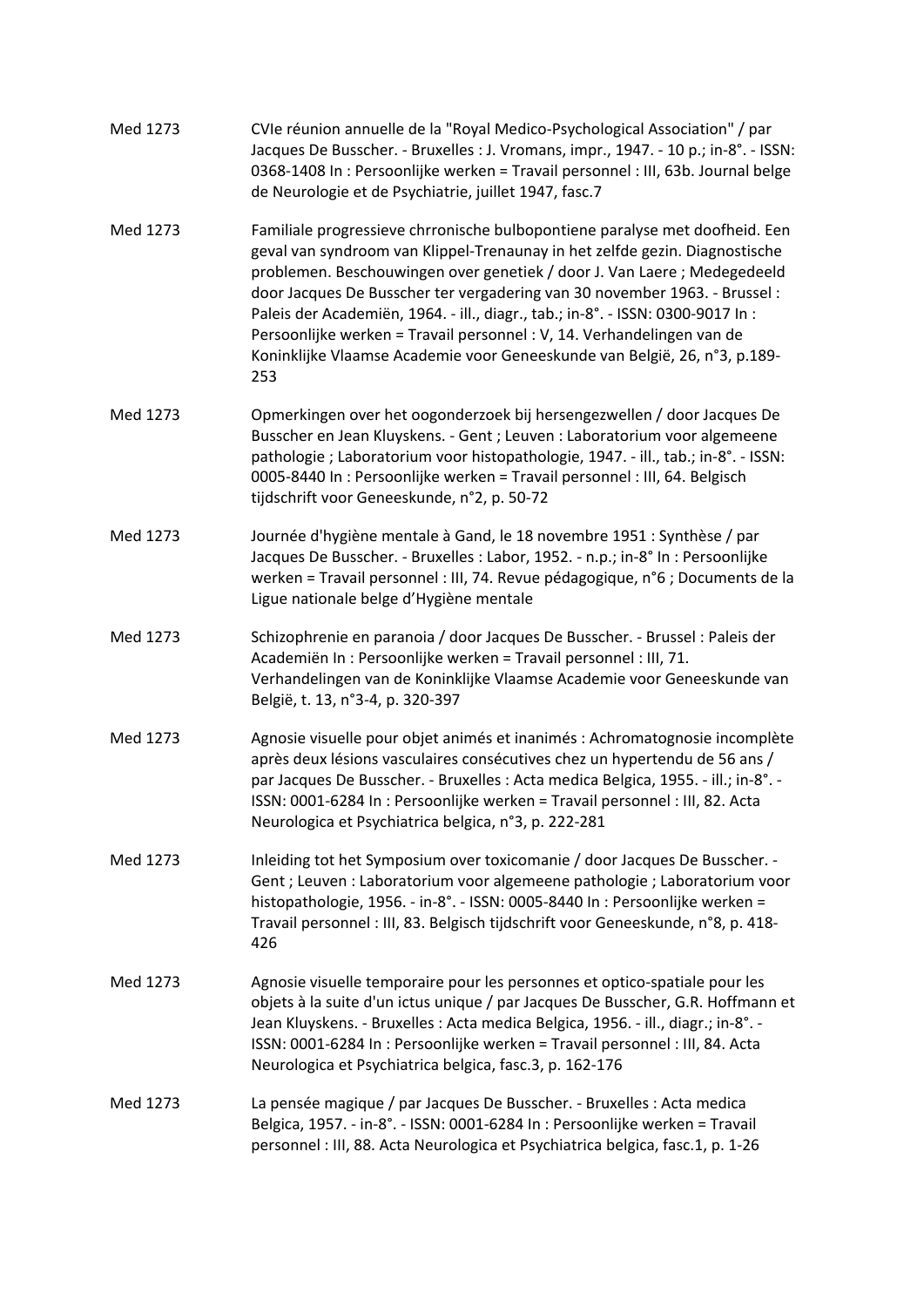| Med 1273 | Intra-Cranieele matastasen van viscerale kankers of coexistentie van een<br>glioom ? / door Jacques De Busscher. - Amsterdam : s.éd., 1941. - 11 p. : ill.;<br>in-8"° In : Persoonlijke werken = Travail personnel : III, 57. Psychiatrische en<br>Neurologische bladen, n°2                                                                                                                                         |
|----------|----------------------------------------------------------------------------------------------------------------------------------------------------------------------------------------------------------------------------------------------------------------------------------------------------------------------------------------------------------------------------------------------------------------------|
| Med 1273 | Épilogue de l'observation d'un paranoïaque vrai, ex-schizophrène / par<br>Jacques De Busscher. - Bruxelles : Acta medica Belgica, 1964. - in-8°. - ISSN:<br>0001-6284 In : Persoonlijke werken = Travail personnel : V, 12. Acta<br>Neurologica et Psychiatrica belgica, 64, n°2, p.185-222                                                                                                                          |
| Med 1273 | Les chutes spontanées au cours de la vieillesse / par Jacques De Busscher. -<br>Sint-Idesbald : Onderzoekingscentrum voor Gerontologie, 1964. - in-4° plié. -<br>ISSN: 0001-575X In: Persoonlijke werken = Travail personnel: V, 16. Acta<br>Gerontologica belgica, 2, n°3-4, p.99-101                                                                                                                               |
| Med 1273 | Inconvénients et dangers de certains médicaments psychotropes : Article<br>original / par Jacques De Busscher. - Bruxelles ; Gand ; Paris ; Genève :<br>Academia, Bureau de documentation scientifique, 1964. - p. 367-380; in-8°. -<br>ISSN: 0374-5783 In: Persoonlijke werken = Travail personnel: V, 17. Ars<br>medici, 19, n°6, p.368-432                                                                        |
| Med 1273 | Visite, par une délégation de la Société belge de médecine mentale, d'une<br>série d'hôpitaux psychiatriques et d'institutions pour insuffisants mentaux en<br>Angleterre (Septembre 1953) / par Jacques De Busscher. - Bruxelles : Acta<br>medica Belgica, 1953. - in-8°. - ISSN: 0001-6284 In: Persoonlijke werken =<br>Travail personnel : III, 75. Acta Neurologica et Psychiatrica belgica, n°11, p.<br>691-734 |
| Med 1273 | Meningiomas of the lateral recess / by Jacques De Busscher, G. Van Renynghe<br>de Voxvrie and G.R. Hoffmann. - Bruxelles : Acta medica Belgica, 1957. - ill.; in-<br>8°. - ISSN: 0001-6284 In: Persoonlijke werken = Travail personnel: III, 89. Acta<br>Neurologica et Psychiatrica belgica, fasc.1, p. 67-84                                                                                                       |
| Med 1273 | Symposium over epilepsieën op vrijdag 8 november 1957 : Inleiding en<br>symptomatologie / door Jacques De Busscher. - Gent ; Leuven : Laboratorium<br>voor algemeene pathologie ; Laboratorium voor histopathologie, 1958. - ill.;<br>in-8°. - ISSN: 0005-8440 In: Persoonlijke werken = Travail personnel: IV, 94.<br>Belgisch tijdschrift voor Geneeskunde, n°5, p. 202-224                                        |
| Med 1273 | Impressions personnelles sur les effets de l'Atarax, de la Chlorpromazine, de la<br>Réserpine et du AY 5406-1 (Parasan) en thérapeutique psychiatrique / par<br>Jacques De Busscher. - Paris : Delarue, 1955. - in-8°. - ISSN: 0013-7006 In :<br>Persoonlijke werken = Travail personnel : III, 86. L'encéphale, n°4, p. 1007-<br>1023                                                                               |
| Med 1273 | Liberté et dirigisme dans l'exercice de la médecine / par Jacques De Busscher.<br>- Bruxelles : Lielens, impr., 1957. - 11 p.; in-8°. - ISSN: 0036-5440 In :<br>Persoonlijke werken = Travail personnel : III, 87. ; 91. Le Scalpel, n°40                                                                                                                                                                            |
| Med 1273 | Le méningiome de l'angle ponto-cérébelleux / par G.R. Hoffmann, Jacques De<br>Busscher et A. De Haene. - Paris: Masson, 1957. - in-8°. - ISSN: 0028-3770 In:<br>Persoonlijke werken = Travail personnel : III, 90. Neuro-Chirurgie, 3, n°2, p.                                                                                                                                                                       |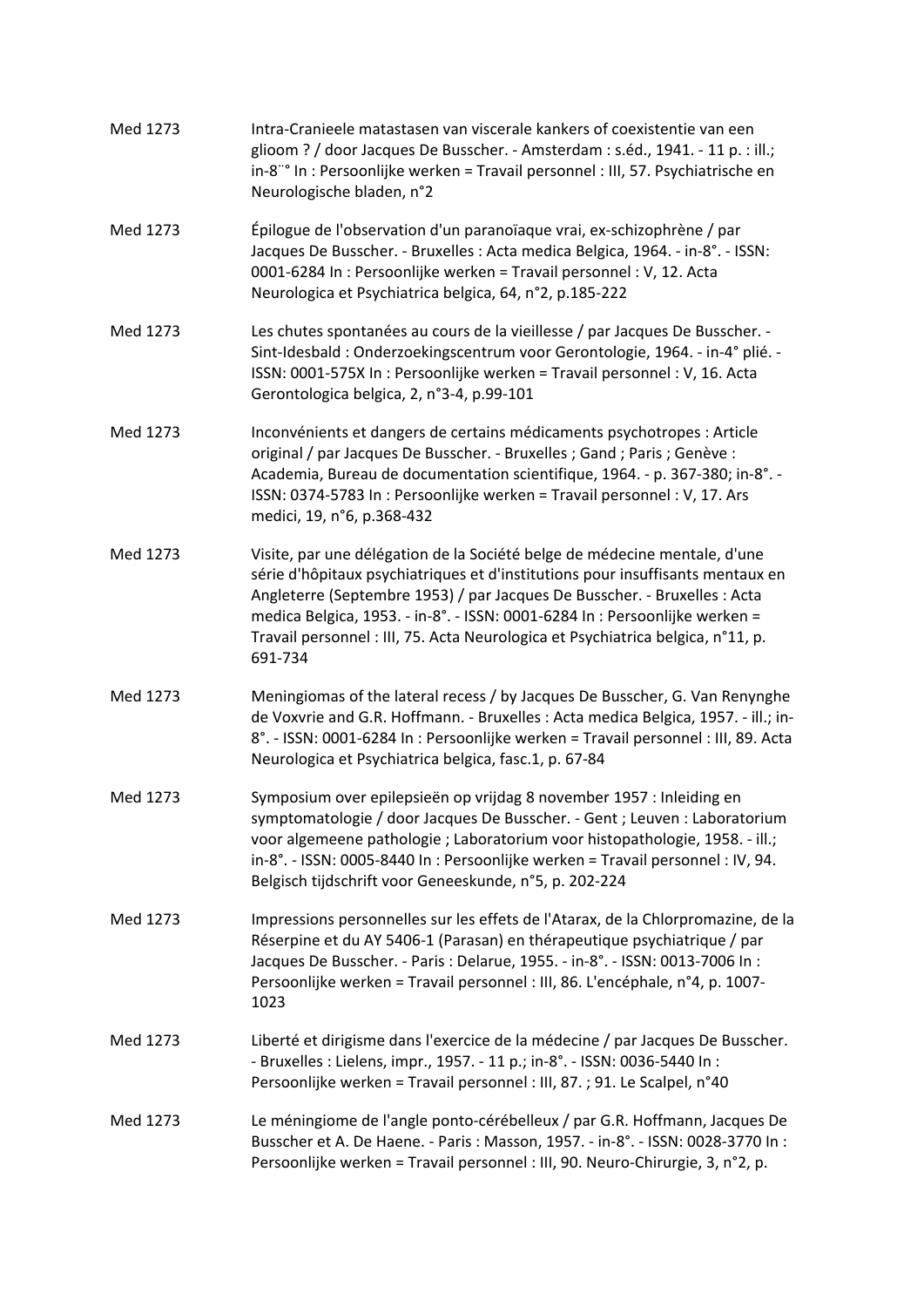123‐137

| Med 1273 | Sorcellerie et Droit pénal / par Jacques De Busscher. - Bruxelles : Lielens,      |
|----------|-----------------------------------------------------------------------------------|
|          | impr., 1958. - 15 p.; in-8°. - ISSN: 0036-5440 In : Persoonlijke werken = Travail |
|          | personnel : IV, 92. Le Scalpel, n°1                                               |

- Med 1275 A few practical points in pelvic surgery / by Thomas S. Cullen. Harrisburg : Medical Society of the State of Pennsylvania, s.d. ‐ 27 p.; in‐12° In : Collected reprint of … Thomas S. Cullen : vol. III., 18. The Atlantic medical journal
- Med 1275 America's place in the surgery of the world / by Thomas S. Cullen. -Philadelphia : Southern Surgical Association, 1916. ‐ 35 p.; in‐8°. ‐ ISSN: 0891‐ 3633 In : Collected reprint of … Thomas S. Cullen : vol. III., 1. Transactions of the Southern Surgical Association, 1916
- Med 1275 Adenomyoma of the recto-vaginal septum / by Thomas S. Cullen. Baltimore : Johns Hopkins Press, 1917. ‐ 19 p. : planches 65‐79; in‐8°. ‐ ISSN: 0097‐1383 In : Collected reprint of … Thomas S. Cullen : vol. III., 3. Johns Hopkins Hospital bulletin, 28, n°321
- Med 1275 The distribution of Adenomyomas containing uterine mucosa / by Thomas S. Cullen. ‐ Chicago : American Medical Association press, 1920. ‐ 69 p. : ill.; in‐8°. ‐ ISSN: 0272‐5533 In : Collected reprint of … Thomas S. Cullen : vol. III., 6. Archives of Surgery, 1, p.215‐283
- Med 1275 Three cases of subperitoneal, pedunculated adenomyoma / by Thomas S. Cullen. ‐ Chicago : American Medical Association press, 1921. ‐ 12 p. : ill.; in‐4°. ‐ ISSN: 0272‐5533 In : Collected reprint of … Thomas S. Cullen : vol. III., 7. Archives of Surgery, 2, p.443‐454
- Med 1275 A pillow at the foot of the bed after abdominal operations / by Thomas S. Cullen. ‐ Chicago : American Medical Association, 1923. ‐ [1 p.]; in‐8°. ‐ ISSN: 0002‐9955 In : Collected reprint of … Thomas S. Cullen : vol. III., 17. The journal of the American Medical Association, 80, p.1521
- Med 1275 A progressively enlarging ulcer of the abdominal wall involving the skin and fat, following drainage of an abdominal abcess apparently of appendiceal origin / by Thomas S. Cullen. ‐ Chicago : Franklin H. Martin Memorial Foundation, 1924. ‐ 4 p. : ill.; in‐4°. ‐ ISSN: 0039‐6087 In : Collected reprint of … Thomas S. Cullen : vol. III., 20. Surgery, Gynecology and Obstetrics, May 1924, p.579‐582
- Med 1275 The evolution of Gynecology / by Thomas S. Cullen. Columbus, Ohio: Stoneman press, 1924. ‐ 14 p.; in‐4°. ‐ ISSN: 0030‐1124 In : Collected reprint of … Thomas S. Cullen : vol. III., 21. Ohio State medical journal, August 1924
- Med 1275 Method of dealing with intestinal loops densely adherent to an umbilical hernia / by Thomas S. Cullen. ‐ Chicago : American Medical Association, 1922. ‐ 8 p. : ill.; in‐8°. ‐ ISSN: 0002‐9955 In : Collected reprint of … Thomas S. Cullen : vol. III., 11. The journal of the American Medical Association, 78, p.564‐566

#### Med 1275 The surgical methods of dealing with pelvic infections / par Thomas S. Cullen. -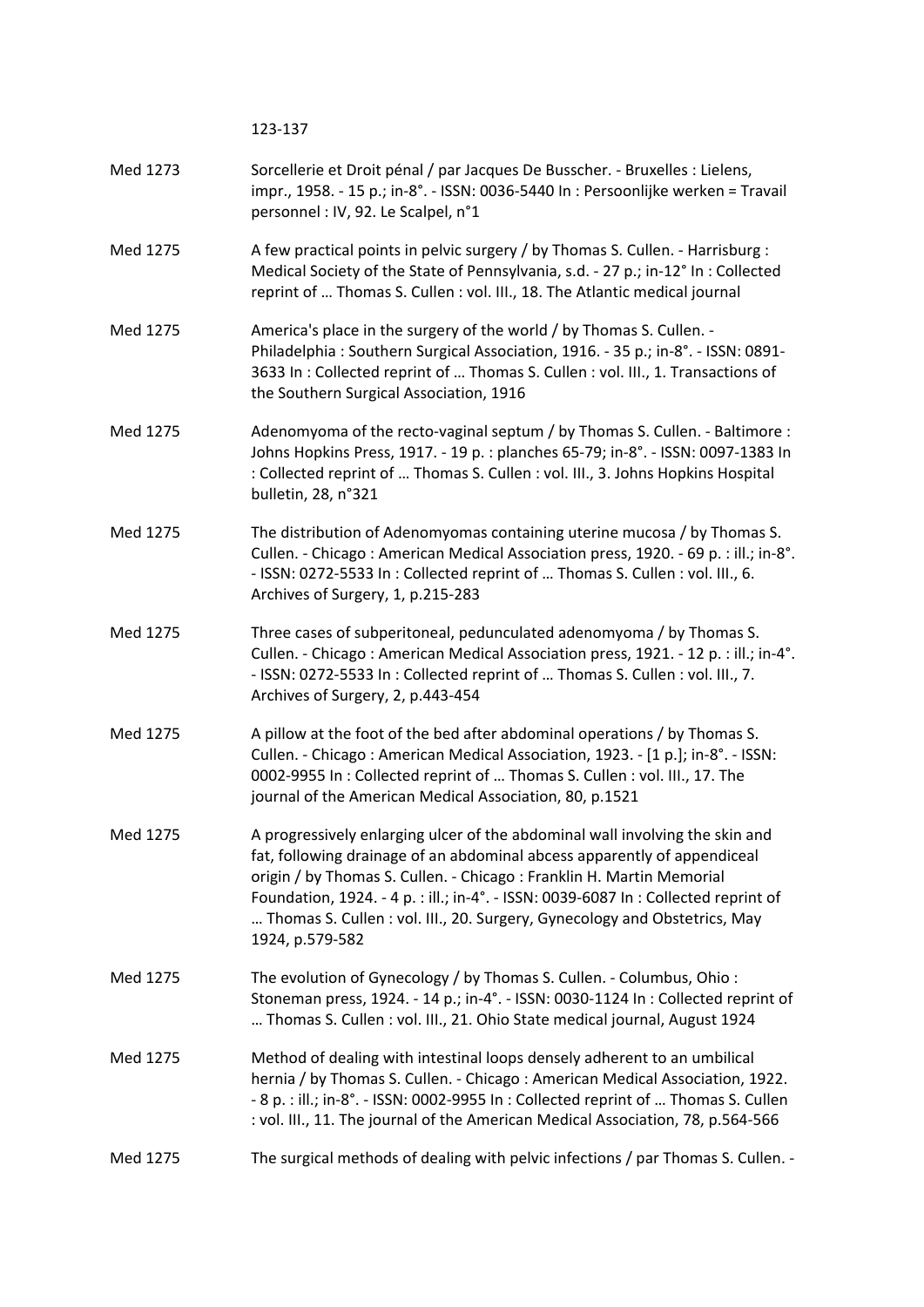|          | Chicago: Franklin H. Martin Memorial Foundation, 1917. - ill.; in-4°. - ISSN:<br>0039-6087 In: Collected reprint of  Thomas S. Cullen: vol. III., 2. Surgery,<br>Gynecology and Obstetrics, August 1917, p.134-146                                                                                                                                                                                                                                                    |
|----------|-----------------------------------------------------------------------------------------------------------------------------------------------------------------------------------------------------------------------------------------------------------------------------------------------------------------------------------------------------------------------------------------------------------------------------------------------------------------------|
| Med 1275 | The weak spot in american surgery / by Thomas S. Cullen. - Chicago: Franklin<br>H. Martin Memorial Foundation, 1921. - 6 p.; in-4°. - ISSN: 0039-6087 In :<br>Collected reprint of  Thomas S. Cullen : vol. III., 8. Surgery, Gynecology and<br>Obstetrics, July 1921, p.67-72                                                                                                                                                                                        |
| Med 1275 | Early squamous-cell carcinoma of the cervix accidentally discovered when the<br>body of the uterus was being curetted for haemorrhage caused by hyperplasia<br>of the endometrium and by a small submucous myoma / by Thomas S. Cullen.<br>- Chicago: Franklin H. Martin Memorial Foundation, 1921. - 8 p.: ill.; in-4°. -<br>ISSN: 0039-6087 In: Collected reprint of  Thomas S. Cullen: vol. III., 9.<br>Surgery, Gynecology and Obstetrics, August 1921, p.137-144 |
| Med 1275 | The abdominal surgeon of the future / by Thomas S. Cullen. - Chicago:<br>Franklin H. Martin Memorial Foundation, 1922. - 4 p.; in-4°. - ISSN: 0039-6087<br>In: Collected reprint of  Thomas S. Cullen: vol. III., 10. Surgery, Gynecology<br>and Obstetrics, February 1922, p.217-220                                                                                                                                                                                 |
| Med 1275 | Further notes on diseases of the umbilicus / by Thomas S. Cullen. - Chicago:<br>Franklin H. Martin Memorial Foundation, 1922. - 27 p. : ill.; in-4°. - ISSN: 0039-<br>6087 In: Collected reprint of  Thomas S. Cullens: vol. III., 14. Surgery,<br>Gynecology and Obstetrics, September 1922, p.257-283                                                                                                                                                               |
| Med 1275 | The end-results in nearly three hundred cases in which the gall bladder was<br>drained-not removed / by H. Lauran Darner ; foreword by Thomas S. Cullen. -<br>Chicago: Franklin H. Martin Memorial Foundation, 1923. - 20 p.: ill.; in-4°. -<br>ISSN: 0039-6087 In: Collected reprint of  Thomas S. Cullen: vol. III., 19.<br>Surgery, Gynecology and Obstetrics, November 1923, p.579-598                                                                            |
| Med 1275 | The value of a local hospital to the people of smaller cities and towns / by<br>Thomas S. Cullen. - s.l.: s.éd., 1922. - 8 p.; in-8° In: Collected reprint of<br>Thomas S. Cullen : vol. III., 15. Address delivered at the opening of the<br>Waynesboro Hospital, Waynesboro, Pa., October 2, 1922                                                                                                                                                                   |
| Med 1275 | Uterine hemorrhage / by Thomas S. Cullen. - Chicago: American Medical<br>Association, 1922. - 16 p.; in-8°. - ISSN: 0002-9955 In: Collected reprint of<br>Thomas S. Cullen : vol. III., 12. The journal of the American Medical<br>Association, 78, p.1592-1596                                                                                                                                                                                                       |
| Med 1275 | A normal pregnancy following insertion of the outer half of fallopian tube into<br>the uterine cornu / by Thomas S. Cullen. - Baltimore : Johns Hopkins Press,<br>1922. - [1 p.]; in-8°. - ISSN: 0097-1383 In: Collected reprint of  Thomas S.<br>Cullen: vol. III., 13. Johns Hopkins Hospital bulletin, 33, p.344                                                                                                                                                   |
| Med 1275 | Bluish discoloration of the umbilicus as a diagnostic sign where ruptured<br>extrauterine pregnancy exists / par Thomas S. Cullen. - New York : Hoeber,<br>1919. - ill.; in-8° In: Collected reprint of  Thomas S. Cullen: vol. III., 4.<br>Contributions to medical and biological research, Dedicated to Sir W. Osler in<br>honour of his 70th birthday, July 12 1919, p.420-421                                                                                    |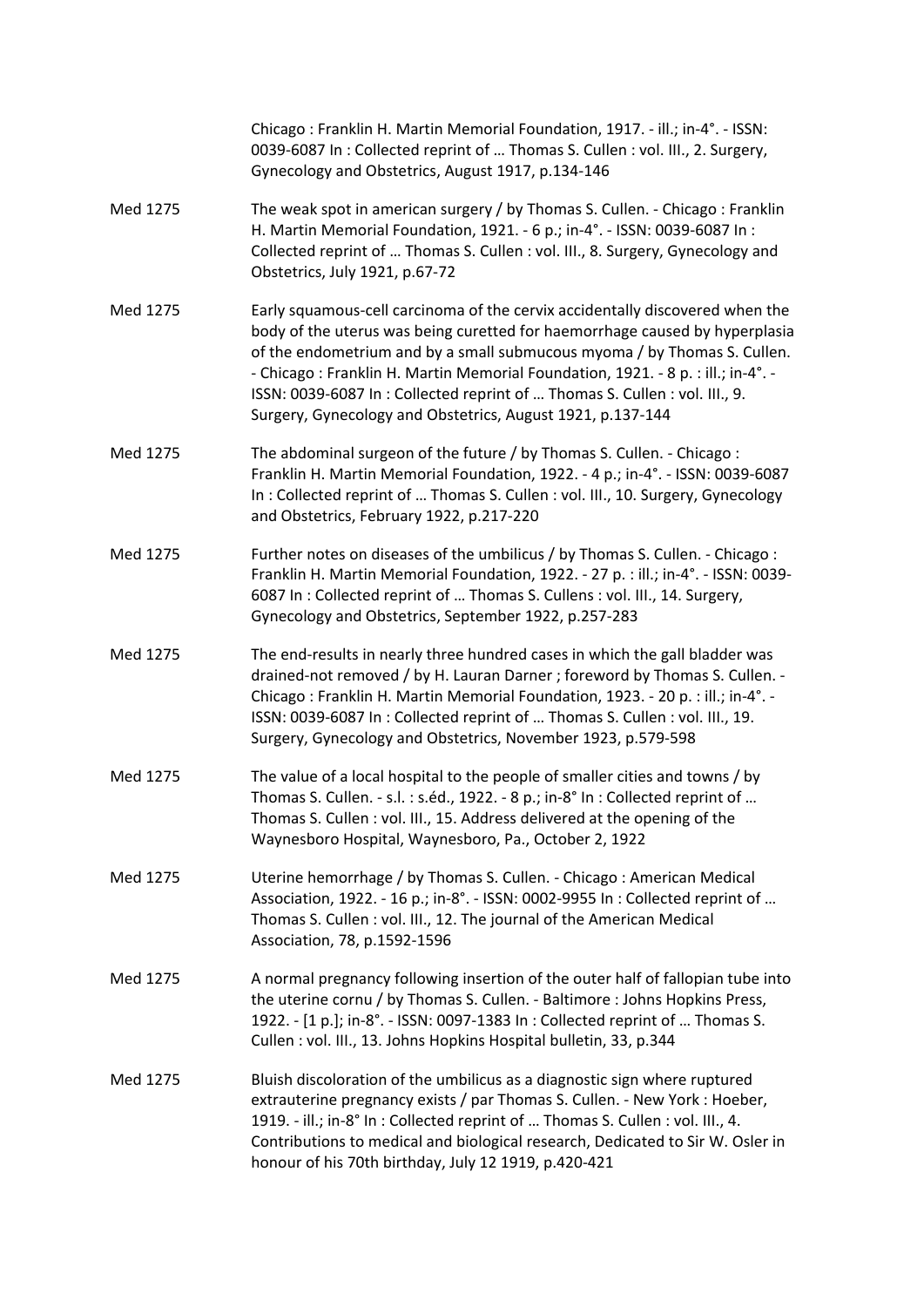| Med 1275 | Dr. Howard A. Kelly, professor of gynecology in the Johns Hopkins University<br>and gynecologist-in-chief to the Johns Hopkins Hospital / by Thomas S. Cullen.<br>- Baltimore : Johns Hopkins Press, 1919. - 44 p. : portr.; in-8°. - ISSN: 0097-<br>1383 In: Collected reprint of  Thomas S. Cullen: vol. III., 5. Johns Hopkins<br>Hospital bulletin, 30, n°344                                                                                                                                                                                         |
|----------|-----------------------------------------------------------------------------------------------------------------------------------------------------------------------------------------------------------------------------------------------------------------------------------------------------------------------------------------------------------------------------------------------------------------------------------------------------------------------------------------------------------------------------------------------------------|
| Med 1275 | The use of sutures as tractors in the vaginal operation for prolapsus / by<br>Thomas S. Cullen. - St. Louis: C.V. Mosby, 1922. - 8 p.: ill.; in-4°. - ISSN: 0002-<br>9378 In: Collected reprint of  Thomas S. Cullen: vol. III., 16. The american<br>journal of Obstetrics and Gynecology, 4, n°5                                                                                                                                                                                                                                                         |
| Med 1275 | In Memoriam : Ernest Keys Cullen, M.D. 1878-1922 / by Thomas S. Cullen. -<br>Philadelphia: Southern Surgical Association, 1922. - 8 p.: portr.; in-8°. - ISSN:<br>0891-3633 In: Collected reprint of  Thomas S. Cullen: vol. III., 22.<br>Transactions of the Southern Surgical Association                                                                                                                                                                                                                                                               |
| Med 1500 | Over de toepassing van de grootste besparing van lichaamskracht, en de<br>daaruit volgende groote besparing van tijd, ruimte, personeel en kosten, bij<br>het vervoer van lijders of vrachten op tweewielige voertuigen (van 1867-1895)<br>/ door C. de Mooij. - Haarlem, Amsterdam : Vereniging Nederlands Tijdschrift<br>voor Geneeskunde, 1895. - 24 p. : ill.; in-8°. - ISSN: 0028-2162 In : Te velde<br>beproefd materieel tot vervoer en behandelen van lijders 1862-1904, 7.<br>Nederlands Tijdschrift voor Geneeskunde, 2de Deel, n°10, p.438-458 |
| Med 1500 | C. de Mooij / door Quanjer. - Amersfoort : s.éd., 1891. - 4 p.; in-8° In : Te velde<br>beproefd materieel tot vervoer en behandelen van lijders 1862-1904, 4.<br>Nederlandsch Militair Geneeskundig Archief, 2e aflevering                                                                                                                                                                                                                                                                                                                                |
| Med 1500 | Beschrijving van een nieuw model hechtingnaald of draadvoerder en een<br>nieuwe hechting-methode / door C. de Mooij. - Haarlem, Amsterdam :<br>Vereniging Nederlands Tijdschrift voor Geneeskunde, 1890. - 15 p. : avec 1<br>planche hors texte; in-8°. - ISSN: 0028-2162 In : Te velde beproefd materieel<br>tot vervoer en behandelen van lijders 1862-1904, 5. Nederlands Tijdschrift<br>voor Geneeskunde, 1ste Deel, p.250-261                                                                                                                        |
| Med 1625 | Étude sur la nouvelle pharmacopée suisse / par F. Ranwez. - Bruxelles : P.<br>Weissenbrugh, impr., 1896. - 71 p.; in-8° In : Bulletin de la Société de<br>pharmacie de Bruxelles, 1894                                                                                                                                                                                                                                                                                                                                                                    |
| Med 1638 | Neue Beiträge zur Morphologie der Zelle : 6 / von Emil Holmgren. - Wiesbaden<br>: J.F. Bergmann, 1902. - in-8° In : Anatomische Hefte : Referate und Beiträge<br>zur Anatomie und Entwicklungsgeschichte, Abt. 1, Arbeiten aus anatomischen<br>Instituten, 11 Band, p. 275-329                                                                                                                                                                                                                                                                            |
| Med 2619 | Cardiac malformations and the stages of their origin during embryonic<br>development / by J. Dankmeijer. - Liège : H. Vaillant-Carmanne, 1964. - ill.; in-<br>8°. - ISSN: 0003-9624 In: Collected reprints form the Centre of Cardio-Vascular<br>studies, University hospital and medical laboratories of the University of<br>Leiden : vol. 7. 1964-1966, 1. Archives de biologie, t.75, Supplément, p.1133-<br>1156                                                                                                                                     |
| Med 4203 | Collected Studies from the research laboratory of the Municipal Tuberculosis                                                                                                                                                                                                                                                                                                                                                                                                                                                                              |